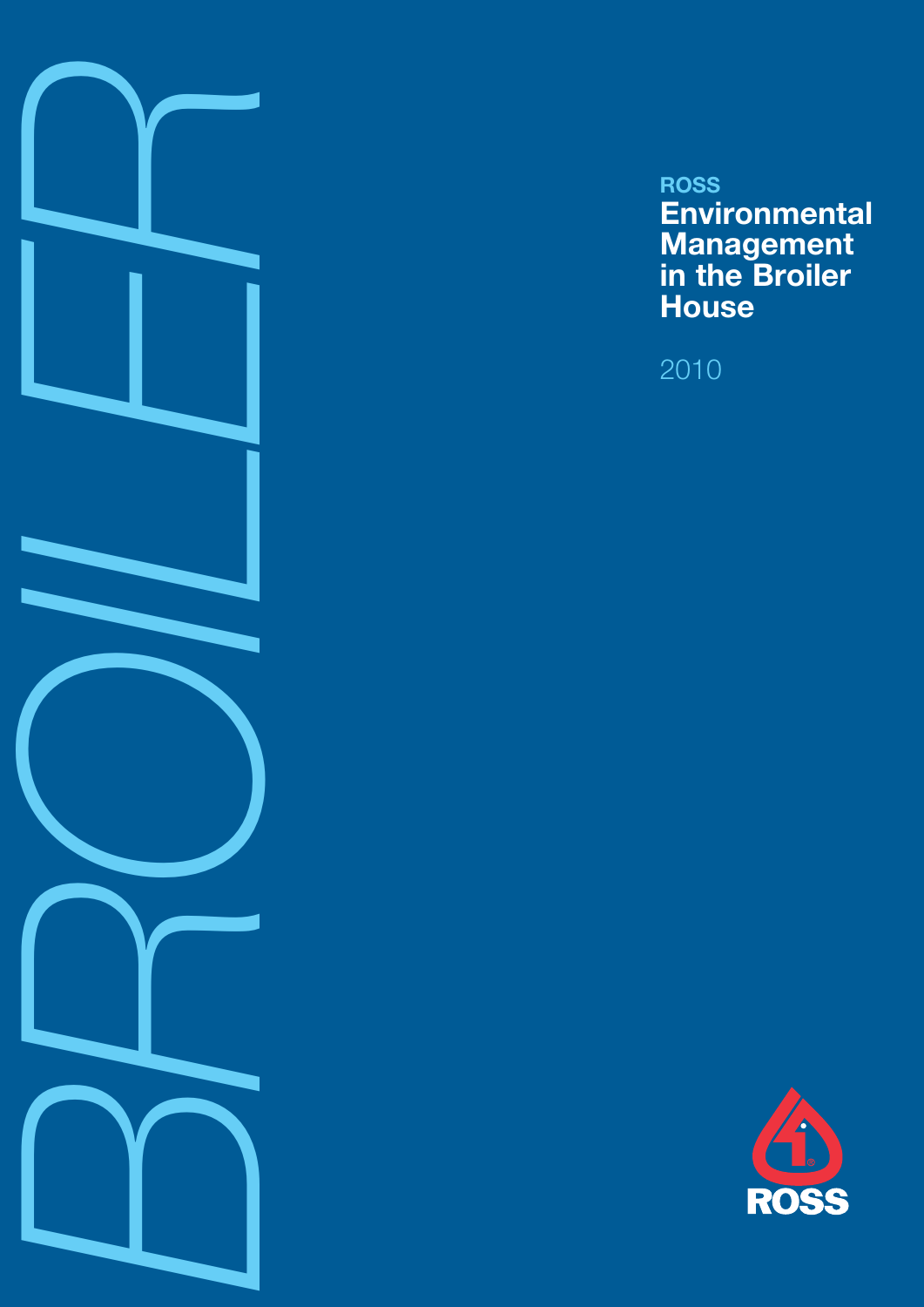#### **Contents**

| 03       | <b>Introduction: Economic Value of Proper</b><br><b>Environmental Management</b>                 |
|----------|--------------------------------------------------------------------------------------------------|
| 03       | Overview: Environmental Management Objective and Methods                                         |
| 05       | <b>Economic Benefits of Environmental Control</b>                                                |
| 06       | <b>Climatic Factors in Housing and Ventilation Decisions</b>                                     |
| 06       | <b>Extremely Cold Climate</b>                                                                    |
| 07       | <b>Cold Climate</b>                                                                              |
| 07       | <b>Moderate Climate</b>                                                                          |
| 07       | <b>Hot Climate</b>                                                                               |
| 08       | <b>How Birds Work and What They Need</b>                                                         |
| 08       | <b>Birds Produce Heat and Moisture</b>                                                           |
| 09       | <b>Effects of Temperature and Relative Humidity on Birds</b>                                     |
| 12       | <b>How Relative Humidity Works</b>                                                               |
| 13       | <b>Ventilation Basics</b>                                                                        |
| 13       | <b>Natural Ventilation</b>                                                                       |
| 14       | <b>Fan-Powered Ventilation</b>                                                                   |
| 15       | <b>Need for Tightly Sealed House</b>                                                             |
| 15<br>16 | <b>Types of Negative-Pressure Ventilation Operations</b><br><b>How Minimum Ventilation Works</b> |
| 18       | <b>How Transitional Ventilation Works</b>                                                        |
| 19       | <b>How Tunnel Ventilation Works</b>                                                              |
| 20       | <b>How Evaporative Cooling Works</b>                                                             |
|          |                                                                                                  |
| 22       | <b>Making Good Ventilation Decisions</b>                                                         |
| 24       | <b>Choosing Fans</b>                                                                             |
| 26       | <b>Integrated Control System Decision Factors</b>                                                |
| 27       | <b>Air Inlet Design Considerations</b>                                                           |
| 28       | <b>Benefits of Using Stir Fans</b>                                                               |
| 29<br>29 | <b>Evaporative Cooling: Foggers or Pads?</b>                                                     |
| 30       | Evaporative Pad Cooling: How Much Pad is Needed?<br>Need for Backup and Fail-Safe Systems        |
| 30       | <b>House Orientation</b>                                                                         |
| 31       | <b>Insulation Requirements</b>                                                                   |
| 32       | <b>Keys to Managing a Modern Tunnel House</b>                                                    |
| 32       | <b>Which Ventilation Mode is Needed?</b>                                                         |
| 33       | Importance of Staying on Target Temperature                                                      |
| 34       | Keys to Managing Minimum Ventilation                                                             |
| 36       | Keys to Managing Transitional Ventilation                                                        |
| 36       | Keys to Perimeter Inlet Management                                                               |
| 38       | Keys to Managing Tunnel Ventilation                                                              |
| 40       | Keys to Managing Tunnel and Evaporative Cooling                                                  |
| 41       | <b>Management Includes Monitoring</b>                                                            |
| 43       | <b>Helpful Conversion Factors</b>                                                                |

## **Acknowledgment**

The main content of this publication was written by Professor James O. Donald, of Auburn University. Professor Donald is an agricultural engineer widely recognised as an authority on poultry housing and environmental management, and appreciation is expressed to him for permission to use these materials.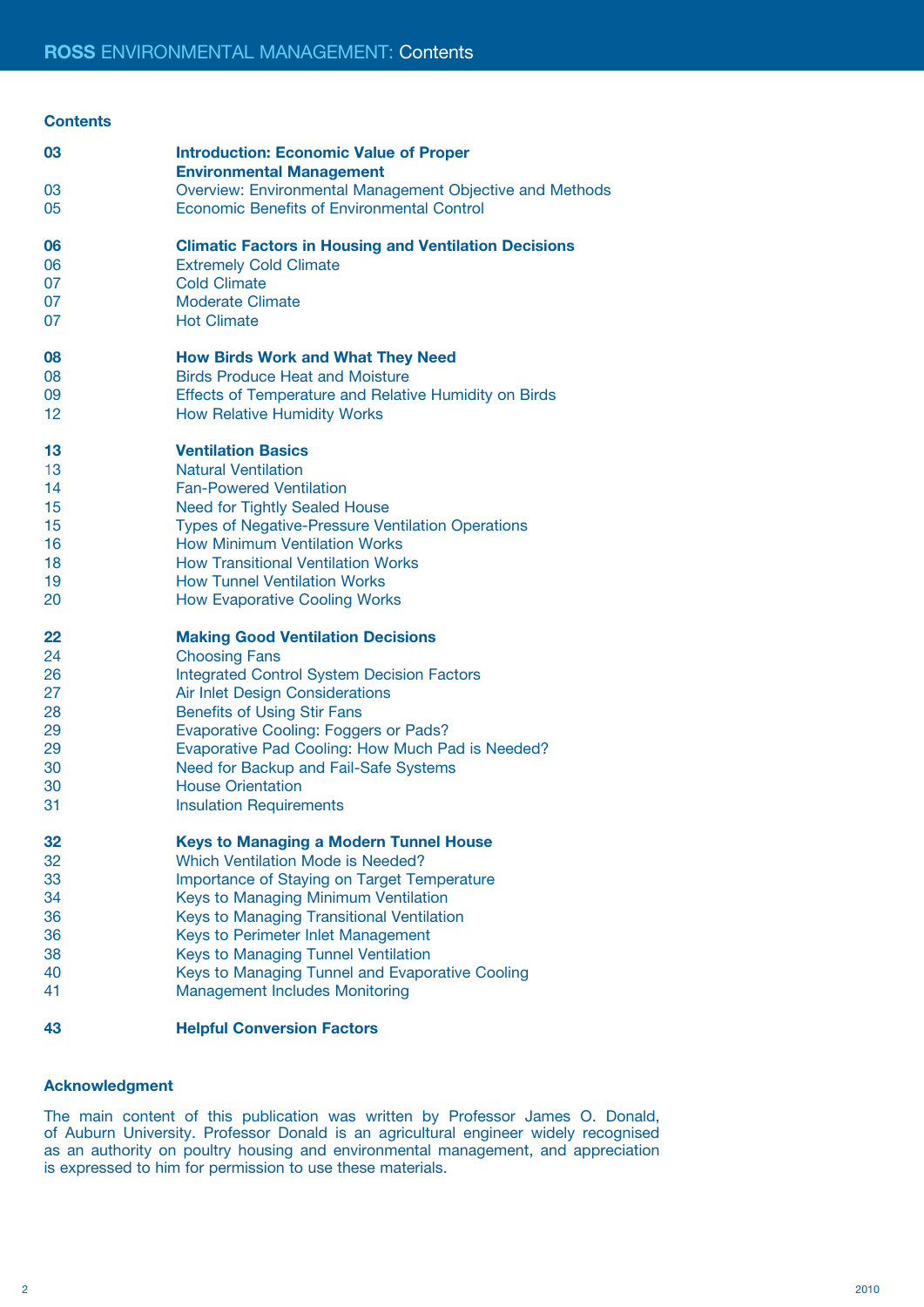## **Introduction: Economic Value of Proper Environmental Management**

Whether producing meat, eggs, milk or other animal products, it is well established that effectively managing environmental conditions reduces the total cost of production. In the broiler meat production business, all components of the production process from parent stock broiler breeders to broiler progeny benefit from effective environmental control. Given the economic benefits of effective environmental control it is imperative for managers and technicians to understand the basic concepts of this topic. This publication has a threefold purpose:

- To clarify what environmental criteria and conditions are necessary to achieve the genetic potential of the modern broiler.
- To outline the most important factors in the design of modern broiler housing to be able to provide optimum environmental conditions.
- To provide basic operational guidelines for this housing.

### **Key Point**

• It is well established that effectively managing environmental conditions reduces the cost of production.

#### **Overview: Environmental Management Objective and Methods**

The objective is to provide an environment to maximise flock performance, achieving optimum and uniform growth rate and feed efficiency in meat yield while ensuring that bird health and welfare are not compromised.

Supplemental heating systems play an important role in environmental management, especially during the brooding phase. However, in many locations for a portion of the growout supplemental heating may not be needed. On the other hand, proper ventilation is needed throughout a growout, even during times when supplemental heat is being provided, for control of air quality if not for cooling. Ventilation is therefore the most important tool in managing the in-house environment for best bird performance.

Ways of providing supplemental heat in poultry houses around the world vary far more than do ventilation methods, relying on a wide variety of fuels and heat-delivery methods, including radiant and hot-air systems, direct in-house combustion and indirect heat-exchange, etc. Examination of the details of particular heating systems is beyond the scope of this publication, which focuses primarily on the most widely applicable principles of in-house environmental management.

Except with very young birds and/or in very cold weather, temperature control is the primary goal of ventilation. At each stage of a bird's development, there will be a certain temperature zone in which a surplus of feed energy above the requirements of body maintenance allows the bird to gain weight, as shown in **Figure 1**. Within this broad "thermal comfort zone" there will be a narrow temperature range (within 1 or 2°C) in which the bird makes best use of feed energy for growth. This is the optimum performance zone. Providing this optimum temperature - along with adequate feed and water - assures that the bird's welfare and economic performance are maximised.

Note that, although there is a broader temperature range in which the birds will be more or less comfortable (the "thermal comfort zone"), this publication, as is common in the industry, uses "comfort zone" to mean that narrower range of maximum comfort, the temperature that is the bull's-eye of the performance target.

If the temperature is too low, birds increase their feed intake but have to use more of that feed energy to keep their bodies warm. If temperature is too high, they reduce feed intake to limit heat production. Adequate ventilation prevents heat build up and keeps birds in their optimum performance zone, first by exhausting warm air from the house and replacing it with cooler outside air, and in most well equipped modern housing by effective (wind-chill) cooling through tunnel ventilation, and by lowering the actual air temperature through evaporative cooling.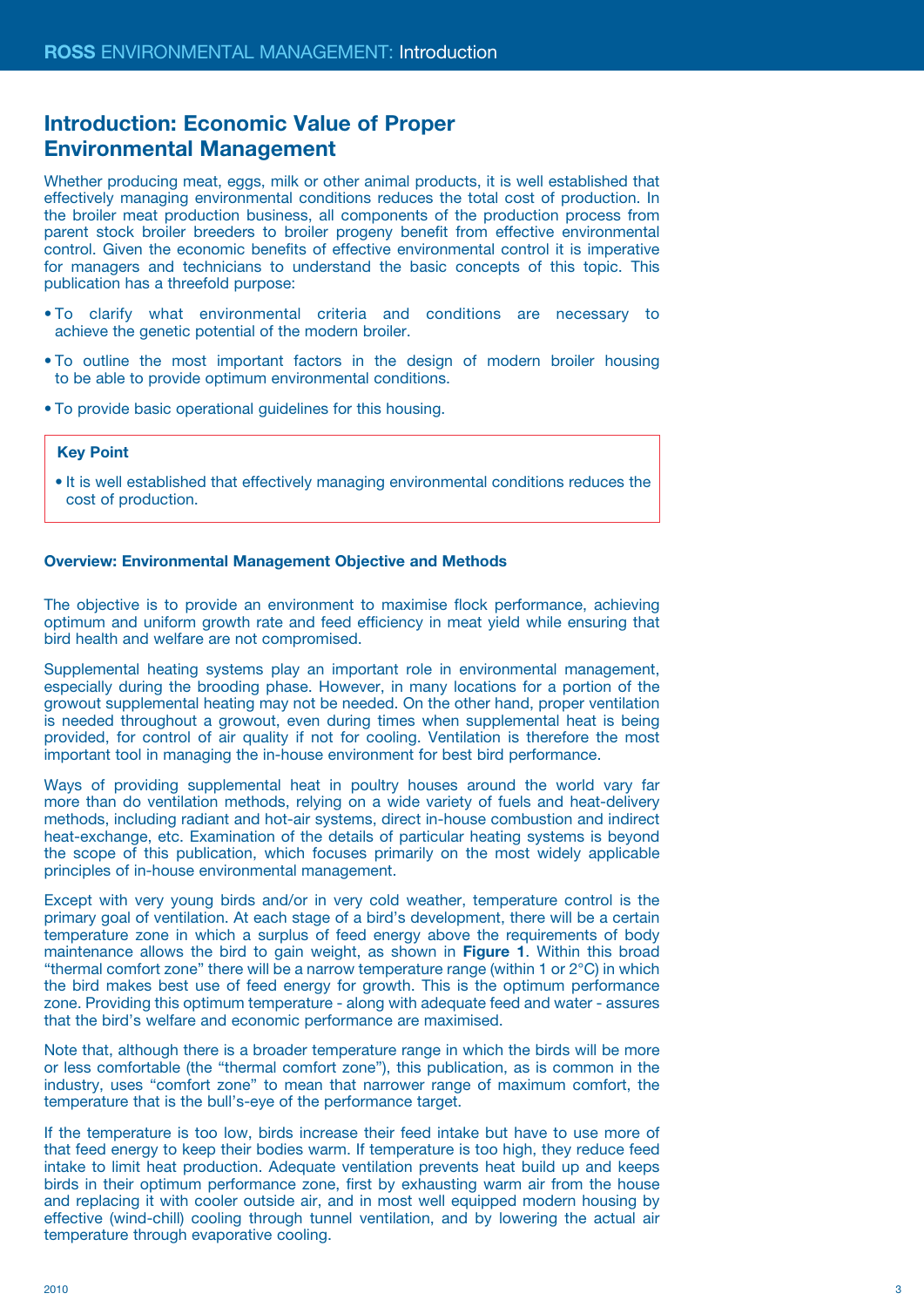The target temperature for best broiler performance changes during a growout, typically from around 30°C on day one to near 20°C or lower at harvest time, depending on bird size and other factors. Ventilation therefore must be adjusted accordingly to maintain optimum temperature. The temperature experienced by the bird is dependant upon dry bulb temperature and humidity. If RH is outside the ideal range of 60-70%, the temperature of the house at bird level should be adjusted. For example, if RH is closer to 50%, the dry bulb temperature on day one may need to be increased to 33°C. At all stages, monitor bird behaviour to ensure that the bird is experiencing adequate temperatures.

Ventilation is the only practical way to lower too high humidity, which is most often a winter problem and can affect bird health. Even when ventilation is not needed for heat removal, maintain at least a minimum rate of ventilation to prevent wet, caked litter and ammonia problems.

By breathing, birds take oxygen out of the air and breathe out carbon dioxide, so fresh air must be brought into the house to replace that oxygen and exhaust the excess carbon dioxide. Ventilation to provide fresh air is needed in all seasons and in hot and cold weather.

The most common air quality problem, however, is ammonia coming from too wet litter, which leads to health problems and lowered performance. Proper ventilation heads off build up of ammonia by controlling relative humidity.

All of the above factors are important. Fortunately, in most situations bringing in fresh air and exhausting toxic fumes are accomplished by ventilation aimed primarily at controlling temperature and moisture.

*Important: proper in-house environment must be distributed evenly throughout the house. Pockets of dead air, drafts, cold spots, or hot spots can lower flock performance and even cause mortalities.* 



#### **Figure 1:** Optimum performance temperature zone

At each stage of a bird's development, there is one narrow temperature range where maintenance energy requirements are lowest and the bird can make maximum use of feed energy for growth. If temperature goes just a few degrees outside the optimum performance zone, cooler or warmer, birds will be using a higher proportion of their feed energy for body maintenance and less for growth.

- Ventilation is the most important tool in managing the in-house environment for best bird performance.
- At each stage of a bird's development, there is one optimum performance temperature zone in which the bird makes best use of feed energy for growth.
- The target temperature for best broiler performance changes daily during a growout, ventilation must be adjusted accordingly.
- In-house environment must be uniform: pockets of dead air, drafts, cold spots or hot spots can lower flock performance.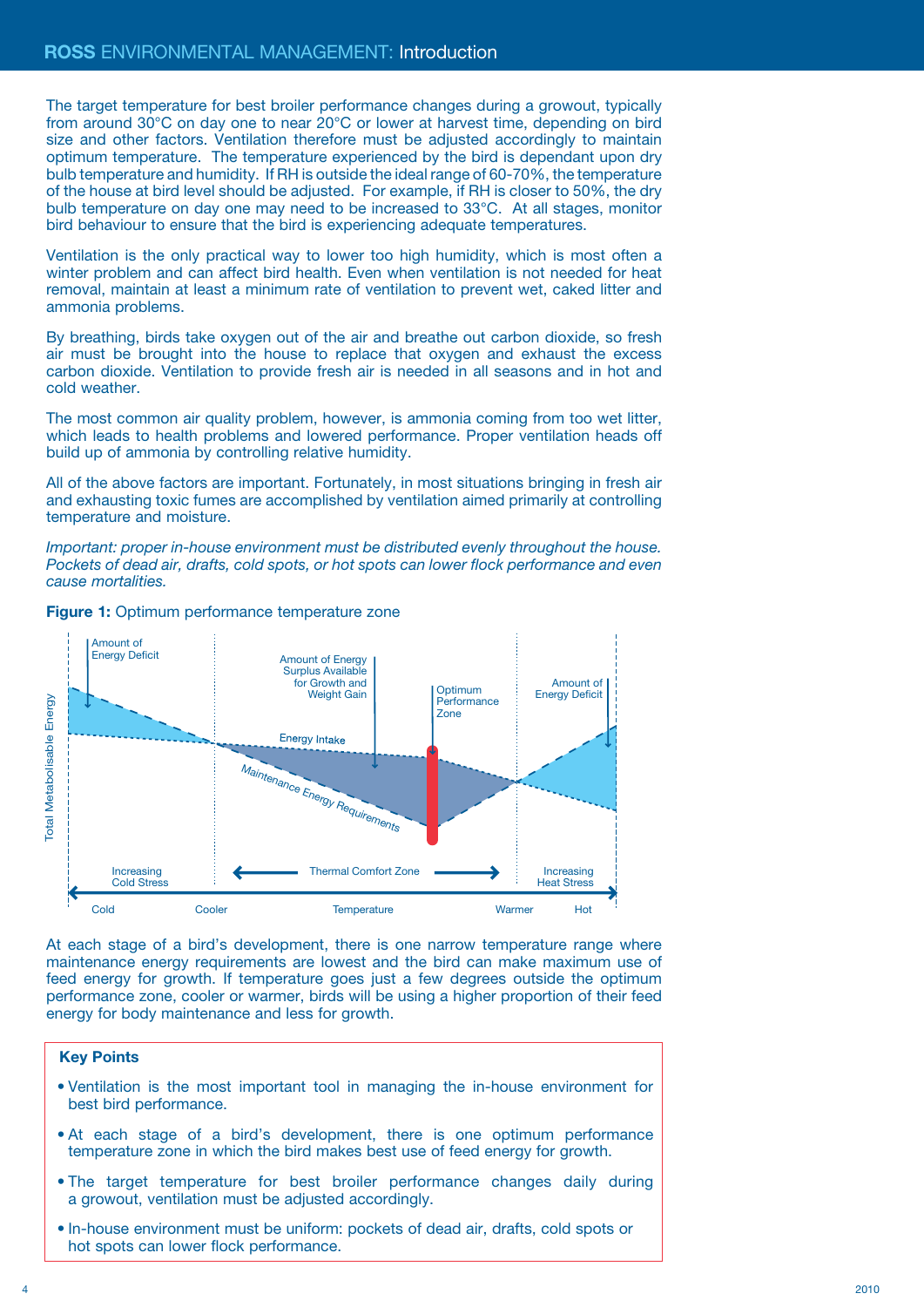#### **Economic Benefits of Environmental Control**

Birds most efficiently convert feed to meat when they are given consistently optimum environmental conditions, with temperature being the most critical factor. Small temperature differences can have a significant effect on returns to the owner. This has been well confirmed by research and by experience worldwide. **Figure 2** below shows differences in total cents per bird value resulting from on-target vs. off-target temperatures, based on a computer study of temperature effects on bird performance. The study is based on, and figures given solely for, the growing stage after brooding, when the target temperature has levelled off at about 22°C. Under these conditions, consistently missing target temperature on the high side by only 2.2°C would mean a one cent loss in value per bird.

During the brooding phase, even brief chilling can seriously hurt flock performance. For example, university research in the United States showed that exposing day-old chicks to an air temperature of 13°C for only 45 minutes reduced 35 day weights by about 110 grammes. After the brooding phase, bird performance is more quickly hurt by high than by low temperature. For example, **Figure 2** shows the cost of being consistently too high by 4.5°C is about half again as much as the cost of being consistently too low by the same number of degrees. Since maintaining optimum temperature is even more critical during the brooding phase, the reward for being consistently on target would be even higher for an entire growout.

Since costs and selling prices vary, the exact reward for on-target temperature control (or the "cost of being wrong") will also vary. What research and on-farm experience demonstrate is the principle that consistently maintaining target temperature yields significant returns.

**Figure 2:** The "Cost of Being Wrong" - cost advantages of consistent on-target temperature control



Deviation from Ideal Temperature ºC

Being just a few degrees off target temperature in the growing phase can hurt grower income significantly. The above graph shows cents per bird differences in total returns for consistent on-target vs. off-target temperature control for non-brooding phase birds. Conditions: Broilers grown to 49 days, meat sold for \$0.89 per kg, no dockage for nonuniformity; feed costs \$278/tonne Starter, \$270/tonne Grower, \$258/tonne Finisher. *Source: Veng, Hot climate ventilation.*

- During the brooding phase, even brief chilling can seriously hurt flock performance.
- Consistently maintaining target temperature yields significant returns.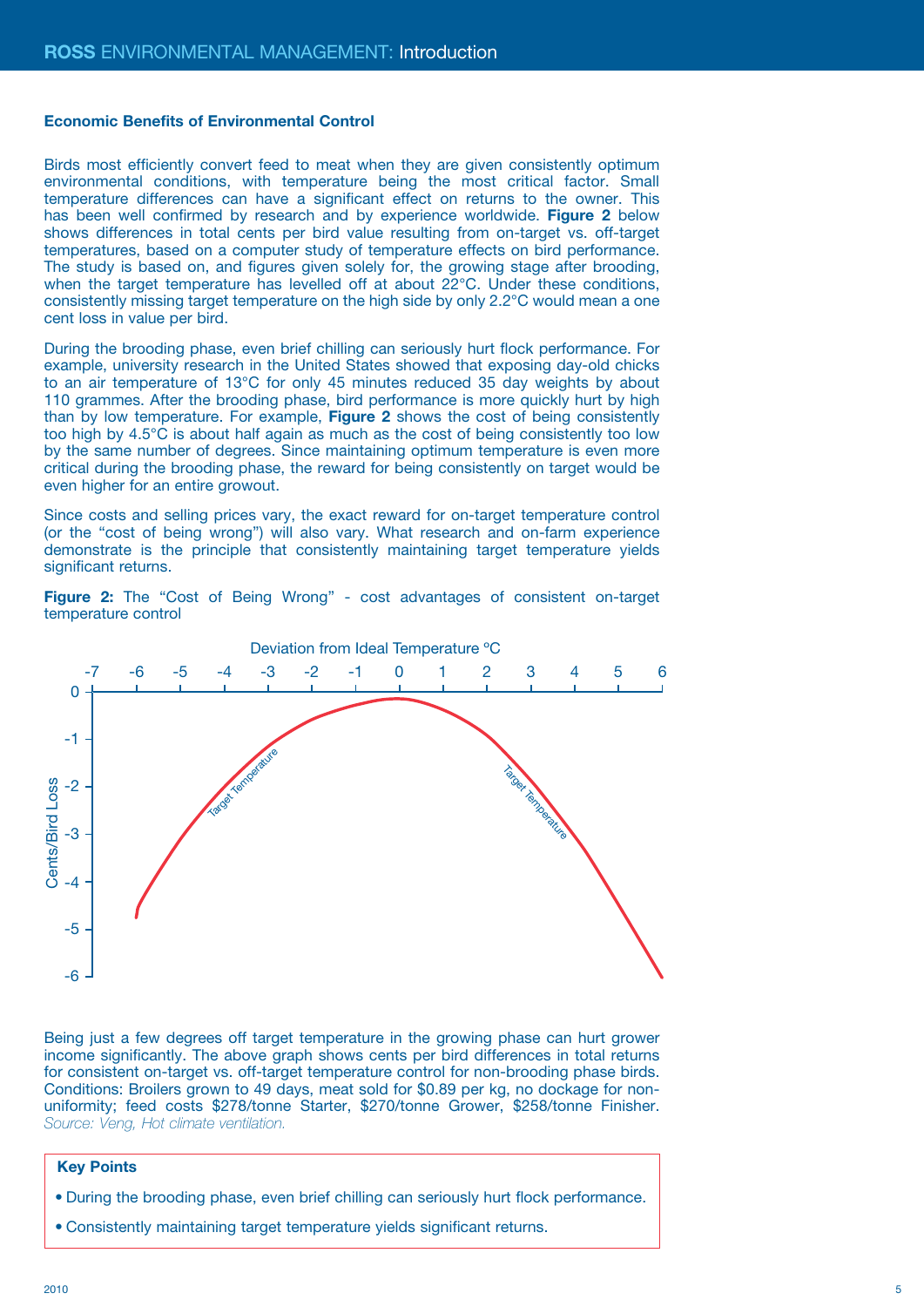## **Climatic Factors in Housing and Ventilation Decisions**

The major factor influencing type or style of housing is climate. Different climatic conditions call for different ventilation and heating strategies and affect the possible or desirable bird stocking density. Generally, extreme conditions require more and more sophisticated inside environmental control equipment and management. Where seasonal variations in weather are pronounced, a house may require ventilation systems for hot and cold weather.

In a given situation, housing and ventilation choices must be based on calculating the benefits of providing technology to cope with:

- Prevailing weather, or prevailing seasonal weather that is, conditions which generally persist over at least several months;
- Weather extremes likely to be encountered.

The following is an outline of typical climatic and/or weather conditions and their effects on ventilation decisions. It is impossible to give specific regional advice in the limited space available here, so these are very general recommendations. Elements of more than one climate may have to be applied to a given production facility.

## **Key Point**

• Extreme climates require more sophisticated inside environmental control equipment and management.

#### **Extremely Cold Climate**

In locations that produce broilers where extremely cold situations may exist for periods of time during the production cycle, some particular cautions in regard to the design and operation of poultry houses should be noted.

In regard to direct effects on bird health and performance, extremely cold air is also extremely low in moisture content, so that when this air is heated and mixed with air in the house it is often possible to have conditions that are extremely dry and can affect bird health. Extremely low relative humidity in winter time production means that birds will respire more heat than those grown in higher relative humidity conditions, thus their heat loss is greater. To compensate for this greater bird heat loss, often the temperature set points must be increased. At the same time, managers are often tempted to reduce ventilation time to reduce fuel costs. This can be a serious mistake, since performance losses caused by inadequate cold weather ventilation can outweigh additional fuel costs.

In extremely cold conditions we must also take into account issues with the structure that are not common in more temperate climates. When the outside air temperature is well below freezing it becomes more important and more difficult to avoid putting cold outside air directly on the birds, so a pre-warming plenum or heating room to condition air before entry to the house may be needed. Also, extremely cold outside air, despite its relatively low moisture level, can cause serious condensation problems and even cause air inlet doors to freeze up. Preventing such problems requires special attention to insulation and to sealing prevent outside air leakage into the house, as well as possibly installing pre-warming plenums for incoming air.

- In extremely cold climates, dry conditions may cause birds to lose more heat; temperature set points may need to be higher, but minimum ventilation must be maintained.
- Extremely cold conditions may require use of a pre-warming plenum to condition outside air before it enters the house.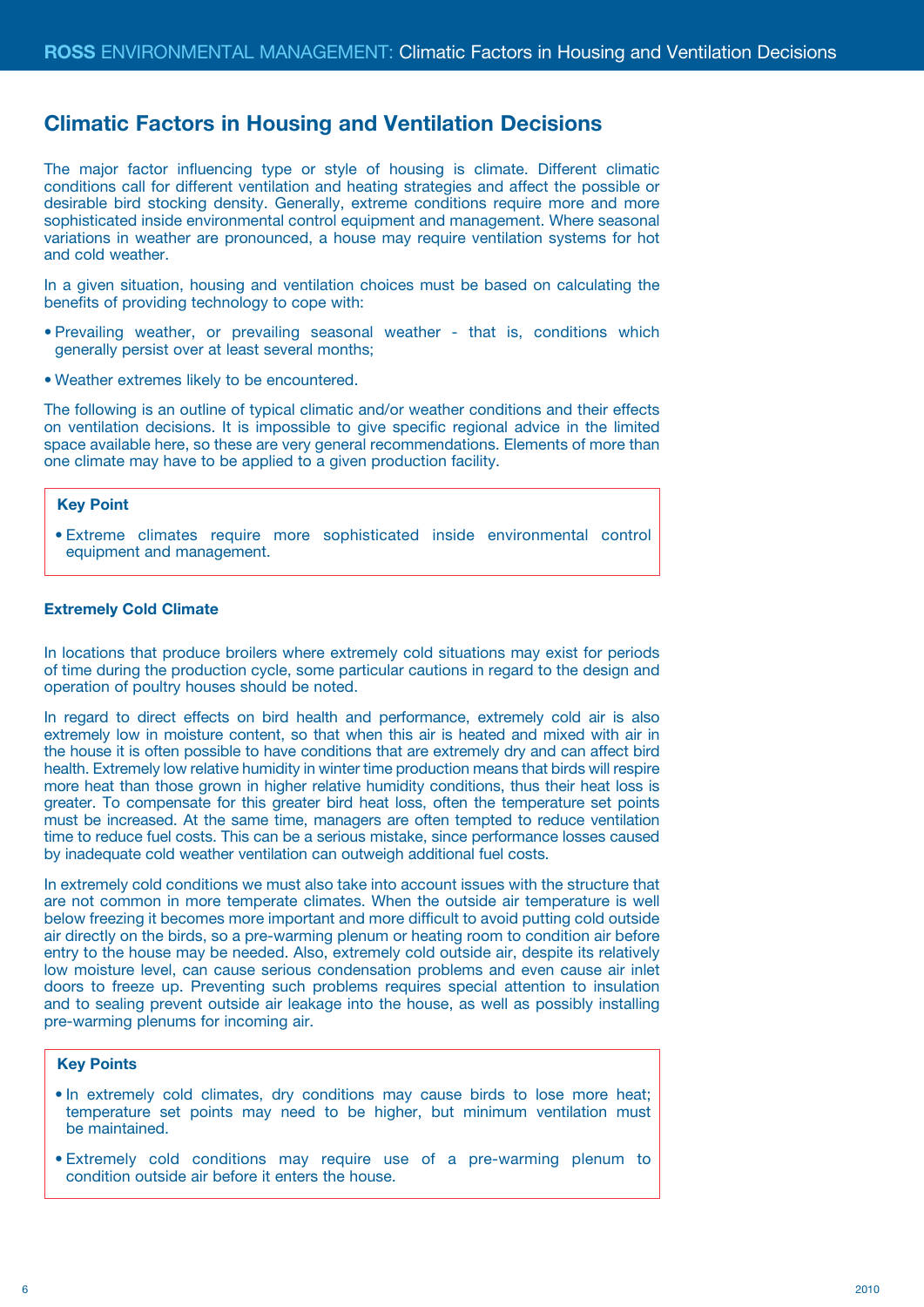#### **Cold Climate**

In high altitude locations and in high northern or southern latitudes with prolonged winter temperatures consistently below 10°C and with moderate summer temperatures, tunnel ventilation and evaporative cooling are not usually needed to cope with bird heat.

Negative pressure powered ventilation is needed to keep birds comfortable and maintain optimum flock performance, especially by preventing excessive moisture from building up inside the house. Houses typically will need a "minimum ventilation" setup augmented with additional fan (and air inlet) capacity to exhaust bird heat during warm weather. Additional supplemental heating systems and improved insulation may also be needed to handle the effects of extreme cold.

#### **Key Point**

• In cold climates ventilation is needed to help prevent excessive moisture build-up in the poultry house.

#### **Moderate Climate**

Where temperatures consistently rise above the 24°C range, power ventilation will be required for all but the lowest bird stocking densities in small, naturally ventilated houses. Where temperatures consistently rise into or above the 24-30°C range, tunnel ventilation is usually recommended. Tunnel ventilation provides high–volume, rapid house air exchange and a high velocity "wind-chill" airflow which gives a somewhat lower effective temperature experienced by the birds (**Figure 16)**. As temperatures rise into the 35°C range, the wind-chill effect begins to disappear and evaporative cooling must be added to provide actual air temperature reduction.

## **Key Point**

• Even in moderate climates, tunnel ventilation is usually recommended if temperatures consistently rise into or above the 24-30°C range.

## **Hot Climate**

Generally, hotter weather makes it more difficult to increase house size and bird density. Air exchange alone can only keep inside air temperature from rising more than a few degrees above outside air temperature. However, if relative humidity is not too high, higher bird densities can usually be maintained reliably even in very hot weather by tunnel ventilation with evaporative cooling.

In tropical or subtropical areas where temperatures are consistently in the 35-38°C range, high density housing and open-sided, naturally ventilated housing are generally not feasible. In hot climates with low humidity (such as high altitude desert facilities) the low humidity contributes to ascites and lowers growth rate.

The combination of high humidity and high temperature is particularly difficult for birds because a major way they expel excess body heat is through breathing (or panting) which evaporates moisture from their lungs and airways. The higher the air humidity, the less self cooling they are able to achieve. However, in properly designed tunnel ventilated houses the effects of humidity are minimised over naturally ventilated housing.

## **Key Point**

• Higher bird densities can usually be maintained reliably even in very hot climates by tunnel ventilation with evaporative cooling.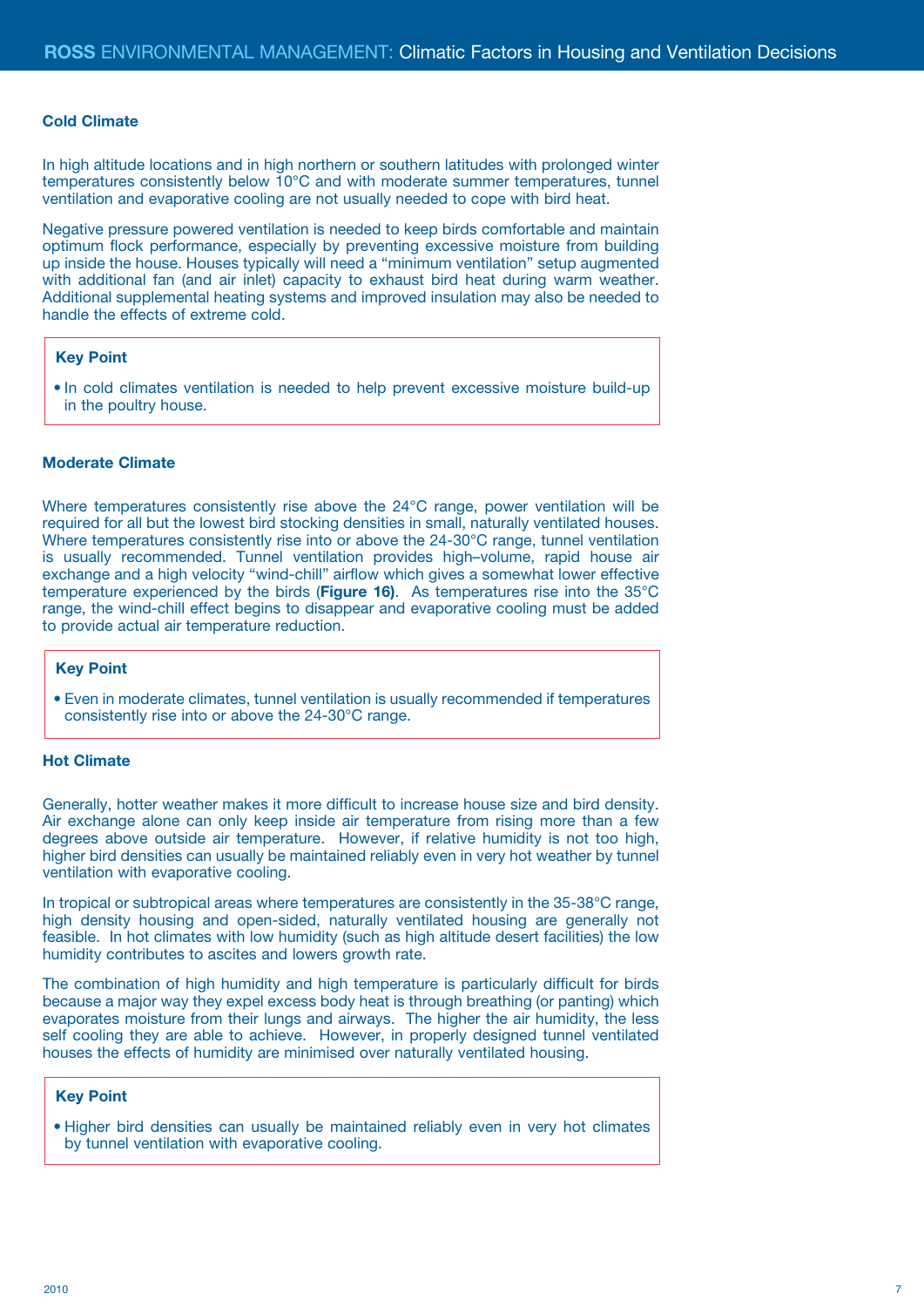## **How Birds Work and What They Need**

Very young chicks have little ability to regulate their internal temperatures and they need warmth; an air temperature around 30°C. As the birds grow, their "comfort zone" temperature range widens a bit and drops so that at catch time they're most comfortable at around 20°C. This means that early in a growout, our main concern is usually making sure the birds are warm enough. As the birds grow, too much warmth, which can happen even in winter, is a more common problem. Our goal in ventilation is to maintain in-house temperatures within the birds' comfort zone not too warm and not too cold at all times during the growout. To do this, we need to understand how birds, heat and humidity interact.

#### **Key Point**

• Early in a growout, the main concern usually is keeping birds warm enough. As the birds grow, too much warmth is a more common problem.

### **Birds Produce Heat and Moisture**

Birds convert feed and water into energy they use for body maintenance (operating their organs and muscles and keeping themselves warm) and for growth to produce weight gain. However, they aren't 100% efficient, so they generate quite a bit of excess heat along with quite a bit of moisture (in faecal matter and by breathing).

Typically birds will produce about 11.6 kJ/hour/kg. This means that the larger the birds grow, the more heat they put out. If we have 20,000 birds at 1.8 kg, for example, they will add around 417,600 kJ/hour to the house, or as much heat as two or three forced air furnaces running continuously. If we have 20,000 birds at 3.6 kg, they will produce 835,200 kJ/hour. Worldwide the trend is toward bigger bird production. The amount of moisture produced also varies with age. The same flock of 1.8 kg birds may produce 3,785 litres of water per day, depending on the temperature. Other things being equal, in-house air temperature and humidity both tend to rise as the growout progresses.

**Figure 3:** Large numbers of birds contribute large amounts of heat and moisture to a poultry house. In-house air temperature and humidity both rise as a growout progresses.



During the brooding phase, young chicks will need supplemental heat. However, as a growout progresses, especially in cooler weather, the birds increasingly help keep themselves and the house warm with the heat they generate. As birds grow larger, ventilation is essential for heat removal, especially in warm weather, to keep the in-house temperature from rising to a point where birds cannot continue getting rid of their excess heat and their internal temperature goes too high.

- 20,000 1.8 kg birds will add around 417,600 kilojoules per hour of heat to the house.
- 20,000 1.8 kg birds will add around 3,785 litres of water to the house per day.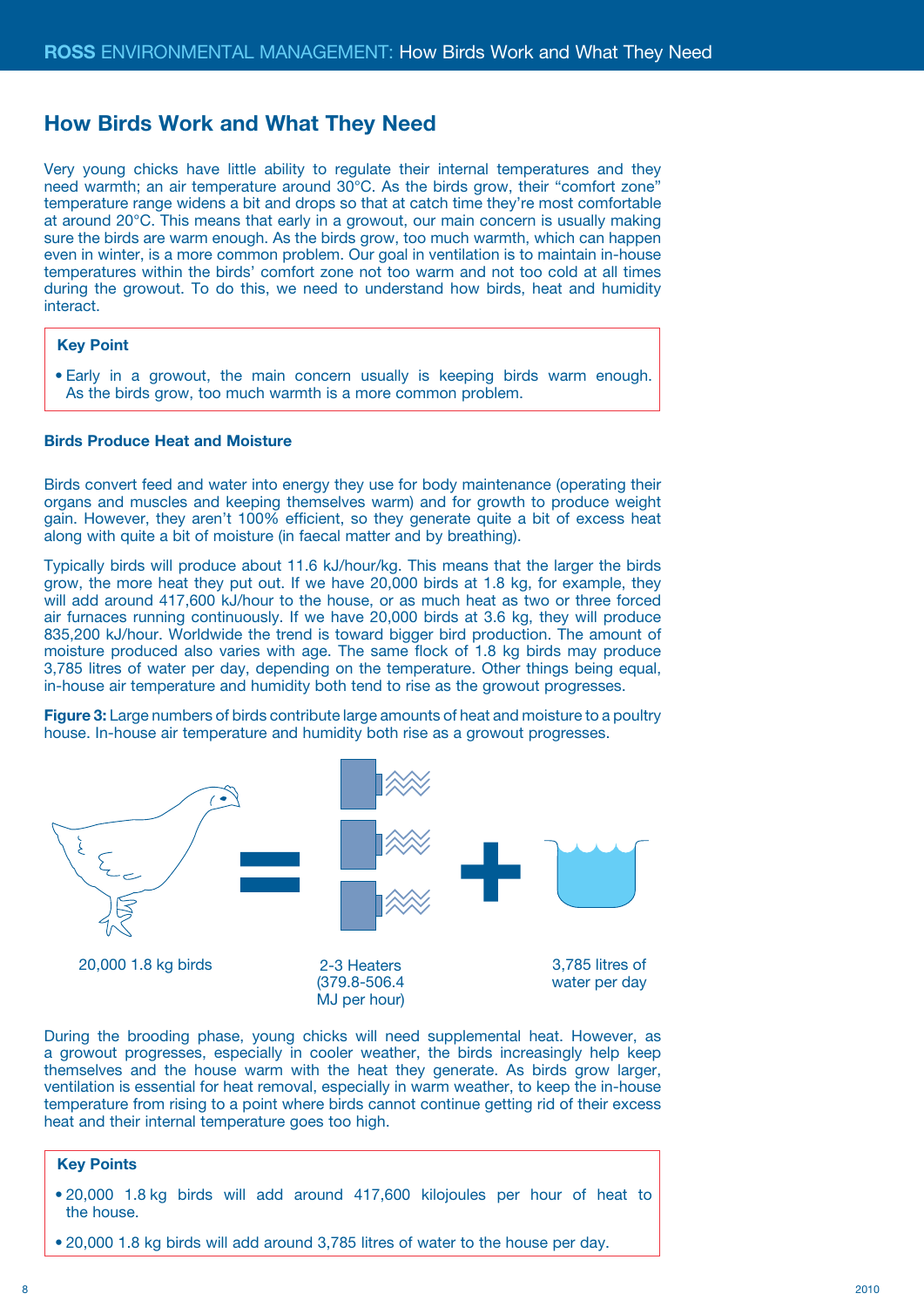#### **Effects of Temperature and Relative Humidity on Birds**

Temperature and humidity work together to determine bird comfort, but for simplicity in the following paragraphs we'll look at temperature first, then humidity and then explain how their interaction affects birds.

Birds are basically air-cooled. That is, air moving over the birds picks up their body heat and transfers it to the environment. Birds do not sweat, and so do not enjoy this kind of built-in evaporative cooling system. They do get some evaporative cooling effect through breathing and panting (**Figure 4**). However, they rely mainly on direct body-to-air heat transfer for cooling. If you see birds lifting their wings, they're feeling hot and exposing more of their bodies to the air to get rid of the excess heat.

**Figure 4:** Birds do not sweat and so cannot cool themselves in this way. They shed almost all excess body heat by direct body-to-air heat transfer. In times of heat stress, they begin panting in order to rid their bodies of more heat.



For fully feathered birds to stay comfortable, there has to be a substantial difference between house air temperature and their own internal temperature, which normally is above 37.8°C. As the in-house air temperature rises higher and higher, the birds' heat shedding mechanisms become less and less effective. The birds' internal temperatures then begin to rise, and they slow down or stop eating and growing. If the situation isn't controlled, they eventually will die.

**Figure 5:** For fully feathered birds, as the air temperature rises above around 27°C, birds' heat shedding ability becomes less effective. As they begin to experience heat stress they slow down or stop eating. If heat accumulation in their bodies isn't stopped, they eventually will die.



Starting Heat Stress

Under most conditions as birds give off heat, the house temperature can be kept from rising too high by exhausting warm air and replacing it with cooler outside air. Since birds get rid of excess heat mainly by warming the air around them, the more rapidly that air is replaced the more excess heat they can lose. In most poultry houses, for outside air temperatures up to approximately 27°C, the ventilation system can be operated so that the warmed-up in-house air is removed at the proper rate to maintain overall house temperature within the birds' comfort range.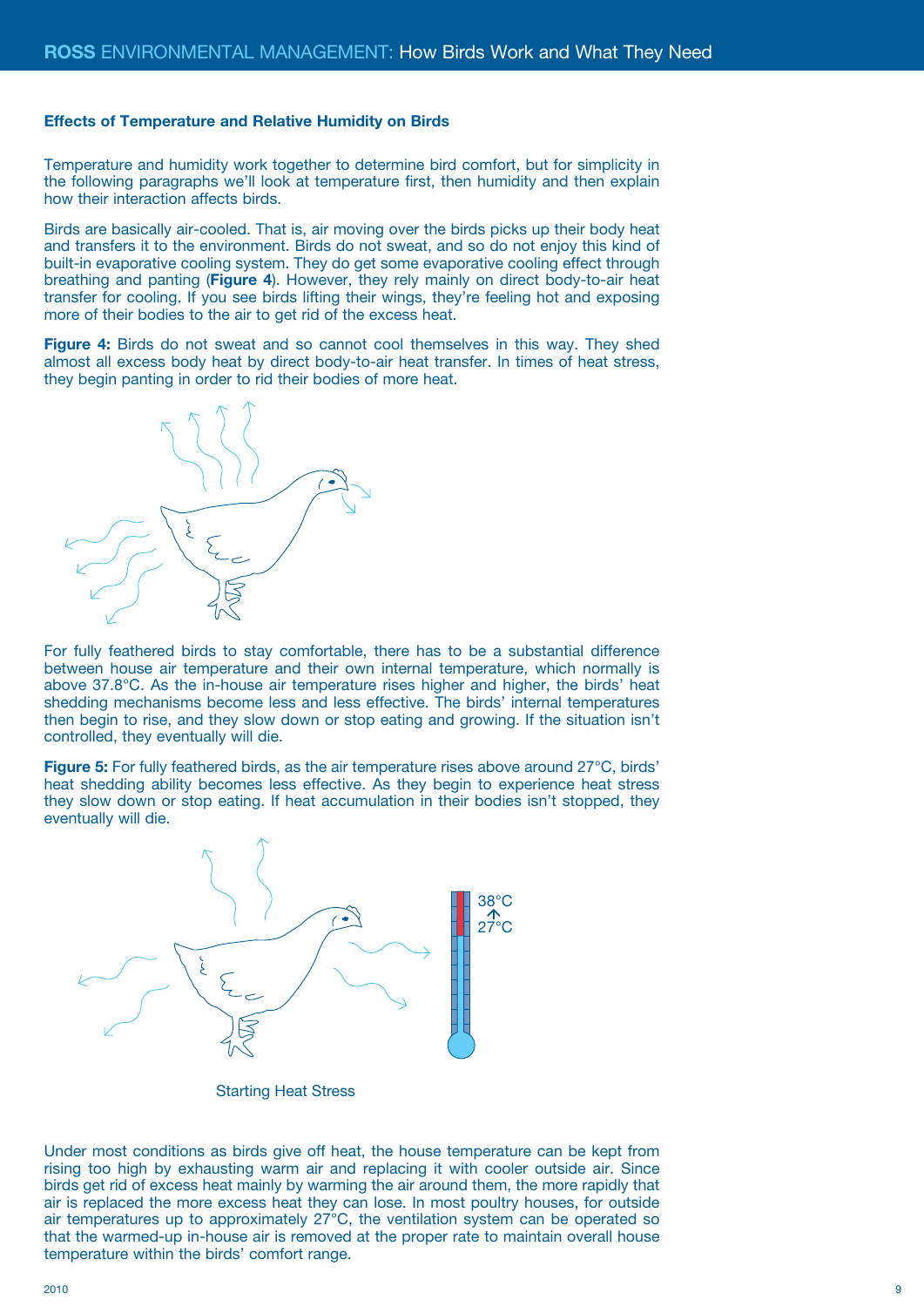In addition to simply changing house air, getting wind on the birds can help them cope with high temperatures. The wind-chill effect of moving air creates a lower effective temperature for them. For example, if you have air in the house at 32°C (and average humidity) moving at 2.54 m/s, it will feel to fully-feathered birds like about 27°C air. The effect is even greater for younger birds, which may be chill-stressed. Tunnel ventilation creates the most effective wind-chill cooling. In non-tunnel houses, stirring or circulation fans can help.

In very hot weather, evaporating water into the air can provide additional cooling. Very fine droplets are sprayed into the air, or water is evaporated by airflow through a wetted pad. As the water evaporates, the air temperature is reduced. Evaporative cooling depends on fans providing proper airflow in the house, and works best when relative humidity is not too high.

**Figure 6:** Fast moving air over birds creates a wind-chill effect that can be very beneficial. especially for larger birds. However, younger birds are more sensitive to wind-chill effects and may be chill stressed.



Birds can tolerate higher temperatures during the day if night time temperatures drop 14°C or more below daytime highs. During the cool night time birds can get rid of excess body heat built up during the day. Running fans to get air moving over the birds during the night can help by reducing the "effective" night time temperature. The birds then can start the next day fresh, which helps keep performance up and lessens the risk of possible mortalities if daytime temperatures are very high.

Birds also lose some body heat through breathing. This is why you'll see birds begin to pant when they feel over-heated. It's like a back-up cooling system, that usually starts working when temperatures rise around 4-6°C above their current "comfort zone" temperature. What's happening is the birds are trying to maximize the evaporative cooling effect they get from the air passing over the moist linings of their air-ways and lungs. This cooling method works best when the air is relatively dry. If the air is already holding a great deal of moisture, it can't readily evaporate the birds' moisture and the evaporative cooling effect doesn't work as well.

Figure 7: Birds can tolerate higher daytime temperatures if they are able to cool off during the night. The effect is most pronounced when night time temperatures drop 14°C below daytime highs. Running fans at night to move air over the birds can help by reducing the night time "effective" temperature.

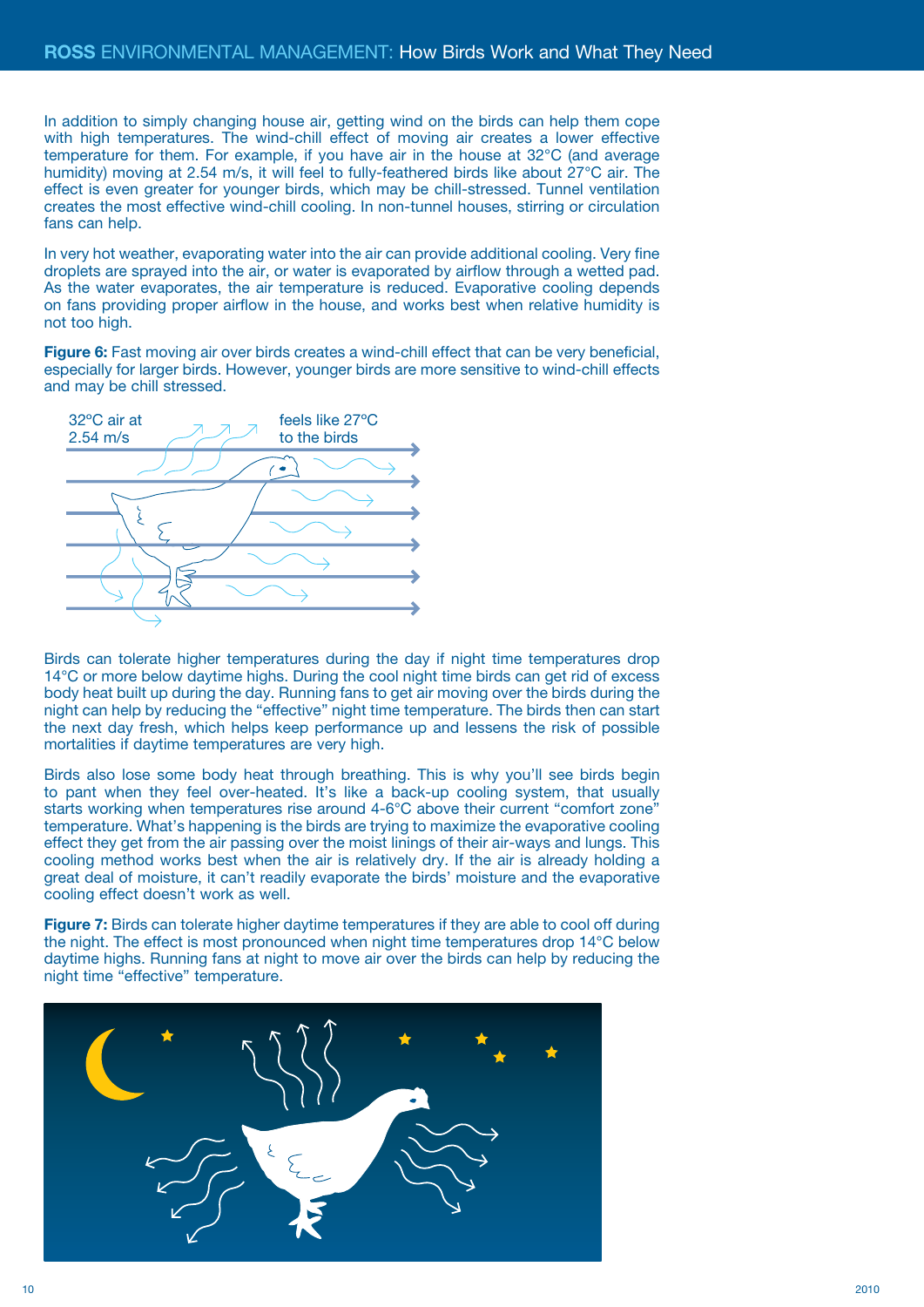*The following section on heat stress is taken directly from Dr Jim Donald's original imperial document and therefore the heat stress index calculation cannot be converted into metric values, i.e. degree Centigrade.* 

*An old rule of thumb used by many poultry producers and managers in the US says that in non-tunnel conventional houses if the in-house air temperature is in the 80's (°F) or above and the temperature and relative humidity numbers add up to 160 or more, birds begin to have trouble shedding their excess body heat. That is, temperature plus humidity gives you a heat stress index. For example, if air temperature is 85°F at 70% humidity (85 + 70 = 155) the birds will be reasonably comfortable. But if the relative humidity goes to 80% (85 + 80 = 165), you're likely to be losing feed efficiency because of overheating. Note that this rule works only in conventional open-sidewall ventilation or in cold weather power ventilation when air is not moving over the birds. It does not apply to tunnel ventilation because of the wind-chill effect.* 

*In cold weather when direct combustion heaters are being used, not only the birds but the house heaters add moisture to house air, since water vapour is one of the combustion products from burning most fuels. This is a small amount compared with the moisture coming from the birds, but the combination can produce high house humidity if the ventilation rate is too low. This means you can have a heat stress problem with the birds when you would least expect it, if the temperature (°F)/humidity index goes above 160. Too much moisture contributes to litter caking and ammonia problems. (If a heat exchange system is used so that combustion products are not released into the house, heating will not add moisture to house air.)*

**Figure 8:** A rough guide to whether the combination of temperature and relative humidity will stress birds is to add the numbers. If the temperature is above 80°F and the temperature and relative humidity add up to 160 or more, birds are likely to be stressed.



Temperature + Humidity = 160 or more = Heat Stress

*In warm weather, humidity is not often a problem, except in connection with rainstorms on hot days. For example, after an afternoon thunderstorm on a hot summer day the air temperature may reach 90°F, with relative humidity above 90%. You must have maximum air exchange and air movement under these conditions.*

- Birds do not sweat; they shed excess body heat primarily to air circulating around their bodies.
- If you see birds lifting their wings, they're trying to expose more of their bodies to the air to get rid of excess heat.
- For air temperatures up to the low 27°C range, ventilation usually can remove warmed up in-house air at the proper rate to keep birds within their comfort range.
- The wind-chill effect of moving air can keep birds comfortable in hot conditions; evaporating water into the air provides additional cooling.
- Keeping birds cool at night helps them stand high daytime heat.
- Panting indicates birds are over-heated and are trying to shed additional body heat.
- Temperature and relative humidity work together; high relative humidity can cause problems even at relatively low air temperatures.
- Too much moisture in a house contributes to litter caking and ammonia problems.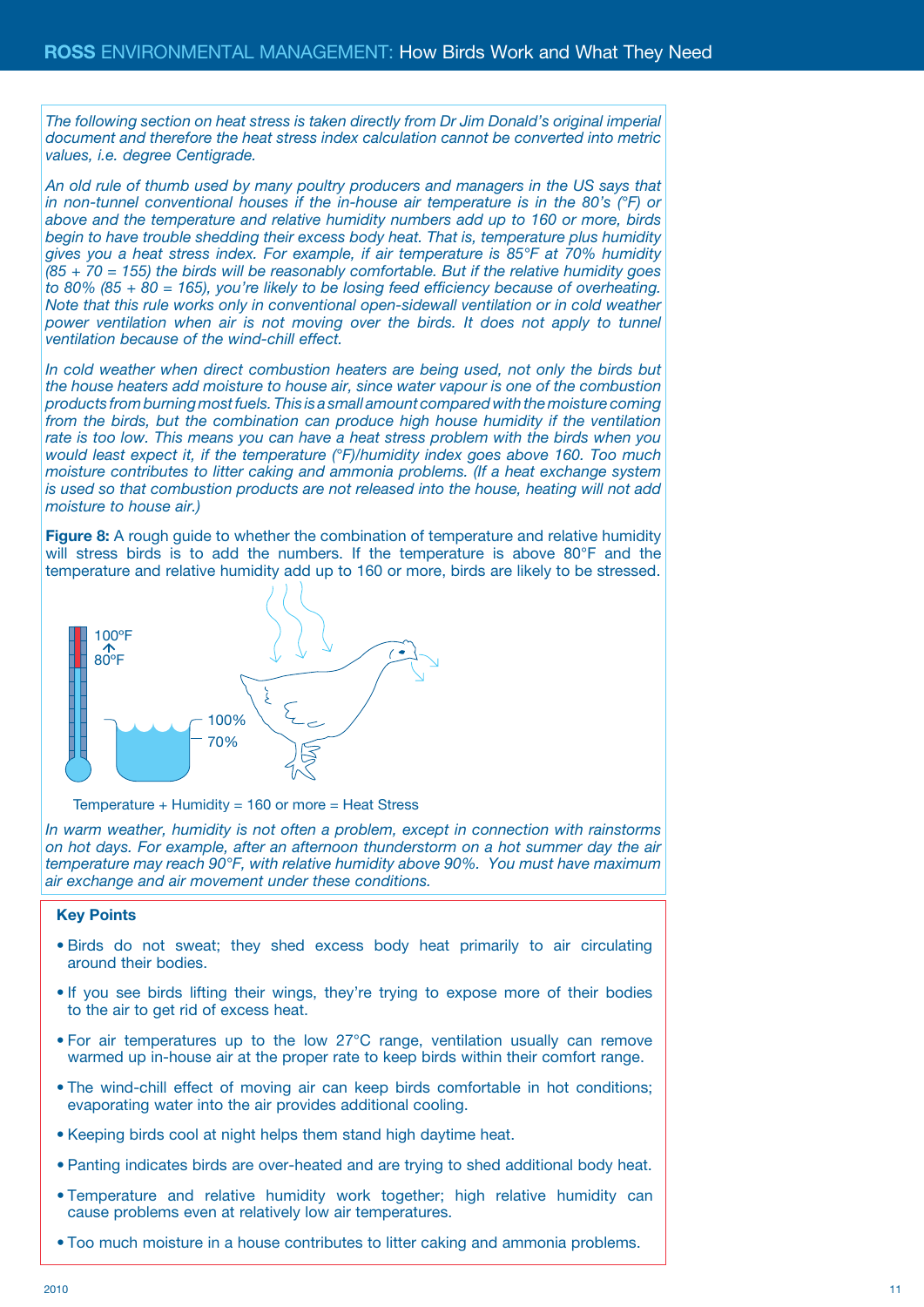#### **How Relative Humidity Works**

When water evaporates, it passes into the air as water vapour. You can't see it, but litres and litres of water are floating around in the air all the time. In the poultry house, what matters most isn't simply how many litres of water are in the air, but how close the air is to holding all it possibly can – that is, to being saturated with water vapour. The idea of "how close to saturation," stated as a percentage, is what we mean by the term relative humidity.

If the air is holding half its maximum water vapour capacity, that's 50% relative humidity. If the air is holding three-fourths of its capacity, that's 75% relative humidity. When the air is saturated with water vapour, holding all it can, that's 100% relative humidity.

The key thing to realise is the saturation amount (in litres per so many cubic metres of air) changes depending on the air temperature. This is why we use the term relative humidity. Warm air can hold a lot more moisture than cold air. This means that warmer air can absorb a lot more moisture from the birds and the litter without approaching saturation than would be possible with colder air. Also, if you have cold air at high relative humidity, warming that air automatically lowers its relative humidity. This is what makes winter ventilation possible. When your ventilation system brings cold winter air into the house, this air gets warmed up once it's in the house. That means its relative humidity drops, which in turn means its water-holding capacity goes up, so it is able to pick up moisture from the litter and carry it on out of the house.

Figure 9: As air temperature rises, the amount of water a given amount of air can hold increases. An approximate rule of thumb is that an 11°C rise in air temperature cuts relative humidity in half. That is, raising the air temperature increases the absorbency of the air. At 27°C the air is more absorbent and can hold almost twice as much water vapour as the same air at 16°C.

Air at 16ºC and 100% relative humidity

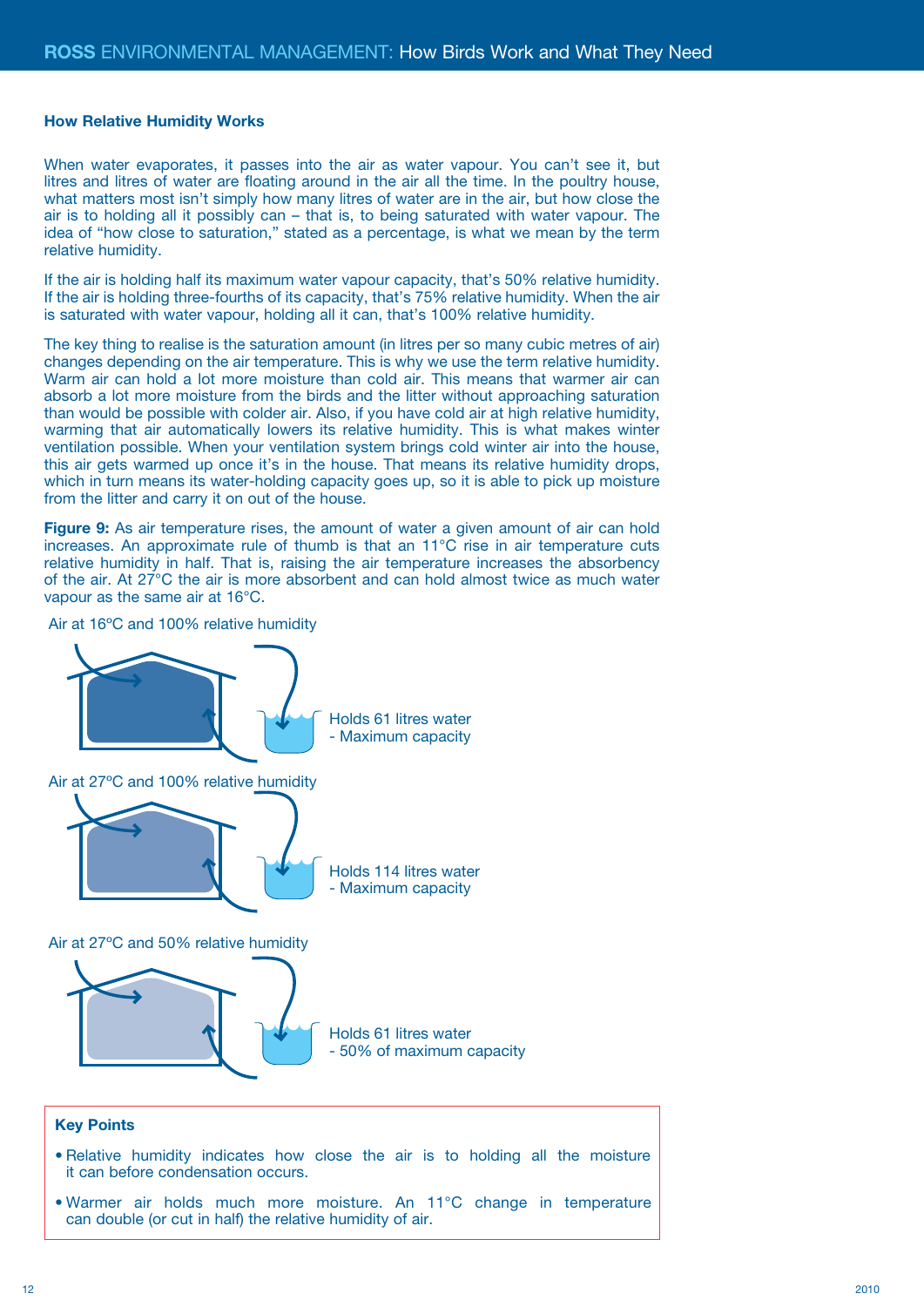## **Ventilation Basics**

Because ventilation is so important in providing an optimum in-house environment for broiler rearing, understanding basic ventilation principles is essential for proper house design and management. There are two basic ventilation types: natural ventilation and fan-powered ventilation.

## **Natural Ventilation**

Natural ventilation relies on opening up the house to the right extent to allow outside breezes and inside convection currents to flow air into and through the house. This is often done by lowering (or raising) sidewall curtains, flaps or doors. Sidewall curtains are most common, and natural ventilation is often referred to as "curtain ventilation".

In curtain ventilation, the curtains are opened to let in outside air when it gets warm; when it gets cold, they are closed to restrict the flow of air. Opening house curtains allows a large volume of outside air through the house, equalising inside and outside conditions. Curtain ventilation is ideal only when outside temperature is close to the target house temperature. The air exchange rate depends on outside winds. On warm to hot days with little wind, circulation fans may be used to provide some wind-chill cooling effect. Foggers or misters can be used with circulation fans to add a second level of cooling.

If curtain ventilation is used in cooler weather, it is essential to have curtain machines operated on frequent on-off timers and with bird-level safety thermostats and curtain drops (or fail-safes) in case of high temperatures or power outages. Circulation fans can help mix incoming cold and in-house warm air. In the absence of stirring or circulation fans, small curtain openings cause heavy outside air to enter at low speed and drop immediately to the floor, which chills the birds and creates wet litter. At the same time, warmer air escapes from the house, resulting in large temperature swings. Even in moderate weather however, normal fluctuations in air temperature and winds during the day (or night) can call for frequent adjustments in curtain settings. Natural (curtain) ventilation requires constant, 24-hour management.

Natural ventilation as a system does not allow a great deal of control over in-house conditions. In the early days of the industry it was commonly used, especially in mild climates, and houses were specifically designed to facilitate natural air convection currents for ventilation purposes. In more recent times, managers of more modern curtain sided houses equipped with fan-powered ventilation systems have used natural ventilation as an "in between" option, when outside air temperature is close to desired in-house temperature and neither heating (and minimum ventilation) nor cooling is needed.

**Figure 10:** Natural (curtain) ventilation works well only when outside conditions are near what is needed inside the poultry house. In hot weather, strong winds are needed to achieve an acceptable air exchange rate; in cool weather, cold outside air is likely to drop directly onto the birds.

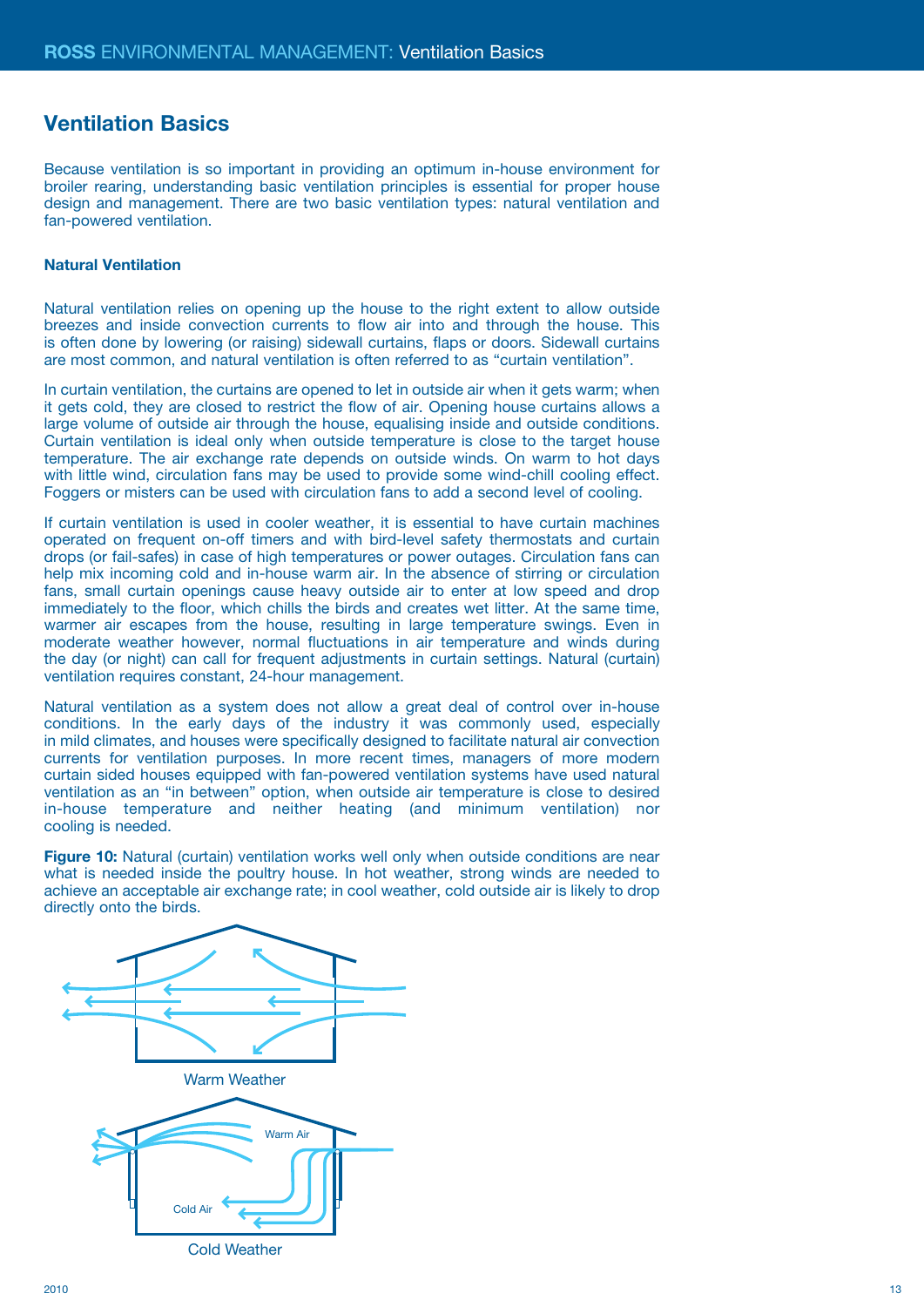However, full-time fan-powered ventilation has proven worldwide to provide better flock performance and returns in most cases, even in houses still equipped with curtain sidewalls. Natural ventilation therefore will not be further discussed in this publication.

Inside circulation or stirring fans are often used in curtain ventilation setups and can help with mixing of outside and inside air, preventing temperature stratification in cool weather, and to some extent cooling birds with direct breezes. This type of fan setup however, does not move outside air into the house, so a curtain-ventilated house with stirring fans is not considered a power-ventilated house.

## **Key Points**

- Natural (curtain) ventilation works well only when outside conditions are near desired in-house conditions.
- Curtain ventilation requires constant, 24-hour management.
- The curtain ventilation house air exchange rate depends on outside winds; in cold weather, cold outside air is likely to drop directly onto the birds.
- Stirring fans can help improve conditions in a curtain-ventilated house.

#### **Fan-Powered Ventilation**

Fan-powered ventilation uses fans to bring air into and through the house. Powered ventilation generally allows much more control over both the air exchange rate and the airflow-through pattern, depending on the configuration of fans and air inlets and the type of control used.

Fan-powered ventilation systems can use either positive or negative pressure. Positive-pressure wall-mounted fan systems, which push outside air into the house, are most often seen in setups used for cooler weather. However, most poultry house fan-powered systems now use negative-pressure ventilation. This means that the fans are exhaust fans, pulling air out of the house. This creates a partial vacuum (negative pressure) inside the house, so that outside air is drawn into the house through inlets in the house walls or under the eaves.

Achieving a partial vacuum inside the house during ventilation allows for much better control of the air-flow through pattern in the house and for more uniform conditions throughout the house. That is, both dead air areas and hot or cold spots are minimised.

**Figure11:** Negative-pressure ventilation creates a partial vacuum that pulls air into the house evenly through all inlets, creating more uniform conditions in the house.



## **Key Point**

• Negative-pressure fan-powered ventilation creates a partial vacuum in the house, allowing control of the ventilation airflow pattern.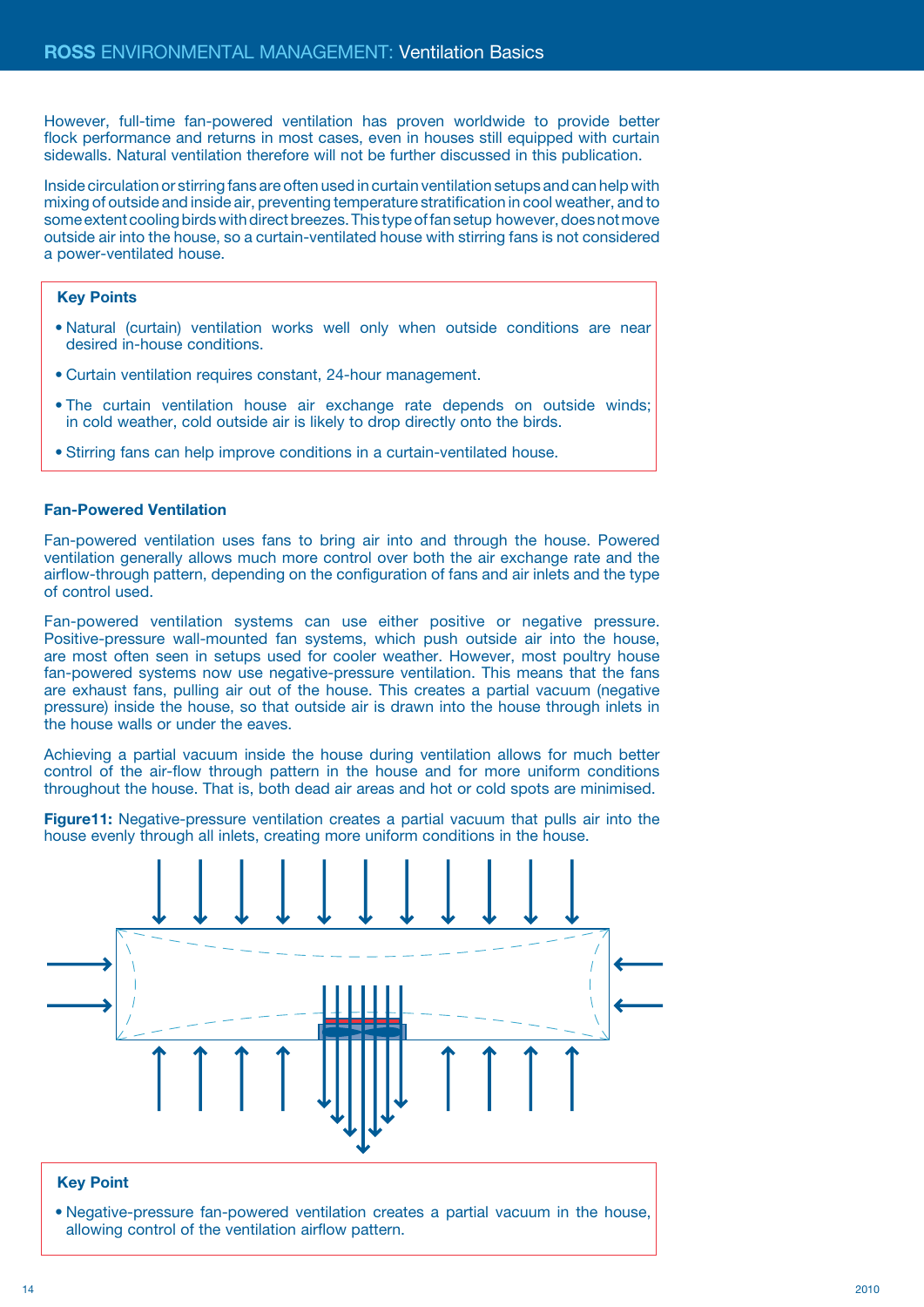#### **Need for Tightly Sealed House**

Modern negative-pressure ventilated houses must be tightly sealed. In naturally ventilated houses, tightness is not at all critical. But in using negative-pressure ventilation, the key is to take total control of how and where air enters the house, so house tightness has paramount importance. During cool weather operation, air coming under foundations, around doors or through cracks only serves to chill or discomfort birds, create moisture problems and detract from optimum rearing temperature environments. Air leaks during tunnel ventilation destroy the needed single-air path from one end of the house to the other, causing reduced wind velocity and wind-chill cooling.

A house tightness test used in the poultry industry for many years for 12 m x 122 m or 12 m x 152 m houses is to turn on two high-quality 91 cm fans or one high-quality 122 cm fan with all inlets and doors completely sealed. The differential static pressure reading from the house interior to the outside will give an indication of the level of negative pressure achieved by the fans. The higher the negative pressure achieved, the tighter the house. The goal for a house should be a minimum of 37.5 Pa negative pressure; for newer houses, static pressure should far exceed 50 Pa.

## **Key Point**

• Having a tightly sealed house is critical for successful control of in-house conditions in negative-pressure ventilation.

#### **Types of Negative-Pressure Ventilation Operations**

Fan-powered, negative-pressure poultry house ventilation can be operated with different fan and air inlet setups in three different modes, according to the ventilation needs to be addressed:

- Minimum ventilation (also called just "power ventilation" or even "power vent") - operated on a timer and used for cooler weather and/or smaller birds.
- Transitional ventilation operated on thermostat or temperature sensor and used for heat removal when wind-chill (tunnel) cooling is not needed or desirable.
- Tunnel ventilation used for warmer weather and/or larger birds; operated on thermostat or temperature sensor.

All three of these ventilation modes of operation use the negative pressure principle, but operate at different static pressures. Static pressure, in areas using metric units measured in Pascals, indicates the difference between in-house and outside air pressure, or the degree of partial vacuum achieved in the house. Minimum-ventilation setups operate at higher static pressure (greater vacuum), usually between 17.5 Pa and 30 Pa. Tunnel ventilation may produce static pressures ranging from 10 Pa to 25 Pa, depending on whether pad-type evaporative cooling is installed, and the type of evaporative cooling system used.

Important distinctions sometimes get overlooked in the way we talk about houses. We'll talk about a "tunnel house", for example, as though there was only one kind or mode of ventilation used. The tunnel setup is used only in warm to hot weather, and the "tunnel house" for cool weather or small birds is probably equipped for and switched either to minimum or transitional ventilation as weather and the size of the birds dictate. The changing needs of birds as they grow and the variability of weather, especially in autumn and spring, requires managers to be ready to switch their ventilation system from one mode or setup to another when needed.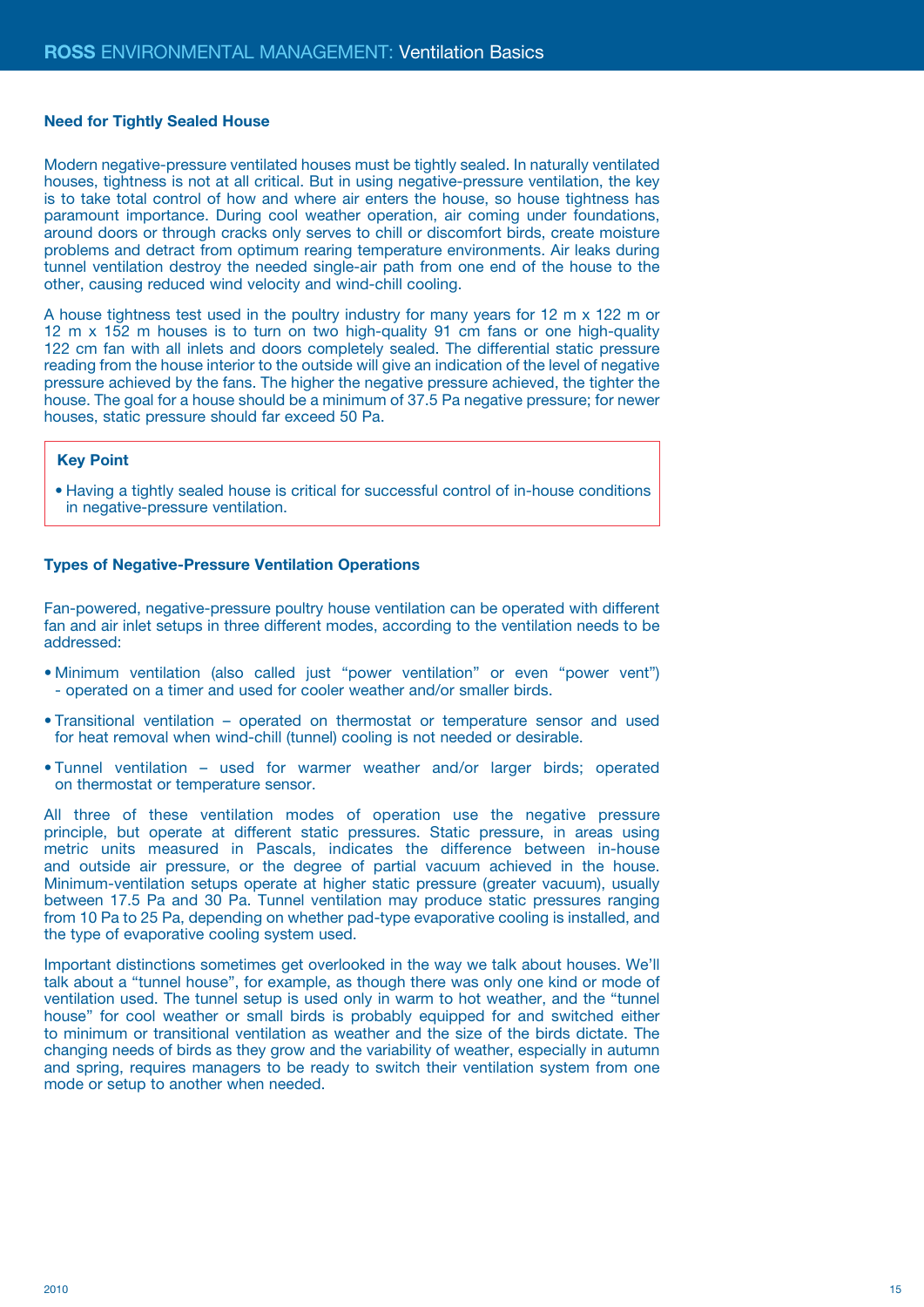The following are brief descriptions of how these basic fan-powered ventilation setups work. For more detailed information on systems and management considerations, see *Keys to Managing a Modern Tunnel House* (Page 32)*.* 

#### **Key Points**

- Different fan and air inlet setups are used in negative-pressure ventilation to achieve different purposes, according to prevailing conditions.
- The different negative-pressure ventilation modes work in certain static pressure ranges.
- The changing needs of birds and changing weather requires managers to be ready to switch ventilation modes as needed.

## **How Minimum Ventilation Works**

The purpose of the minimum ventilation setup is to bring in just enough fresh air to exhaust excess moisture and ammonia fumes during cold weather conditions and/or when birds are very small, without chilling the birds. Typically, from two to six 91 cm exhaust fans are used, with the location of fans and air inlets varying as described below.

The key to successful minimum ventilation is creating the proper partial vacuum so that air comes in with sufficient speed and at the same speed through all inlets. With air inlets distributed evenly along the whole length of the house, airflow is then uniform throughout the house. Just as important, cool outside air comes into the house at a high enough velocity to mix with warm in-house air above the flock, rather than dropping directly onto and chilling the birds.

Several variations of negative pressure ventilation set ups are used for minimum ventilation in different regions (and for non-tunnel heat removal in transitional ventilation, as described later). The most commonly seen are illustrated in **Figure 12.**

**Figure 12:** Four Common Variations on Fan/Inlet Setups for Minimum Ventilation



- **A.** Exhaust fans on sidewalls and air inlets around the perimeter (high on sidewalls or in ceiling). This setup works well in cool weather and for use in tunnel ventilated houses operating in transitional mode.
- **B.** Exhaust fans on one side of building and air inlets on the other. Commonly called "cross ventilation", this setup is most popular in areas where tunnel ventilation is not needed.
- **C.** Exhaust fans in the roof and air inlets in the sidewalls. Often called "ridge extraction", this type of setup is also most used in cooler climates.
- **D.** Exhaust fans in sidewalls and air inlets in the apex of the roof. Often called "reverse flow" ventilation, this setup is similar to setup **A** above except for the location of the air inlets.

For convenience in presentation and because it is commonly used worldwide, setup **A** (fans on sidewalls and perimeter air inlets) is used in this publication. Readers should understand that while negative-pressure configurations around the world vary widely in their details, the same basic principles apply to all of the above fan/inlet setups, and all can and must be capable of running properly in the minimum ventilation mode.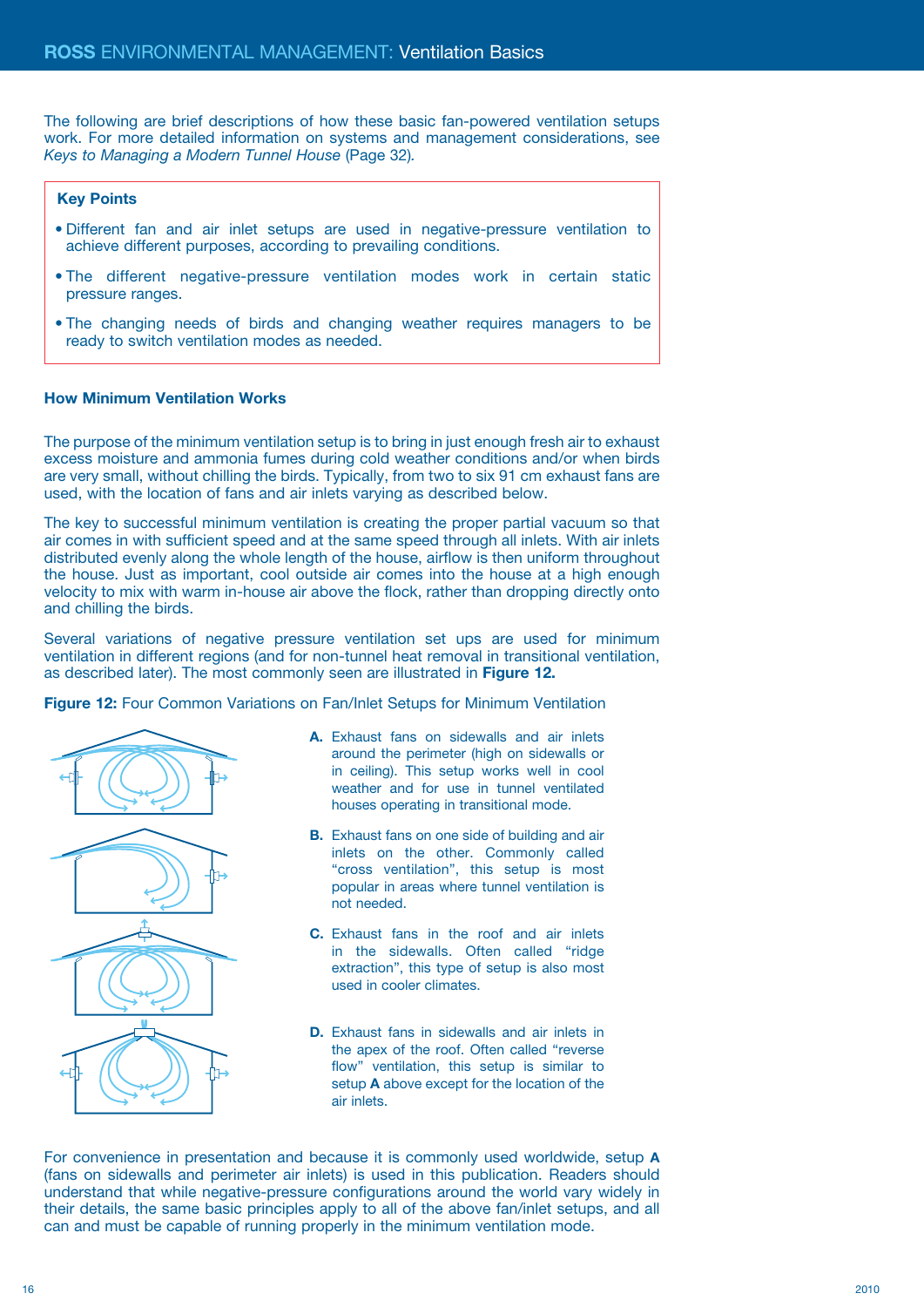The airflow pattern created in a minimum ventilation setup is illustrated in **Figure 13**. To get this needed airflow pattern, the air inlet area must be matched to the fan capacity being used. If the air inlet area is too small (for the number of fans running), fans will have to work against too-high static pressure and will not deliver the air exchange rate needed. If air inlets are opened too wide, static pressure drops too low, and air will come in mostly or only through inlets closest to the fans, creating non-uniform airflow and poor conditions for birds. Using cool-weather adjustable perimeter inlets actuated by a static pressure controller makes the inlet area adjustment automatic. Curtain cracks and fixed board inlets are more likely to allow too-wide openings and dump cool incoming air onto the birds. Minimum ventilation also requires a tight house: air leaks will tend to spoil the desired airflow-through.

**Figure 13:** The goal of minimum ventilation is to bring air in evenly and at high velocity through inlets spaced around the house above bird level, so that cold outside air mixes with in-house air, as shown in this plan view diagram. This airflow pattern prevents cold outside air from dropping onto the birds.



Minimum ventilation is timer-driven, and may be set to operate as little as one-half minute in five early in a growout or in very cold weather. As birds grow larger and/or weather warms, thermostats override the timer to provide an adequate ventilation rate.

Note that in cold weather the need to remove moisture from the house means that some minimum ventilation rate must be maintained even when the thermostat doesn't call for ventilation and even if a small amount of house heat must be removed in the process.

- The purpose of minimum ventilation is to bring in just enough fresh air to exhaust excess moisture and ammonia in cold weather or during brooding.
- Negative-pressure fan and air inlet configurations around the world vary widely, but the same basic principles apply to all.
- All minimum ventilation setups bring outside air in high in the house to avoid putting cold air directly onto the flock.
- To get the airflow pattern needed in minimum ventilation, the air inlet area must be matched to the fan capacity being used.
- Using cool-weather adjustable perimeter air inlets actuated by a static pressure controller gives best minimum ventilation airflow.
- Minimum ventilation is timer-controlled, not temperature-controlled.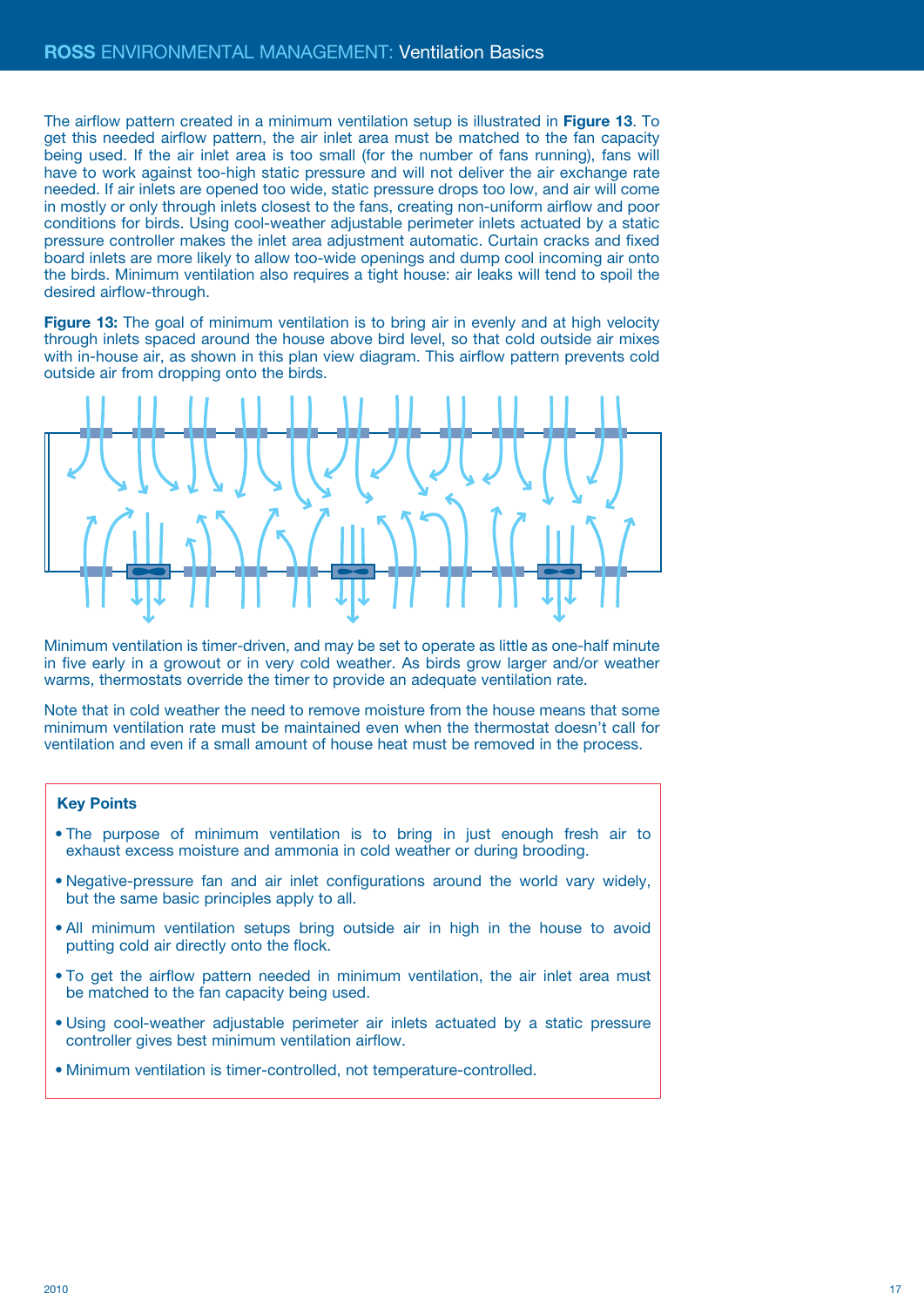#### **How Transitional Ventilation Works**

The change from minimum to transitional ventilation is basically a switch from timerdriven to temperature-driven ventilation. This is true no matter what the particular fan/inlet setup is. That is, whenever temperature sensors or thermostats override the minimum ventilation timer to keep fans running, the minimum ventilation setup will be running in the transitional ventilation mode. Additional sidewall or other fans (and air inlets) may be added as outside temperature increases.

An additional stage in transitional ventilation is a "hybrid" setup, illustrated in **Figure 14**, using some of the large tunnel fans to bring air into the house through perimeter air inlets instead of through the tunnel inlets, which are kept closed. Outside air enters and mixes with in-house air in much the same way as in a minimum-ventilation negative pressure system using sidewall fans. The big difference over the minimum ventilation setup is that the increased fan capacity gives a larger volume of air exchange. Running four tunnel fans in the transitional setup, for example, gives the same ventilation rate as running four fan tunnel ventilation, but without putting any wind directly on the birds. In some locations, tunnel fans are not used for transitional ventilation because of concern for uniformity. Use of tunnel fans for transitional ventilation is based on climate and the ability to mix and stir the incoming air.

**Figure 14:** The transitional ventilation mode begins whenever temperature sensors override the minimum ventilation timer. When the need for heat removal requires a higher air exchange rate than the minimum ventilation fans/inlets setup can handle, some of the tunnel fans can be used to bring large amounts of air in through perimeter inlets, as shown in this diagram of the "hybrid" transitional mode, without putting air directly on the birds.



Tunnel Air Inlets (Normally closed)

Sidewall Exhaust Fans (Also may be used in Transitional Ventilation)

As with minimum ventilation, the air inlet area during transitional ventilation must be matched to the fan capacity used. Enough sidewall inlet area should be provided to operate at least half of the installed tunnel fans in the hybrid transitional mode without creating excessive static pressure. For most efficient operation, air inlets are controlled by static pressure-operated machines, as in minimum ventilation.

- Transitional ventilation is temperature driven, when heat removal is needed but without putting cold air onto birds.
- When the need for heat removal requires a higher air exchange rate than the minimum ventilation setup can handle, tunnel fans can be used to bring large amounts of air in through perimeter inlets.
- As with minimum ventilation, transitional ventilation inlet area should be matched to fan capacity and inlet opening adjustments made by an automatic static pressure-operated controller.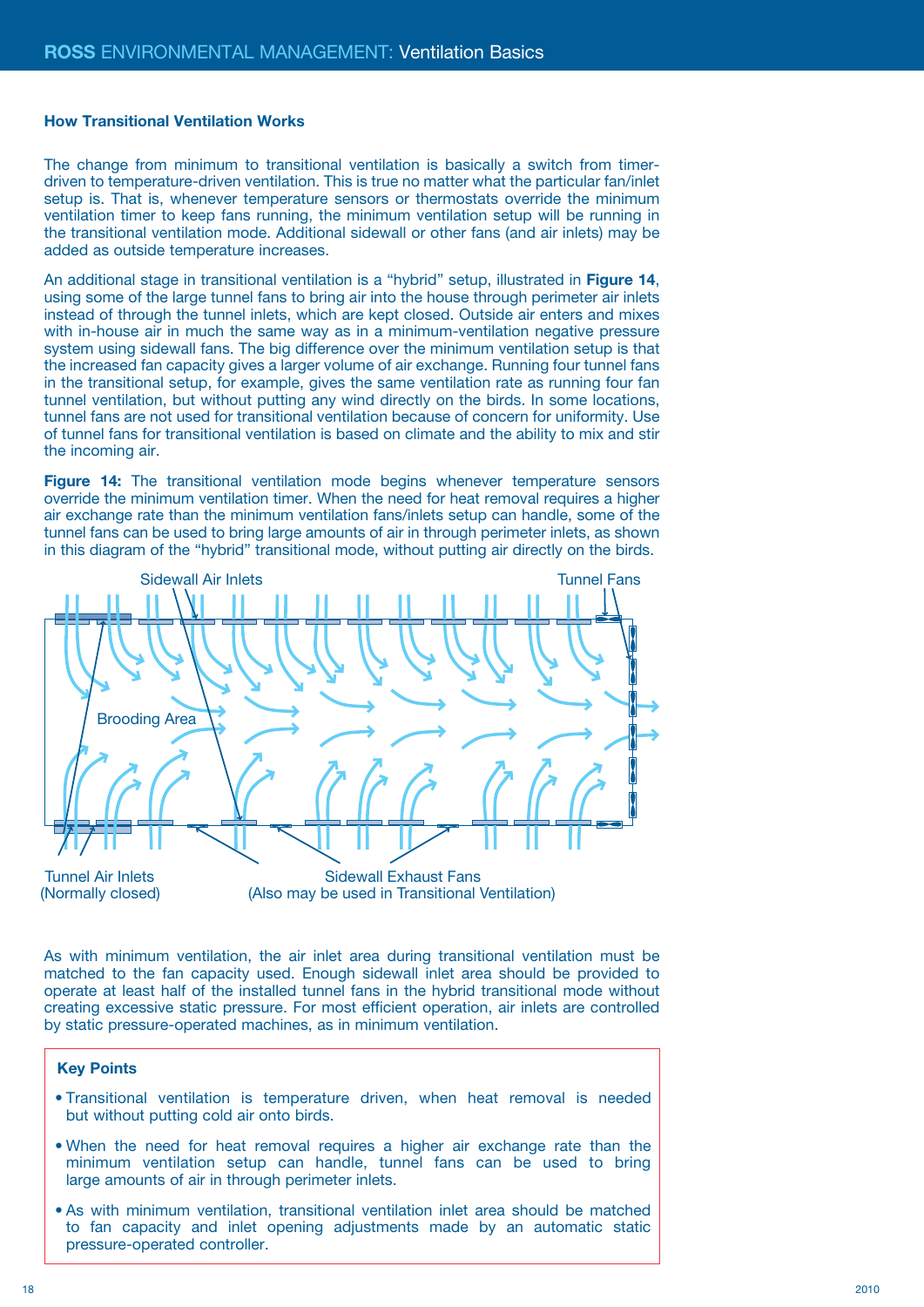#### **How Tunnel Ventilation Works**

The goal of tunnel ventilation is to keep birds comfortable in warm to hot weather by using the cooling effect of high-velocity airflow. The tunnel setup is especially suited to warmer areas and where larger birds (1.8-3.6 kg) are being grown. Tunnel systems are designed first to handle the expected need for heat removal, providing the air exchange rate needed to exhaust excess house heat in hot weather. Full tunnel mode operation, with all fans running, may produce a complete house air exchange in under one minute.

The tunnel setup also provides wind-chill cooling, moving air as in a wind-tunnel through the length of the house. A velocity of at least 2.54 m/s is needed for most effective wind-chill cooling.

**Figure 15:** Tunnel ventilation is designed to move large amounts of high-velocity air over the birds, achieving maximum heat removal plus a wind-chill cooling effect.



The wind-chill effect created by high-velocity air can reduce the effective temperature felt by fully-feathered birds by as much as 5.5-7°C. **Figure 16** shows estimated effective temperatures that result with different air velocities, for four week and seven week birds.

As **Figure 16** shows, caution must be used in tunnel ventilating with younger birds, since they experience greater wind-chill effect for a given air velocity. Note that the "effective" temperature can only be estimated, not read from a thermometer or calculated. Bird behaviour must be the guide to judging the right number of fans to turn on to create the air velocity and air exchange rate that is needed to keep birds comfortable.

**Figure 16:** The wind-chill effect created by high-velocity airflow is much greater for younger birds.

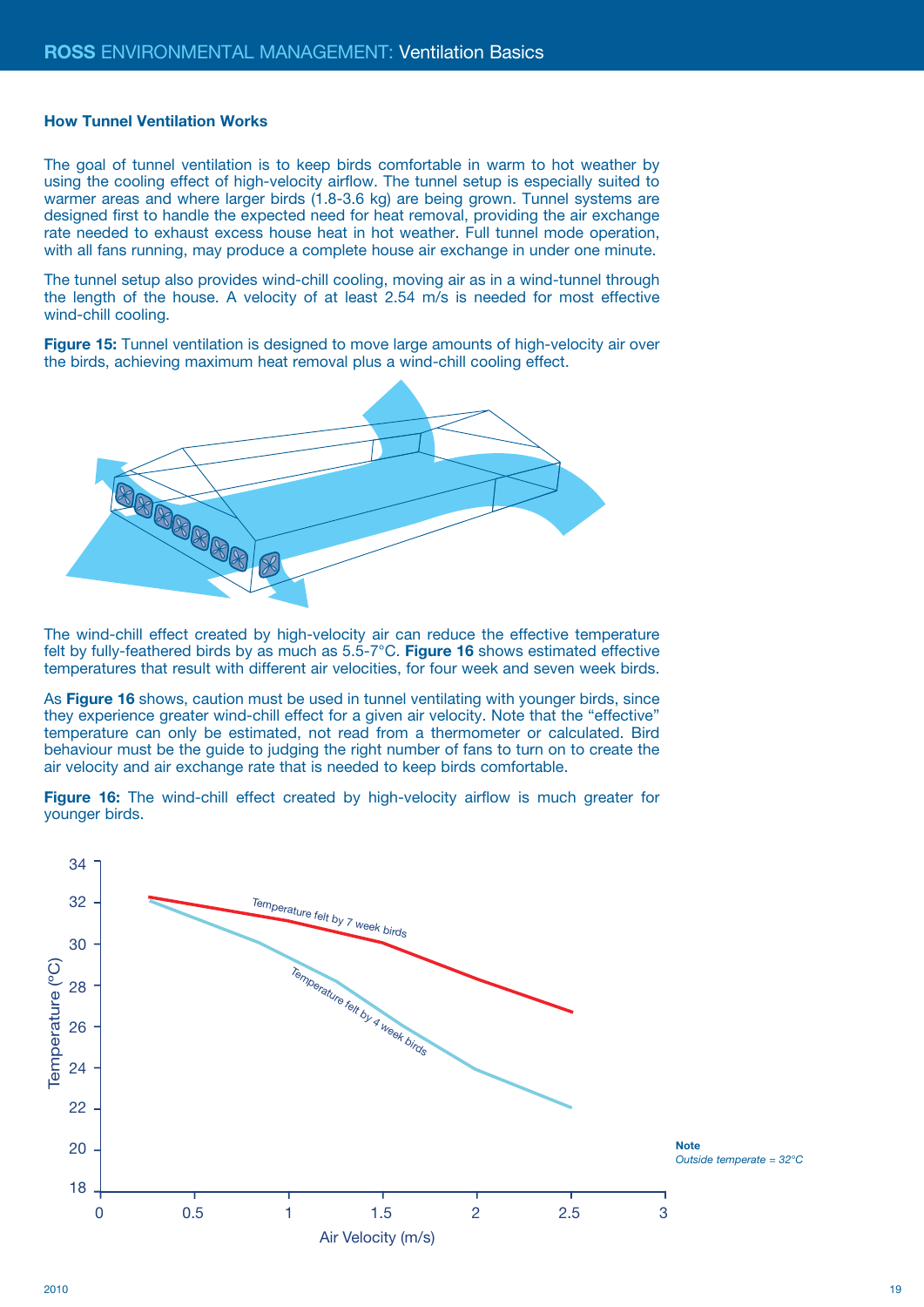The high-velocity airflow of the tunnel setup makes it well suited to adding evaporative cooling. This can be done either with in-house foggers or with evaporative cooling pads placed outside the air inlets. This real cooling of incoming air, on top of the "effective" cooling produced by wind-chill, can keep birds performing well even in very hot weather. Used alone, the wind-chill effect of tunnel ventilation becomes less pronounced as air temperatures rise much above 32°C; above 38°C the air begins to warm instead of cool the birds.

Adequate tunnel inlet area is essential. More area is needed for pad cooling (as explained below). Tunnel houses also must be tight, since any air leaks will spoil the desired airflow pattern.

## **Key Points**

- The purpose of tunnel ventilation is to achieve maximum cooling by the wind-chill effect of high-velocity airflow.
- The "effective" temperature created by the wind-chill effect must be estimated and varies according to bird age/size and actual air temperature.
- The wind-chill effect becomes less pronounced as air temperatures rise above 32°C; above 38°C the air begins to warm instead of cool.

#### **How Evaporative Cooling Works**

When water evaporates, whatever it is in contact with gets cooled. Evaporating just 3.8 litres of water into the air takes 9,179 kJ of heat out of that air. Evaporative cooling (EC for short) is therefore an effective tool for poultry production in hot weather.

The simplest application of EC for broilers is the use of fogging nozzles mounted overhead in curtain-ventilated houses. The most efficient and effective modern systems however, are designed to complement and work in conjunction with tunnel ventilation. By adding some actual temperature reduction on top of the wind-chill cooling effect of tunnel, properly designed and operated tunnel-house EC systems can keep birds performing well in very hot weather.

The two major setup choices for tunnel-house EC are in-house foggers and wetted pads (spray-on or re-circulating) mounted over the tunnel air inlets. Either setup can do a good job, but recirculating pad systems are becoming predominant. These high-efficiency systems demand less management attention and do not risk wetting birds or litter.

How well EC works - that is, how much cooling it produces - depends on three factors:

- The starting outside air temperature the higher this is, the more degrees of cooling are possible, other things being equal.
- The relative humidity (RH) of the outside air the lower the better.
- How efficient the system is in evaporating water typical systems range from 50% - 75% efficient.

**Table 1** shows the in-house air temperatures that result given higher or lower starting air temperature, system efficiencies and relative humidity. For example, if it is 35°C outside at 50% relative humidity, a 75% efficient EC system will give 7°C of cooling, to 28°C. If the tunnel wind-chill gives another 5.5-7°C of effective cooling, fully-feathered birds will feel like they are in 21-22.5°C air.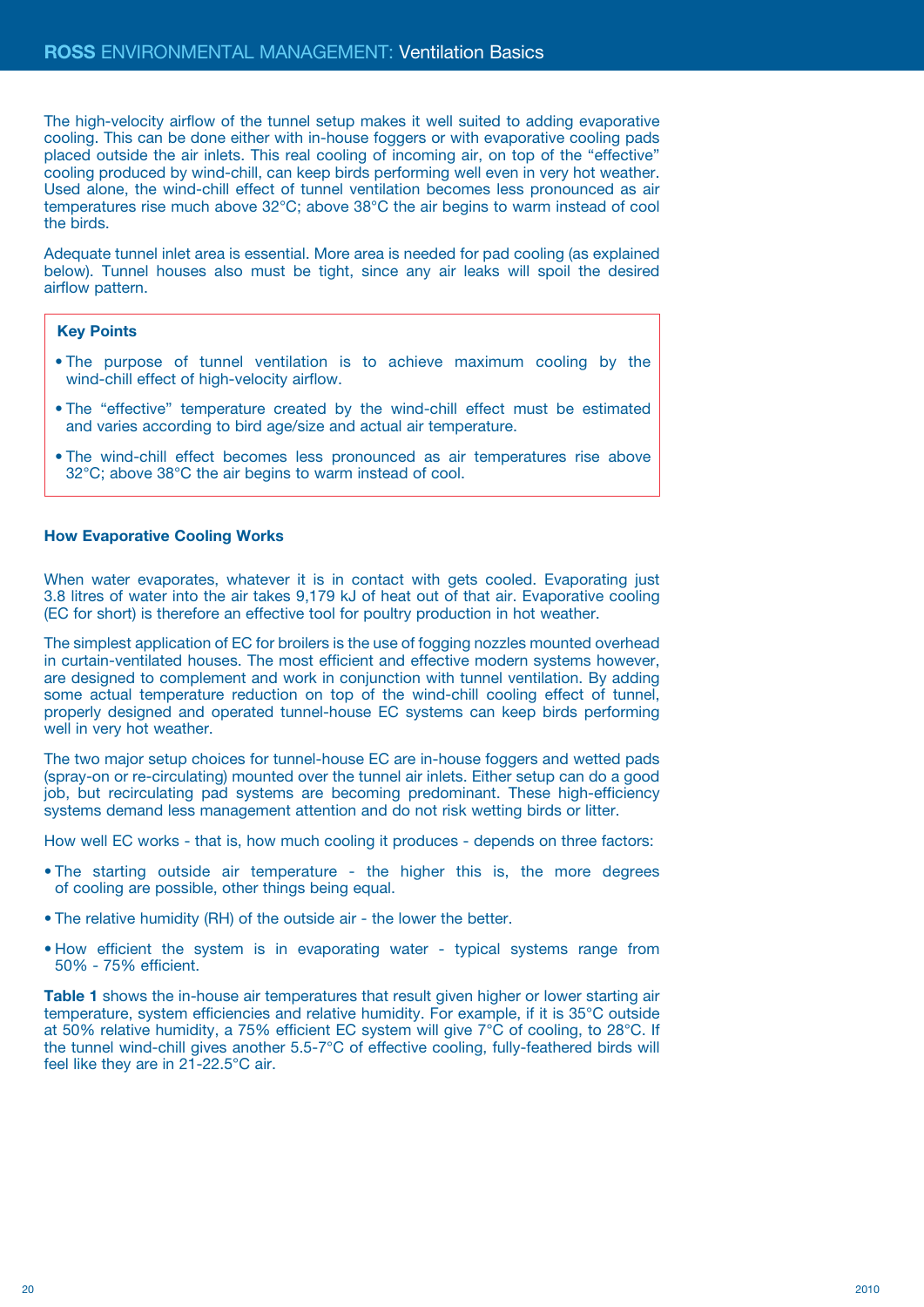| <b>Starting Air</b>       | <b>System</b><br><b>Efficiency</b> | <b>Resulting Air Temperature (°C)</b><br>for Given Relative Humidity |        |        |
|---------------------------|------------------------------------|----------------------------------------------------------------------|--------|--------|
| <b>Temperature</b><br>(C) |                                    | 40% RH                                                               | 50% RH | 60% RH |
|                           | 50%                                | 32.2%                                                                | 33.3%  | 34.4%  |
| 38.7                      | 75%                                | 28.9%                                                                | 30.6%  | 32.2%  |
| 35                        | 50%                                | 29.4%                                                                | 30.6%  | 31.7%  |
|                           | 75%                                | 26.7%                                                                | 28.3%  | 29.4%  |
| 32.2                      | 50%                                | 27.2%                                                                | 28.3%  | 28.9%  |
|                           | 75%                                | 24.4%                                                                | 26.1%  | 27.2%  |

**Table 1:** Evaporative Cooling Possible Under Different Conditions

Evaporative cooling can provide useful cooling even in areas usually considered quite humid. In many areas of the world, for example, RH may reach 90% during a summer night, but typically drops to 50% or even lower by midday. The reason is that night time air temperature is usually in the low 20°C range, so that an 11°C rise to the low 32°C range cuts the RH in half. A rule of thumb is that EC is very practical if there is at least an average 11°C difference between night time low temperatures and day time highs.

**Figure 17** illustrates the basic principles of tunnel-house cooling through lowered effective temperature by high wind speed plus lowered actual temperature by evaporative cooling.

**Figure 17:** Basic principles of tunnel plus evaporative cooling are shown here, representing typical results possible with a well-designed high-efficiency evaporative cooling and tunnel ventilation system with wind speed at 2.54 metres per second or more.



- Evaporating just 3.8 litres of water into the air takes 9,179 kilojoules of heat out of that air.
- How well evaporative cooling works depends on air temperature, relative humidity and efficiency of the cooling system.
- Evaporative cooling is very practical if there is at least an average 11°C difference between night time low temperatures and day time highs.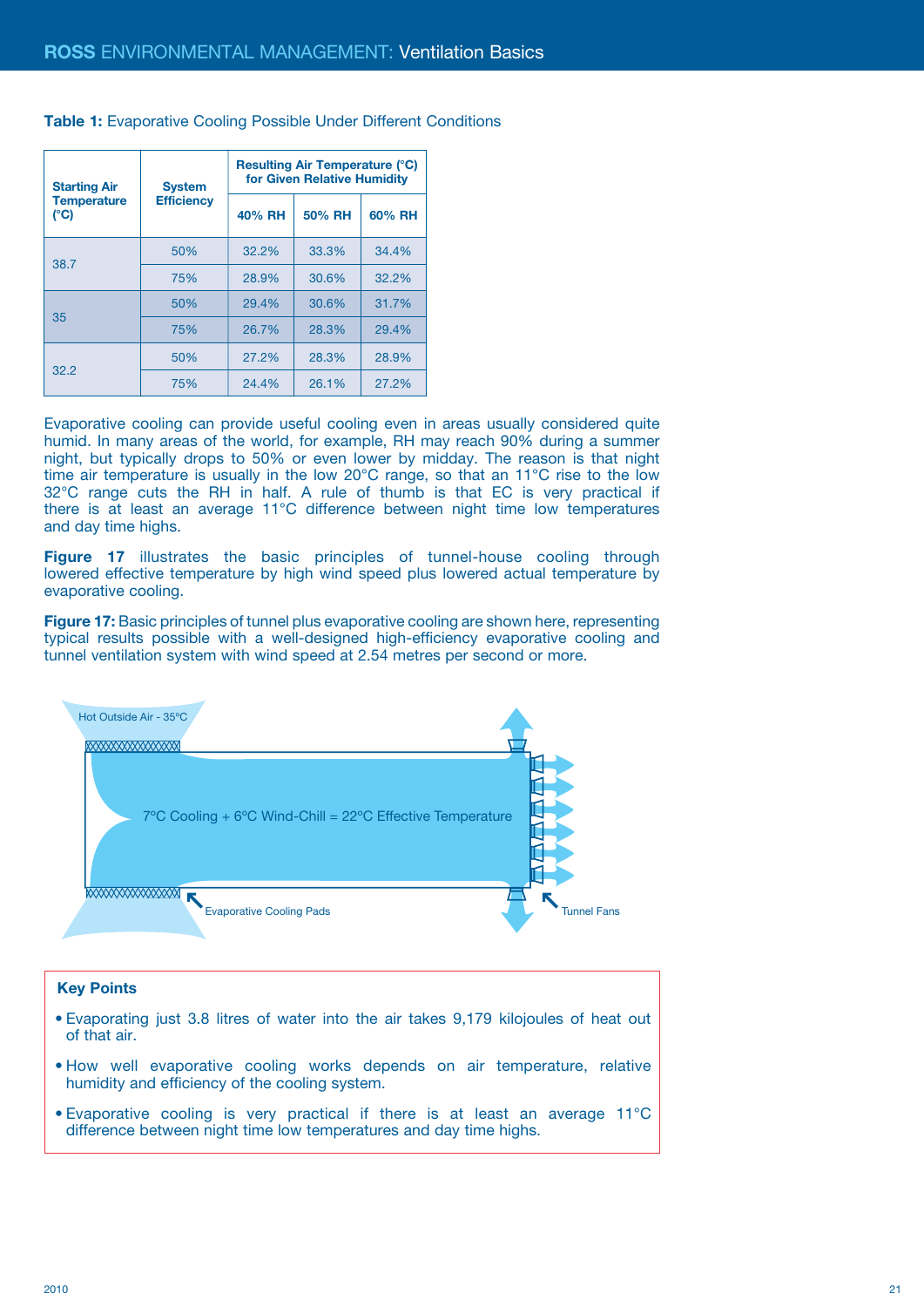## **Making Good Ventilation Decisions**

In making decisions on how to design and equip a broiler production house, it is important to understand the capabilities of, and the kind of benefits that can be expected from, modern environmental control technology.

**Figure 18** shows actually monitored temperature variations recorded by data-logging monitors in curtain-ventilated vs. environmentally-controlled broiler houses in the U.S. Southeast in autumn. While the conventional curtain-ventilated house allows very little, if any, temperature control, the environmentally-controlled house tracks the target temperature line fairly closely. That these results were recorded for the first 28 days of a growout is particularly significant.

For later stages of a growout and for warmer weather, especially when birds are grown to larger sizes (1.8-3.6 kg), tunnel ventilation with evaporative cooling has been shown to give a definite performance advantage. **Table 2** shows actual infield data recorded by a commercial broiler operation during summer growouts in the Southeast U.S., comparing conventional curtain and tunnel ventilated houses with evaporative cooling.

Another study showing the potential of the modern tunnel house to deliver better bird performance was done by U.S. Dept. of Agriculture researchers, comparing the effects on bird weight and feed conversion efficiency of different tunnel wind speeds in hot conditions (**Table 3**).

**Figure 18:** Temperature monitoring shows the environmentally-controlled house maintains close-to-target temperature; curtain-ventilated house allows wide temperature swings. Shaded lines show target temperature.



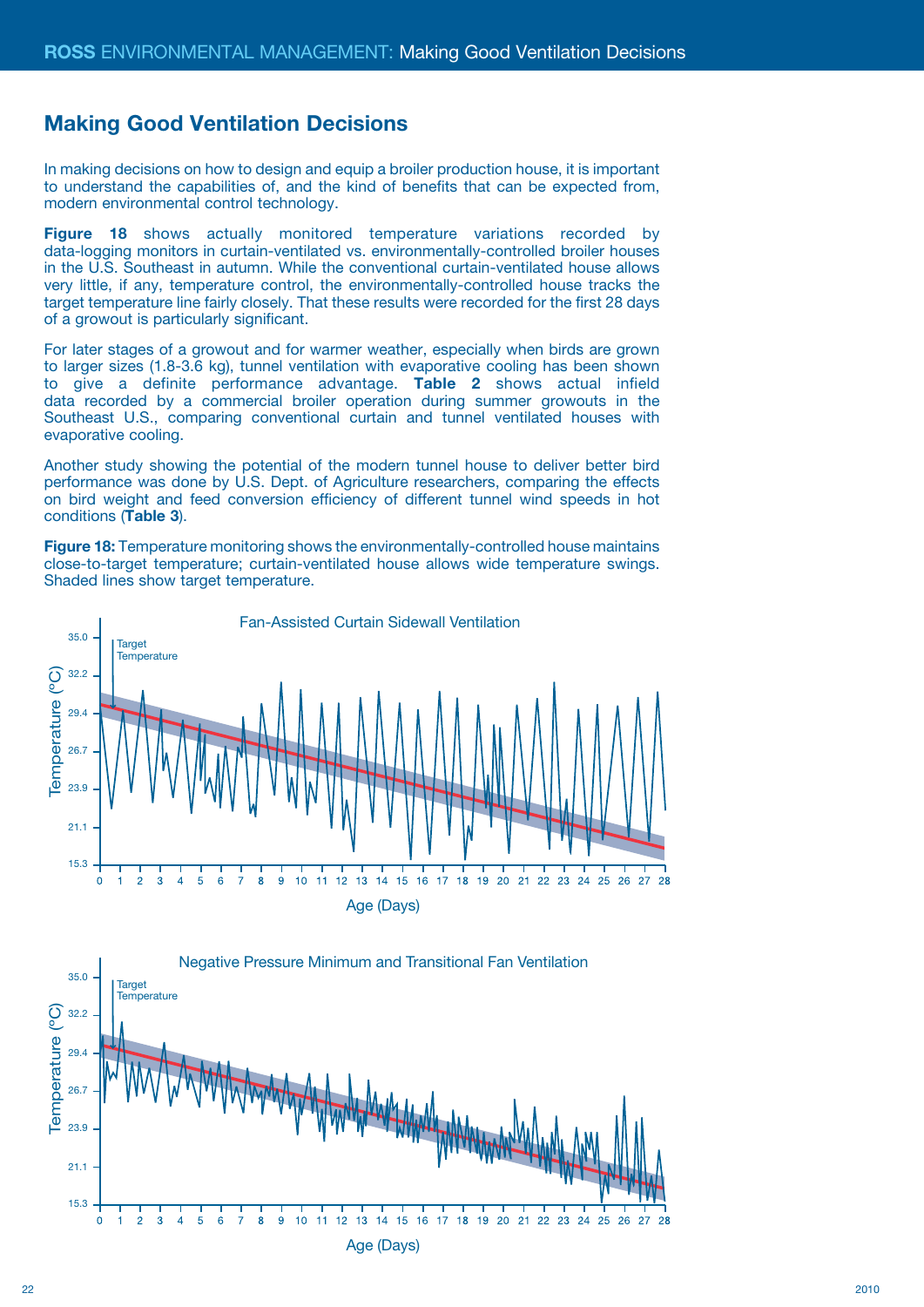**Table 2:** Performance factors recorded for tunnel and EC vs. conventional curtain ventilation Houses in U.S. Southeast in summer

| 58 Day<br><b>Broilers</b> | <b>Broiler</b><br>Weight (kg) | <b>Feed</b><br><b>Conversion</b> | $\%$<br><b>Liveability</b> | $\frac{9}{6}$<br><b>Condemnations</b> | <b>Live Cost</b><br>(\$ cents/kg) |
|---------------------------|-------------------------------|----------------------------------|----------------------------|---------------------------------------|-----------------------------------|
| Tunnel<br>and EC          | 3.27                          | 2.18                             | 92.4                       | 1.71                                  | 48.4                              |
| Conventional              | 3.11                          | 2.24                             | 88.1                       | 1.90                                  | 50.0                              |

**Table 3**: U.S. Department of Agriculture research study effects of different wind speeds on bird weight and feed conversion in hot conditions

| <b>Air Velocity</b>        | <b>Bird Weight</b><br>(kg) | <b>Gain in</b><br><b>Preceeding</b><br>Week (kg) | Feed<br><b>Conversion</b><br>for that Week |
|----------------------------|----------------------------|--------------------------------------------------|--------------------------------------------|
| After 4 <sup>th</sup> Week |                            |                                                  |                                            |
| $3.05$ m/s                 | 1.28                       | 0.58                                             | 1.495                                      |
| $2.03$ m/s                 | 1.27                       | 0.57                                             | 1.482                                      |
| <b>Still Air</b>           | 1.23                       | 0.53                                             | 1.521                                      |
| After 5th Week             |                            |                                                  |                                            |
| $3.05$ m/s                 | 1.94                       | 0.66                                             | 1.712                                      |
| $2.03 \text{ m/s}$         | 1.92                       | 0.65                                             | 1.698                                      |
| Still Air                  | 1.79                       | 0.55                                             | 1.804                                      |
| After 6 <sup>th</sup> Week |                            |                                                  |                                            |
| $3.05$ m/s                 | 2.60                       | 0.66                                             | 1.966                                      |
| $2.03 \text{ m/s}$         | 2.52                       | 0.60                                             | 2.080                                      |
| <b>Still Air</b>           | 2.20                       | 0.41                                             | 2.469                                      |
| After 7 <sup>th</sup> Week |                            |                                                  |                                            |
| $3.05$ m/s                 | 3.21                       | 0.60                                             | 2.277                                      |
| $2.03$ ms                  | 3.02                       | 0.50                                             | 2.610                                      |
| <b>Still Air</b>           | 2.54                       | 0.33                                             | 3.026                                      |

It must be stressed that the potential payoff from investment in ventilation technology is only realised where systems are properly designed for the purpose and setting, with careful attention given to choosing component parts, and equally important are managed properly.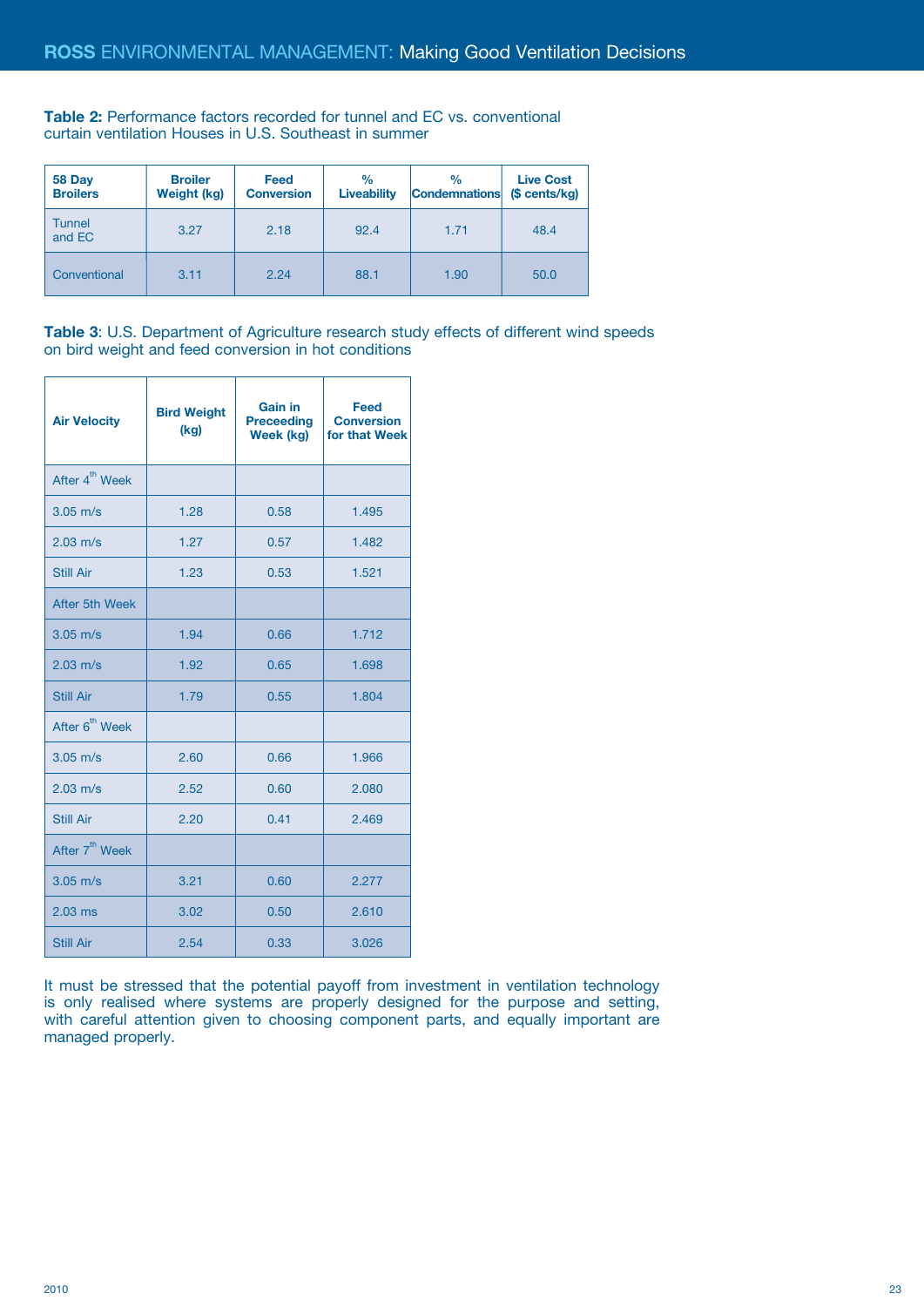#### **Key Points**

- Research studies and industry experience show modern environmental control technologies can provide a significant performance advantage.
- Data-logging monitors in commercial poultry houses document the ability of environmental control equipment to maintain close to target temperature.
- In the U.S. Southeast in summer, tunnel ventilation with evaporative cooling improved performance.
- Research under controlled conditions has shown that high wind speed is especially beneficial for performance of larger birds.

The following sections outline key decision factors for the most important ventilation system components.

## **Choosing Fans**

Having good fans is essential for a successful ventilation programme. The key consideration is airflow capacity  $-$  that is, the m<sup>3</sup>/hr (cubic metres per hour) a fan delivers. Fans are the air-moving muscle of a ventilation system and you want to be sure the fans you install deliver the m<sup>3</sup>/hr that is needed.

#### *Fan Performance Factors*

Fan capacity  $(m^3/hr)$  varies according to the static pressure the fan is working against. In free air (as with a stirring fan), with zero static pressure, a fan will move the greatest amount of air. In negative-pressure ventilation fans have to pull air from the inlets through the house and exhaust it to the outside, and so have to work against a certain amount of resistance, which we call static pressure. As static pressure goes up, fan airflow capacity goes down. A fan's airflow ratio (m<sup>3</sup>/hr at 50 Pa ÷ m<sup>3</sup>/hr at 12.5 Pa) indicates how well it maintains airflow capacity at higher static pressure. Airflow ratios range from around 0.65 - 0.90. Higher is better.

Fan efficiency  $(m^3/hr$  per watt), matched with the utility cost per kilowatt-hour, tells us how much it costs to run a fan to get a given airflow in  $m^3/hr$ . Fan efficiency also usually goes down as static pressure goes up.

Fan performance curves are very useful in comparing fans and judging which fan would be best for a given situation. Fan curves show either fan capacity or fan efficiency. That is, they plot or graph how a fan's  $m^3/hr$  capacity changes as static pressure increases, or tell us what a fan's m<sup>3</sup>/hr/watt efficiency will be at different static pressures. The example fan curves shown in **Figures 19** and **20** show the performance differences between typical direct drive low-efficiency and high-efficiency belt-drive 122 cm fans.

Fans are usually advertised or rated for  $m^3$ /hr output at a static pressure of 10 or 20 Pa. This is the standard customarily used for ventilation design purposes and is a typical operating static pressure. If static pressure in a house rises too far beyond the design operating range – which is likely to happen if shutters or cooling pads are allowed to get dirty or there is insufficient tunnel inlet area – fans will not deliver the desired airflow. The high-efficiency fan shown in Figure 19 for example, delivers 39,105 m<sup>3</sup>/hr at 12.5 Pa static pressure. But if through improper design, management or maintenance of the poultry house we allow static pressure to rise to 37.5 Pa, the airflow drops to only 32,984  $m^3$ /hr, a 16% decrease.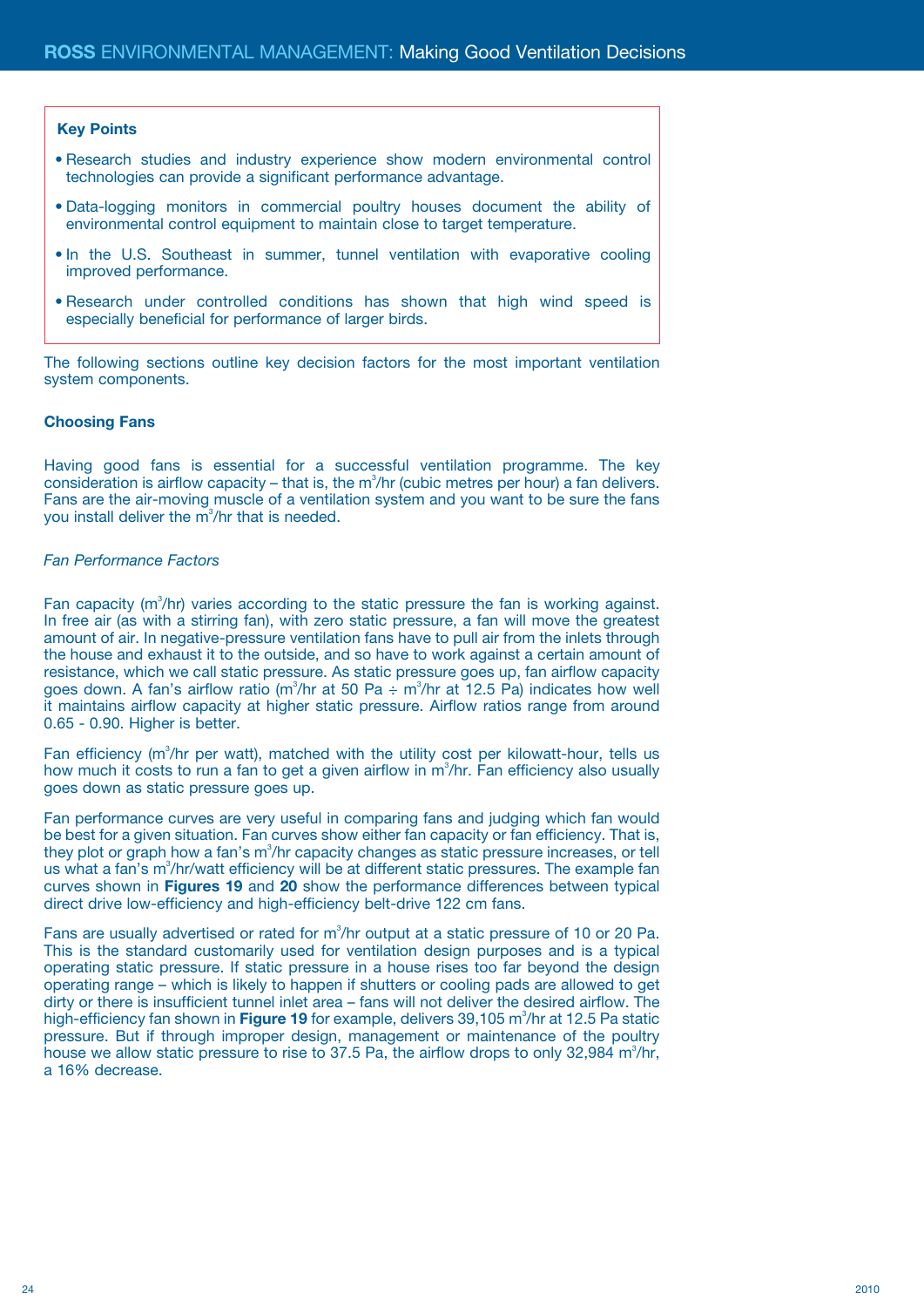



Figure 20: Fan Efficiency m<sup>3</sup>/hr/watt Comparison



- The key fan performance factor is airflow capacity under static pressure load.
- "Airflow ratio" indicates how well a fan maintains airflow capacity at higher static pressure - higher is better.
- Fan efficiency is measured in  $m^3/hr$  per watt. A more efficient fan with a high airflow ratio costs more but performs better and saves on long-term electricity costs.
- Fan airflow capacity and efficiency curves should be consulted to judge performance over the range of static pressure it will be used in and to estimate operating costs.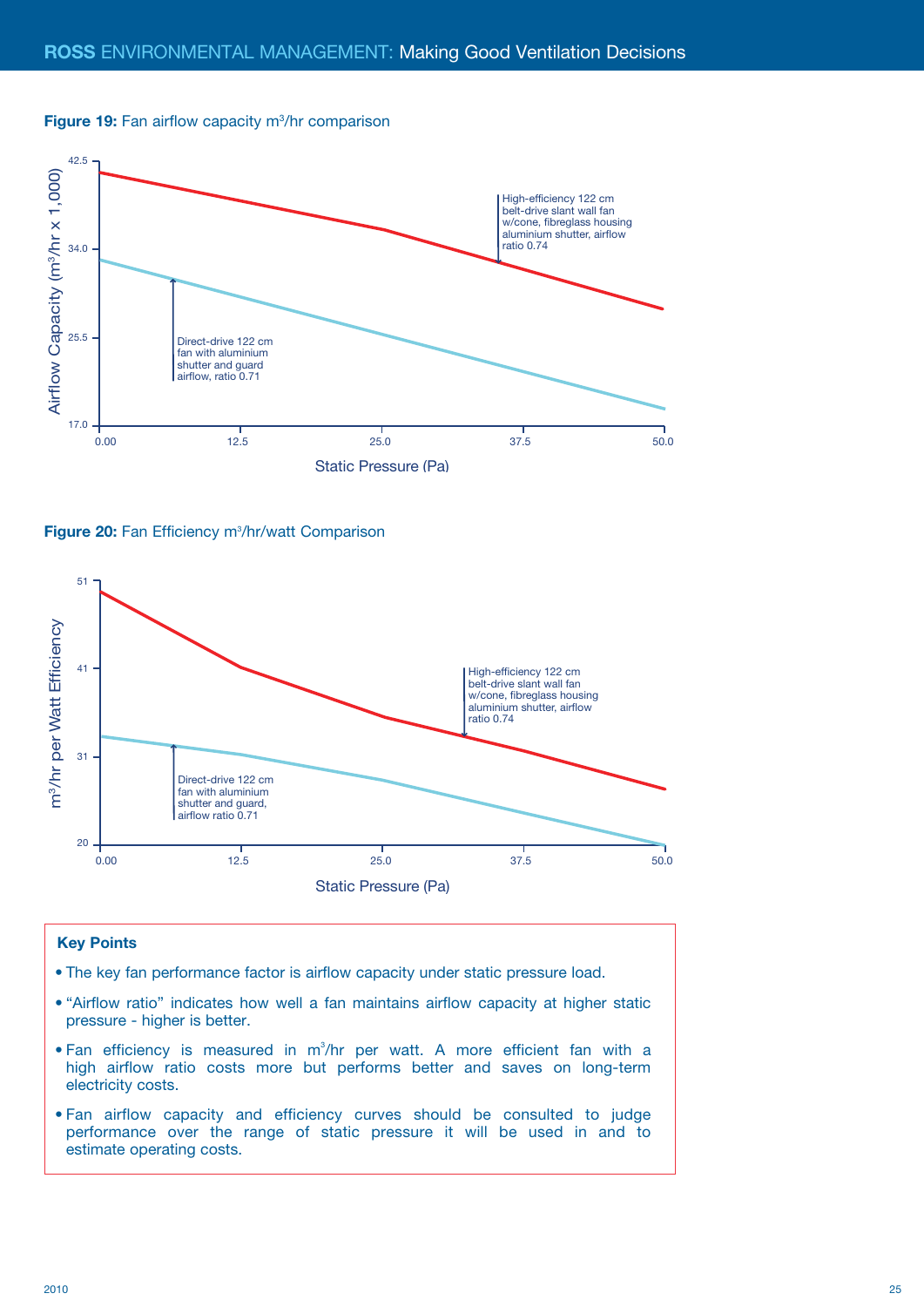#### *Fan Shutter Factors*

Shutters should give little or no airflow resistance when open, but should completely block airflow when closed. Recent testing has shown even high-quality, new and clean louver-type shutters on 122 cm tunnel fans not to be closing tightly. The supposedly closed shutters allowed enough air leakage to cause several hundred dollars in heat losses per house during cool-weather minimum ventilation. Even more important, the air leakage also disrupts the needed airflow pattern, which can hurt bird performance.

If louvre-type shutters are used, a commitment must be made to keep them clean. Enough dirt can accumulate on these shutters in a week to reduce airflow by 25%. One reason for considering cone or slant wall fans is that shutters are mounted inside the house where they are much easier to clean.

#### **Key Point**

• Fan shutters must close tightly to avoid air leakage and must be kept clean to maintain rated fan capacity.

## **Integrated Control System Decision Factors**

An integrated electronic control system provides consistent control of the in-house environment 24 hours a day, seven days a week. Such systems add significant cost, but can pay off in improved bird performance by limiting temperature swings above and below the target optimum to a much narrower range. As shown in **Figure 21**, an electronic controller is capable of plus or minus 1.1°C control, where typical mechanical thermostats allow swings of plus or minus 3-4°C. An integrated controller also eliminates the labour of changing individual settings on separate controls such as thermostats. However, a good human manager is still needed to oversee and operate the integrated control system.

A good system will be easy to learn, which usually means having a good display screen and being menu-driven. It should be capable of keeping heating and ventilation systems from fighting each other and moving the house automatically from heating to minimum ventilation to transitional to tunnel and evaporative cooling (and back). It also should have enough data channels so you don't have to add extra contactors. An important part of a good integrated controller is adequate built-in protection against power line voltage spikes and surges.

A good control system also will include zoning capability, allowing the manager to place temperature sensors in various parts of the house and set up the controller to use different sets of sensors for different conditions. For example, if half-house brooding is used, the controller would work only off sensors in the brood area for early growout minimum ventilation, but work only off sensors at the fan end of the house for hot weather tunnel ventilation.

**Figure 21:** As the graphic of recorded temperatures shows, integrated electronic controllers achieve far better in-house temperature control than thermostatoperated systems. Controller costs are usually fully justified by the improvement in flock performance.

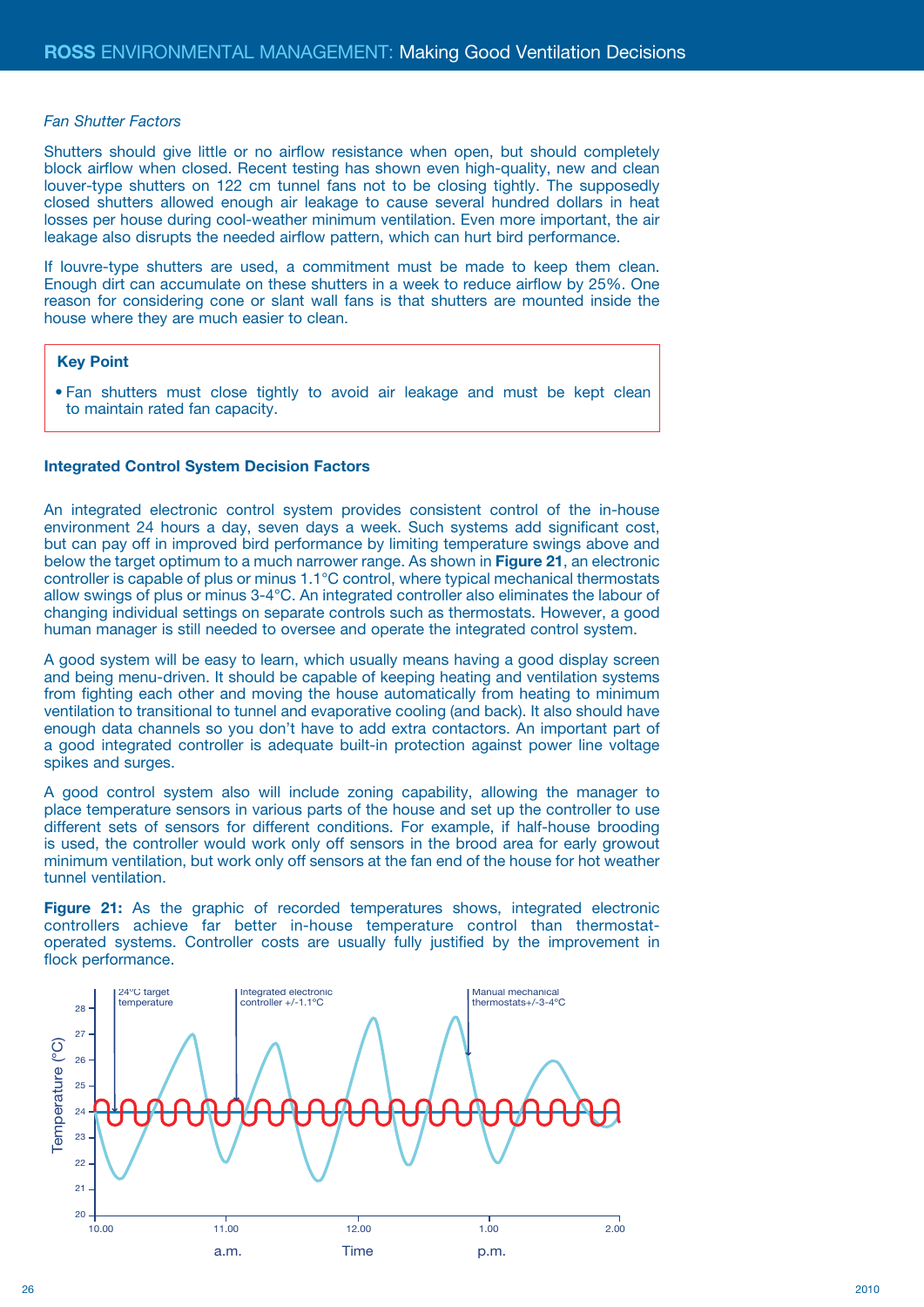The better controllers incorporate data collection and display, so that a manager can, for example, look at house temperatures at different intervals for the past 24 hours, or for the entire growout. This capability is extremely useful for troubleshooting. Remote monitoring and control, usually through networking through a personal computer, is a desirable option in controllers, allowing a manager or owner to check on house conditions from his separate office or residence and take care of troubles as they arise.

## **Key Points**

- Modern electronic controllers can save a great deal of management time, such as in resetting thermostats.
- A good controller will have a range of capabilities being operator-friendly is a must.
- A good controller will be able to keep in-house temperature on target plus or minus 1.1°C.
- A controller with data collection and display can be very helpful in troubleshooting and improving management practices.

## **Air Inlet Design Considerations**

Design of air inlets used during minimum and transitional ventilation is very important for achieving good mixing of cool incoming and warm in-house air, without allowing cold outside air to flow directly onto birds. As mentioned earlier, there are several variations in placement of fans and inlets that can accomplish these goals; the fundamental principle is to bring air in high and at high velocity. Adjustable hinged-door inlets mounted high around the perimeter of the house (on sidewalls or in ceiling openings) have been found superior in producing the airflow pattern needed. **Figure 22** shows the desired airflow pattern achieved by adjustable perimeter inlets, as contrasted with curtain ventilation inlet arrangements.

**Figure 22:** During minimum or transitional ventilation, it is important to avoid putting cold outside air directly on the flock. Adjustable inlets located high around the perimeter of the house accomplish this goal, directing air into the house above bird level so it mixes with warm in-house air before contacting birds.





Curtain Crack Fixed Board Crack Adjustable Perimeter Inlets

The size of the opening is critical, and this varies with the number of fans running and changes in static pressure. Manually adjusting these inlets to consistently maintain proper airflow, however, is next to impossible. Cool-weather inlets actuated by static pressure sensors accomplish proper adjustments automatically, providing much better conditions for birds than would otherwise be possible. For more information on inlet management, see *page 36.*

## **Key Point**

• Adjustable hinged-door perimeter air inlets have been found superior in producing the airflow pattern needed for minimum and transitional ventilation.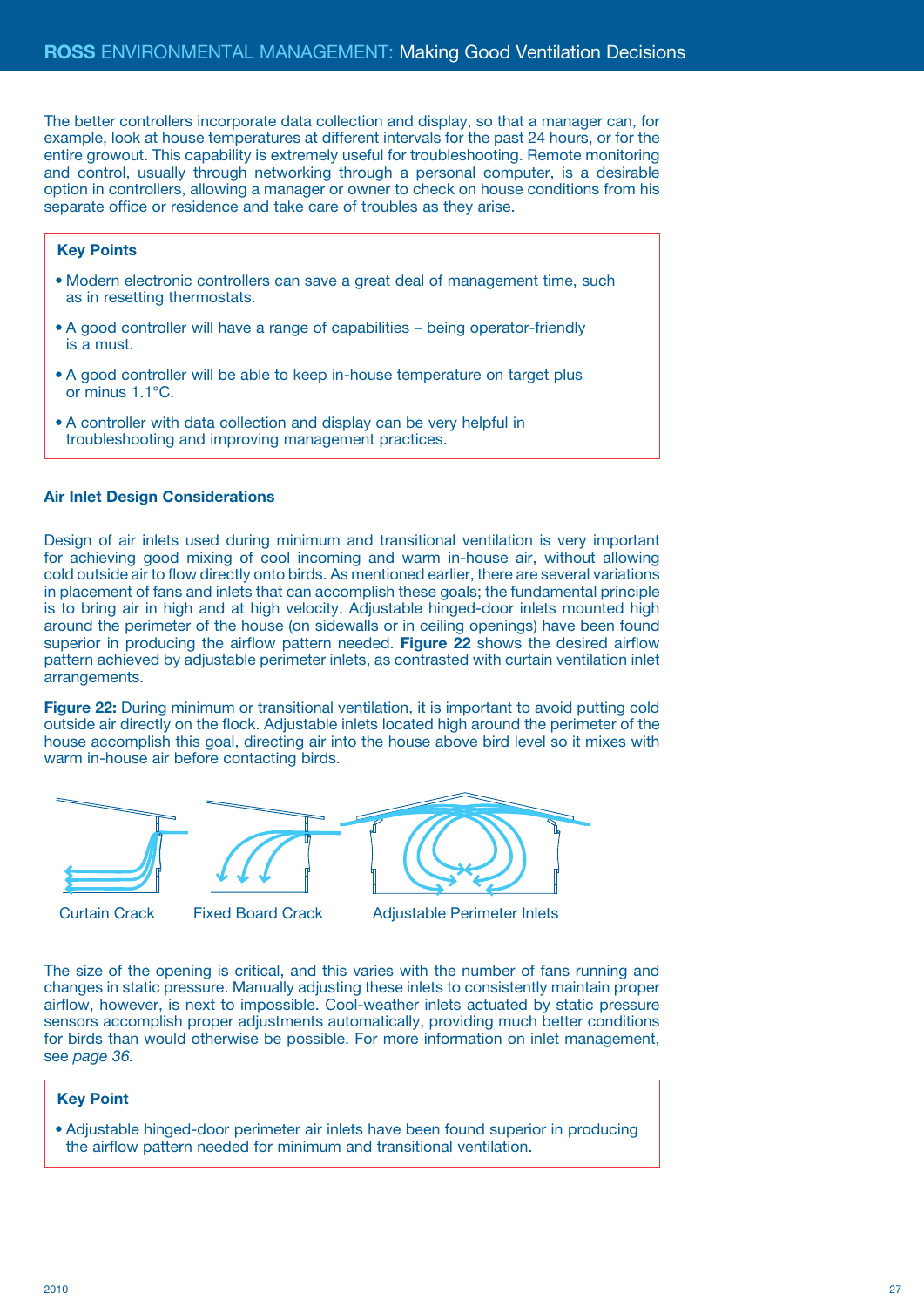#### **Benefits of Using Stir Fans**

Even with the best management of adjustable air inlets to provide good air mixing during minimum ventilation, minimum ventilation fans run only a fraction of the time. When the fans are turned off, mixing of warmer air in the upper part of the house with cooler air towards the floor stops. Stirring (or, circulating) fans mounted inside the house can help prevent this temperature stratification, keeping young chicks warmer and helping remove more moisture from the litter.

Another increasingly important effect of using stirring fans is to reduce heating fuel costs. Well insulated, well managed houses with adjustable air inlets have been found to experience somewhere between 15% and 20% fuel savings. Older houses often achieve higher fuel savings, although the total fuel cost will probably stay higher than for a well-managed and insulated modern house. A house with convective heating and/or a high-ceiling house would experience the greatest fuel savings, sometimes as high as 40%.

Both paddle (Casablanca-type) and axial vane fans have been found useful. Paddle fans usually work best in the up-draft mode. Axial fans are mounted along the centre-line of the house and blow air horizontally. The air circulation patterns achieved and installation details (typical for Southeast U.S.) are shown in **Figures 23** and **24**.

**Figure 23:** Typical installation details and air circulation pattern achieved by axial vane stirring fans in a 12 m x 152 m poultry house



**Figure 24:** Typical installation details and air circulation pattern achieved by paddle stirring fans in a 12 m x 152 m poultry house

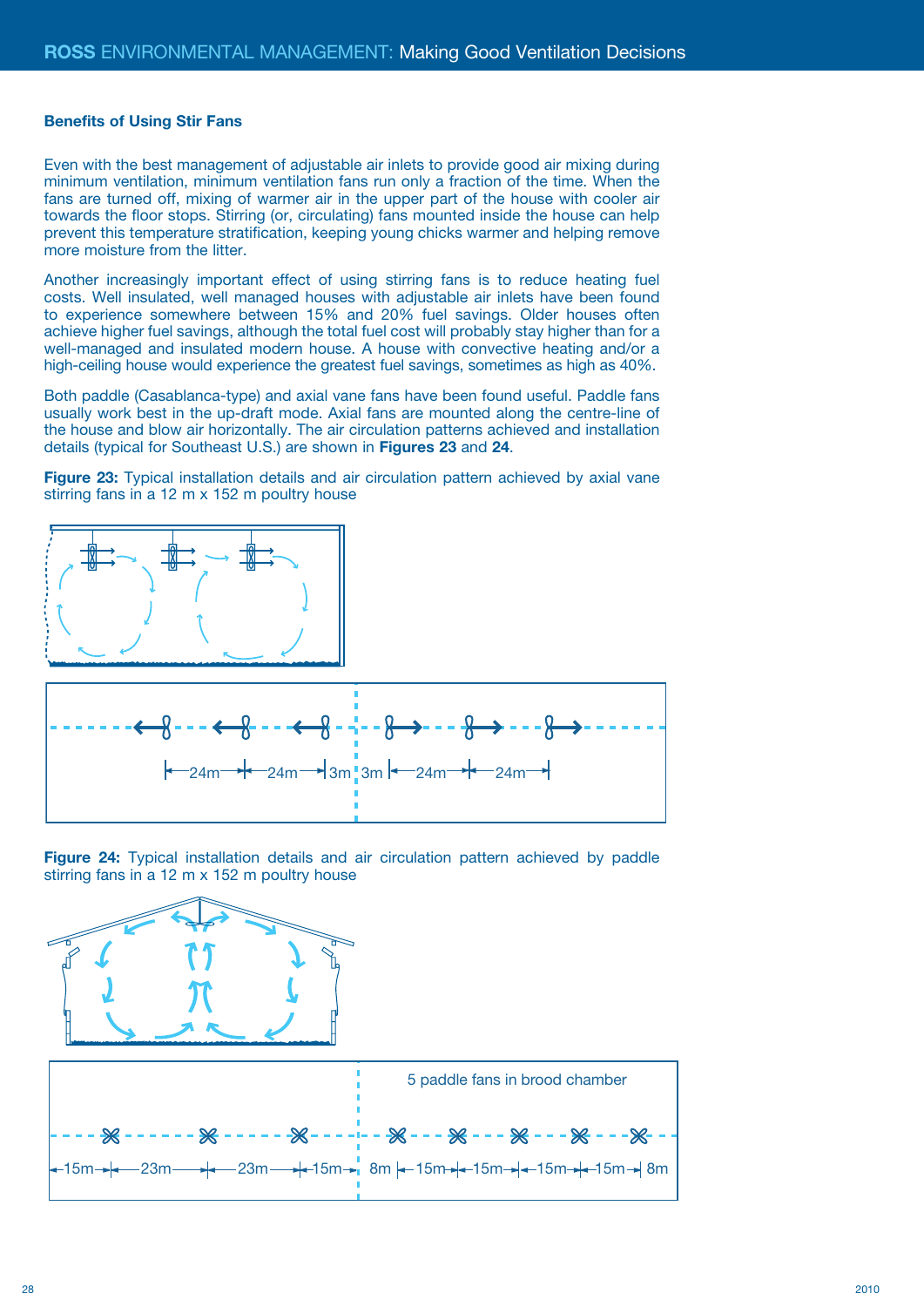### **Key Points**

- In-house circulation or stirring fans can help reduce temperature stratification and save on heating fuel bills during minimum ventilation.
- Both axial vane and paddle (Casablanca) type stirring fans have proven useful for mixing in-house air layers. Paddle fans work best in the up-draft mode.

#### **Evaporative Cooling: Foggers or Pads?**

Pad cooling has become much more common than in-house fogging, primarily because pad systems are easier to manage and do not risk wetting the house down. Evaporative pad systems also provide more cooling capability. However, a properly designed in-house fogging system with or without tunnel ventilation can be very efficient and effective in suitable climates if operated properly.

The difficulty with in-house fogging is that if more water is put into the air than it can absorb, water drops on the birds and litter. A fogging system must be managed so that just the right amount of water is fogged into the air to get maximum cooling, but staying just this side of wetting the house. This can be very difficult and requires a vigilant and active manager. Clogging of nozzles is also common, requiring frequent checking. Water quality can be an issue and the supply for the system must be filtered.

#### **Key Point**

• Recirculating pad evaporative cooling systems provide more cooling than fogging systems, are easier to manage and do not risk wetting the house down.

#### **Evaporative Pad Cooling: How much pad is needed?**

A reasonable goal is to achieve the desired cooling efficiency with the least pad area required, and at the same time keep house static pressure from rising above 25 Pa. The most common mistake made in pad EC systems is not having enough total installed pad area. This forces static pressure too high, which reduces the output of the fans below the rated  $m^3/hr$  we are counting on. Not having enough pad area also means lower cooling efficiency because air velocity through the pad will be too high. The lower the air velocity through a wetted pad, the higher the cooling efficiency.

Note that the air velocity through cooling pads is not the same as the velocity through a house, or the velocity through the tunnel inlets. It is the cross-sectional area of the house that determines the air velocity after the air moves into the house. The pad area almost always must be larger than the house cross-section, because a lower air velocity is needed through the pads in order to achieve adequate cooling efficiency. The formula for determining the pad area, assuming we know the installed fan capacity and the design air velocity needed through the pads is:

Pad area = Installed tunnel fan  $\div$  Recommended air velocity required (m<sup>2</sup>) capacity (m<sup>3</sup>/hr) through pads (m/s)

Manufacturers recommend that optimum air velocity through the pads be obtained from test data.

### **Key Point**

• A critical factor in achieving effective evaporative pad cooling without excessive loading of fans is to have an adequate installed pad area.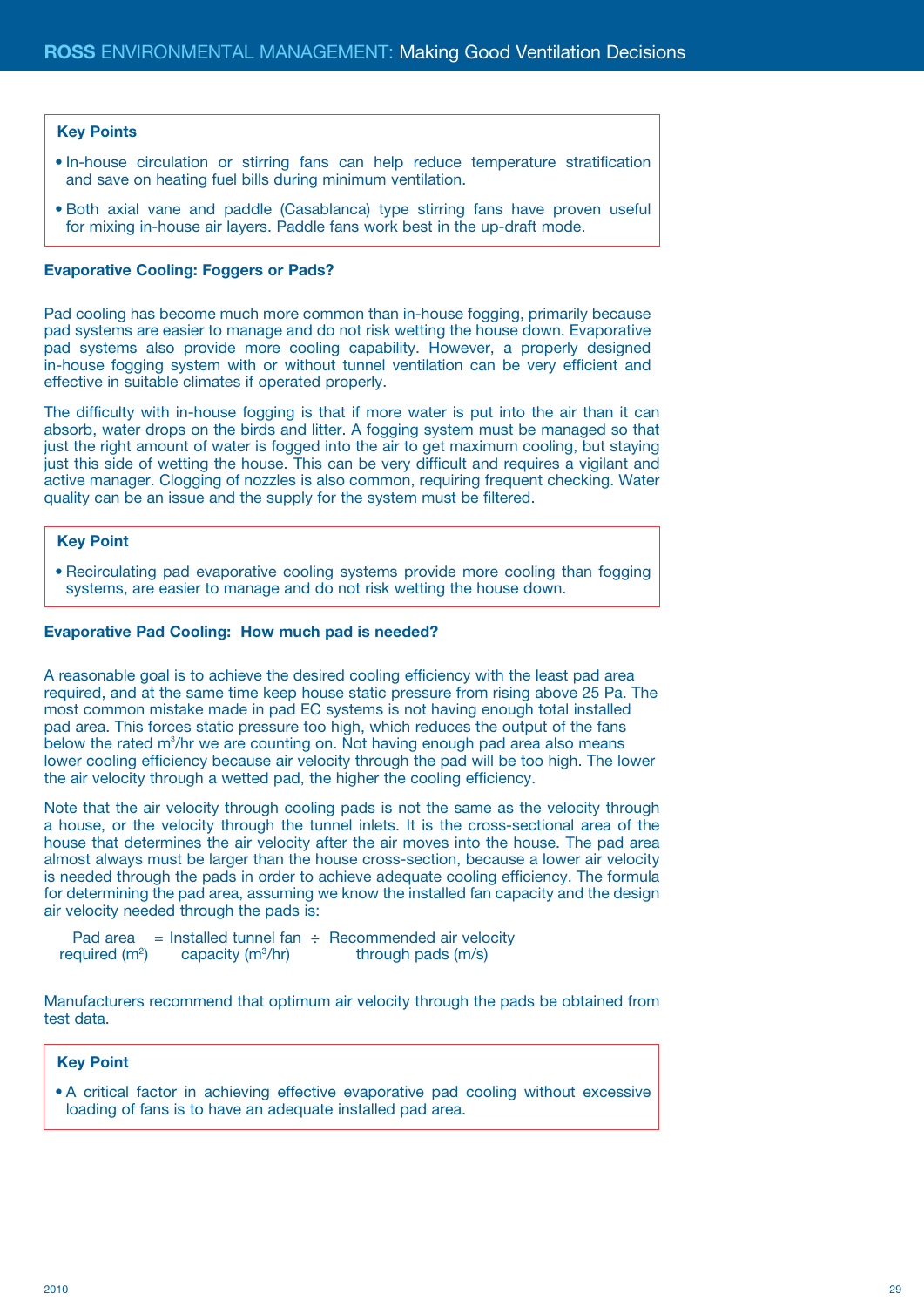#### **Need for Backup and Fail-Safe Systems**

The more environmental control a house has the more need it has for backups or fail-safes to prevent catastrophic losses from failure of the controls. In a curtain-ventilated house, there should be a thermostat wired to a curtain drop device which will drop the curtain if temperature goes too high. In a fan-ventilated house, curtain drops also must operate in case of power failure. A backup generator is essential in modern poultry houses. It can not only prevent catastrophe but keep the system going and the birds performing during an outage. Integrated control systems also must be backed up with an independent controller that allows the main system to operate only within a "window" of acceptable conditions, usually plus or minus 5.5°C. The controls backup must have its own independent sensor, usually placed mid-house.

Alarms are needed to signal problems with various functions, such as temperature, power, water pump activation, etc. In addition to a local alarm, remote signalling capability is valuable, including connection through phone diallers and beepers. One very useful alarm is built into static pressure actuated air inlet controllers. It senses and signals static pressure variations, and since it is independent of the main controller it can act as a sentry on the primary system. All backup or fail-safe systems should be as independent as possible; that is, not subject to failure because another system failed.

## **Key Points**

- The more environmental control a house has, the more it needs backups and fail-safes to prevent catastrophic losses from failure of the controls.
- All backup or fail-safe systems should be as independent as possible; that is, not subject to failure because another system failed.

#### **House Orientation**

How a poultry house is placed on the land in respect to sun angle is important. The best house orientation for optimum in-house conditions is with the roof ridge (long axis of the house) running at least approximately east-west. In winter this allows the low winter sun to hit the sun-facing sidewall in the middle of the day and contribute to house heating. In summer, when you want to minimise heat build-up, the mid-day sun is much higher in the sky, so the eave overhang keeps the sun from hitting the sun-facing sidewall for most of the day. The midday sun hits only the roof, which is typically the best insulated part of the house. Houses lined up more than 10-15 degrees off east-west are likely to use more fuel in winter and need a higher summer ventilation rate and closer ventilation management.

#### **Key Point**

• The best house orientation for optimum in-house conditions is with the roof ridge running at least approximately east-west.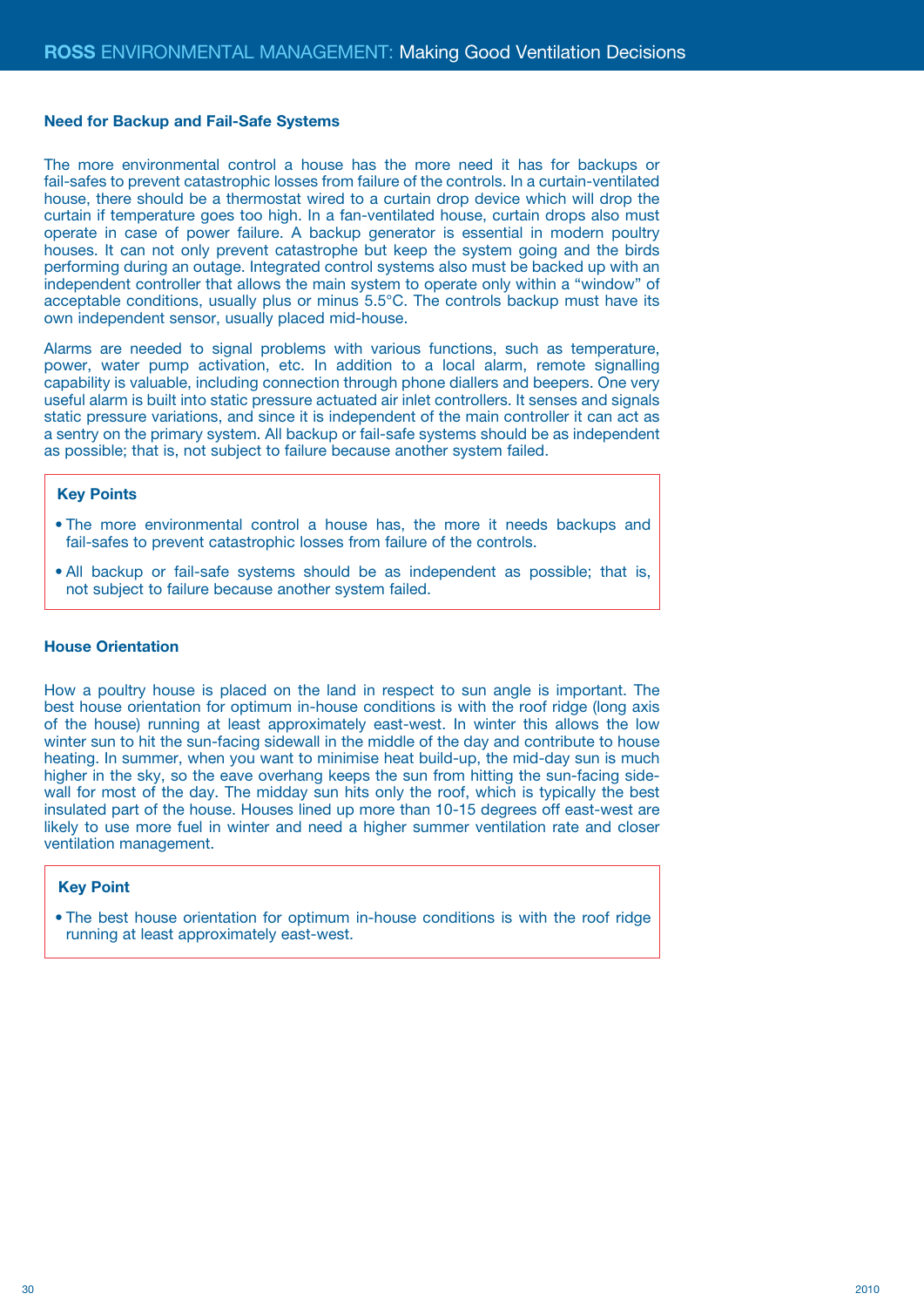#### **Insulation Requirements**

The value of insulation in saving heating fuel costs is widely recognised in moderate and cold climates. Houses with attic space above a ceiling should have at least  $U = 0.053$  W/( $m^2K$ ) (R-19) insulation above the ceiling. Open-truss houses without an attic should have at least  $U = 0.125 W/(m^2 K)$  (R-8) insulation under the roof, which can be accomplished with 38 mm polyurethane foam board or 50 mm polystyrene beadboard. Neither foil-type reflective insulation nor reflective roof coatings have proven adequate when used alone in poultry houses, without batt, board or loose-fill insulation. Any exposed insulation material must be robust enough to withstand regular cleaning and bird damage. Special attention must be paid to preventing absorption of water into insulating materials.

In warmer areas, managers sometimes feel insulation to be unnecessary and uneconomical. What must be realised is that regardless of the location, birds must be protected during the warm season from solar heat radiating down from an uninsulated roof. This is confirmed by studies in the U.S. Southeast in fan-ventilated open-truss broiler houses, identical except for having or not having under-roof insulation. With outside temperature at 33°C, temperature in the insulated house ran around 33.3°C, with negligible mortalities. In the uninsulated house, inside temperature ran to 37°C with 14% mortality.

Heat radiated from an uninsulated roof or ceiling can add more heat than is produced by an entire flock of six-week old birds. Ventilation systems, even with evaporative cooling, cannot be expected to handle such an additional heat load. Radiant heat is especially dangerous because it goes directly to the birds without directly warming the inside air. It is only after the birds have already absorbed this extra heat load that house air temperature starts to rise and the problem becomes evident. If no other insulation alternative is possible, foil-type reflective insulation or reflective roof coatings may provide some relief from radiant heat.

- Insulation to save heating fuel is essential; batt, board, and loose-fill insulation are superior.
- Insulation under the roof or above the ceiling is essential in warm weather to keep solar heat from radiating down onto the flock.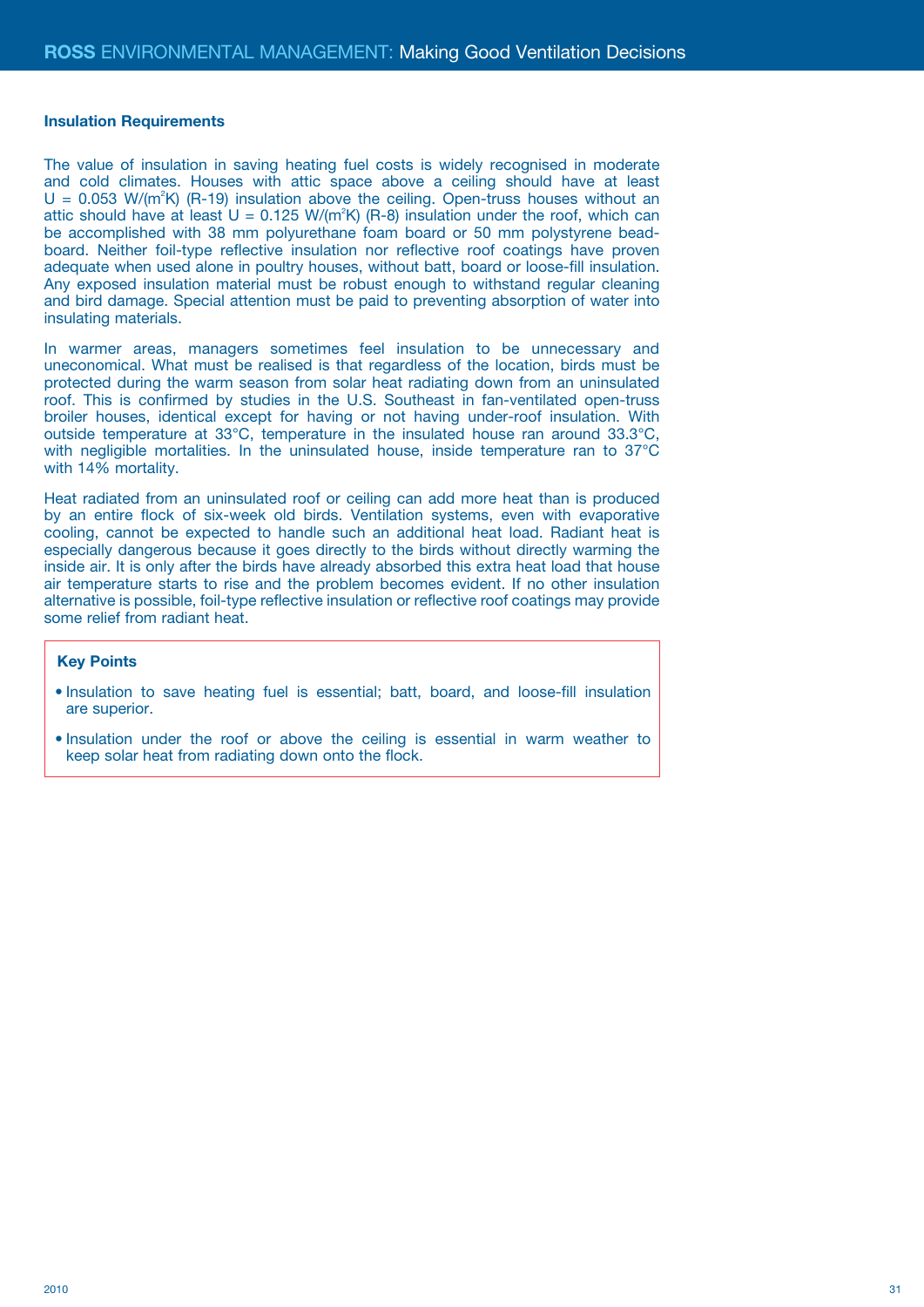## **Keys to Managing a Modern Tunnel House**

Tunnel ventilation was invented to provide growers with a tool to keep birds eating and gaining weight in warm to hot weather. The method has become so popular and the setup is so distinctive that houses with this setup are usually called "tunnel ventilated houses", although they are operated in the tunnel mode for only part of the year. Tunnel ventilation is not needed in all climates, but is widely used in many poultry-producing regions. For basics on how ventilation modes work, refer to *pages 16-21.*

There are actually three basic ventilation modes used in most "tunnel" houses. Terminology used to describe these ventilation modes varies; for convenience in this publication we describe them as: minimum mode for cold weather and small birds (brooding), transitional mode for moderate weather and medium-size birds when heat removal is needed, and tunnel mode for additional cooling in hot weather.

Managing a modern tunnel house year-round for top bird performance (and a good return on the investment) first of all requires being able to judge which ventilation mode is best for the birds at any given moment; and then making the fine-tuning adjustments to keep temperature and other air quality factors as close to optimum as possible. Integrated electronic control systems now make the management job easier, since they can automatically switch modes and adjust ventilation rates as conditions change. However, even the smartest controller is not infallible and must be monitored. Even more important, the controller settings themselves must be determined by a knowledgeable human. There is just no substitute for a good poultry stockman who is in the house frequently, watching the birds and making the control adjustments they need for best performance and welfare.

#### **Key Point**

• Modern controls reduce management labour time but do not eliminate the need for a good manager.

#### **Which Ventilation Mode Is Needed?**

The key to making the right ventilation mode decision is knowing how much, if any, heat needs to be removed from the house, and whether outside air should be allowed to flow directly over the birds. The basics:

## *Minimum Ventilation:*

- We do not need to remove heat from the house and do not want outside air to contact the birds directly. Either the birds are too small and/or outside air is too cold.
- Fans are on a timer, not a thermostat, and the ventilation goal is to prevent moisture build-up and provide fresh air.
- We want to stay in minimum ventilation as long as it is possible to keep birds comfortable this way.

## **Key Point**

• Maintain minimum ventilation until there is a need to exhaust heat from the house.

#### *Transitional Ventilation:*

Starts when birds grow larger and/or outside air gets warmer so that in-house air temperature rises and we begin to need to exhaust excess heat from the house. We need a higher air exchange rate. But we still do not want outside air to contact the birds directly.

• The first stage of transitional ventilation is often simply by a temperature sensor overriding the timer to run the minimum ventilation fans, and in some systems by bringing additional (non-tunnel) fans and air inlets on.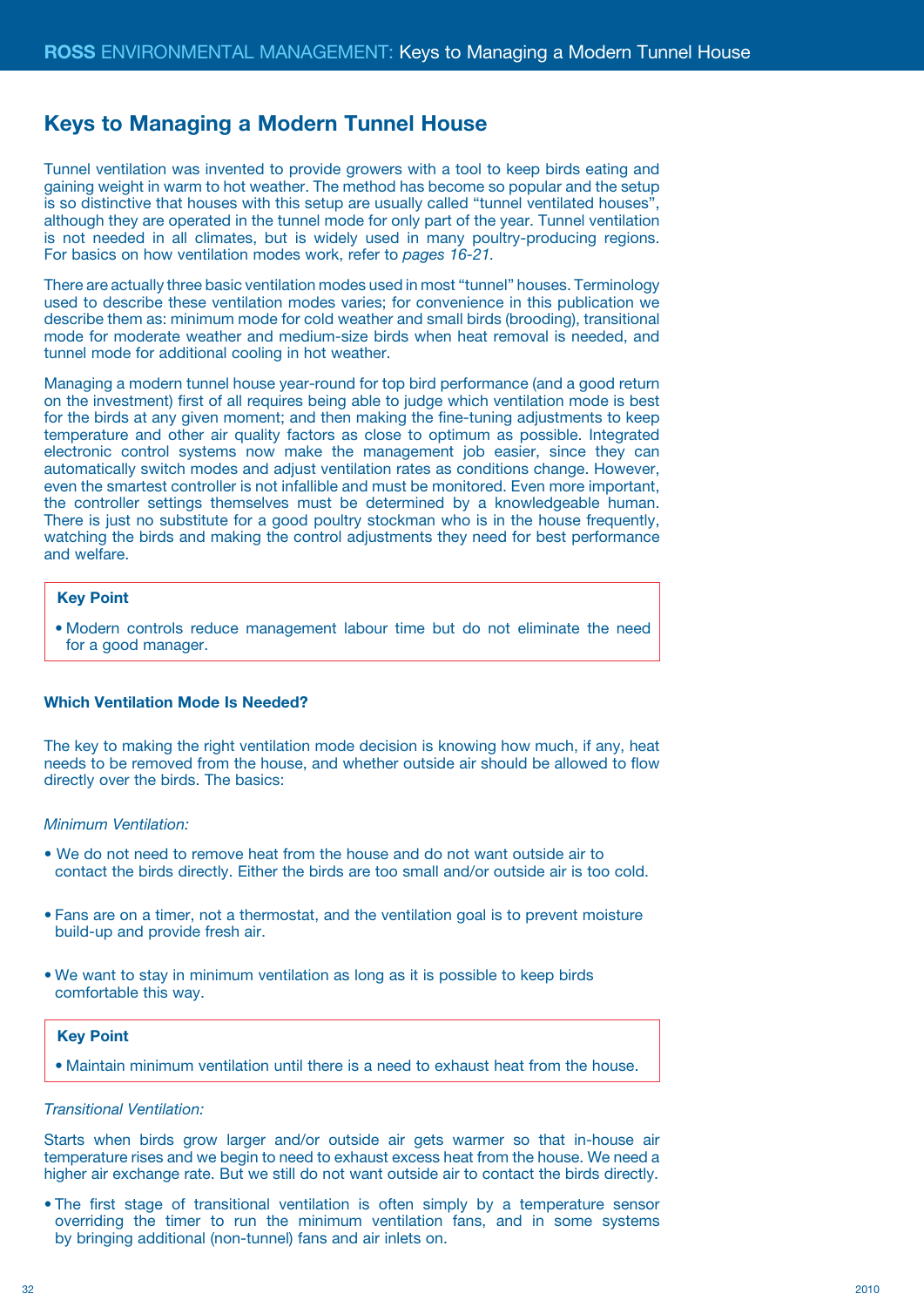- Even more heat removal can be accomplished by using tunnel fans to bring air in through sidewall air inlets (hybrid transitional mode).
- Transitional mode should be maintained as long as we can adequately remove the excess heat from the house in this way.

#### **Key Point**

• Transitional mode removes excess heat but keeps cold air off birds.

#### **Note**

*One common alternative description lumps minimum ventilation and transitional ventilation under the term "power ventilation." The distinctions between timer-driven and temperature-driven ventilation on the one hand, and between non-wind-chill heat*  removal and wind-chill cooling on the other, are very important and are maintained by the terminology used here.

#### *Tunnel Ventilation*

- Start tunnel ventilation when birds need cooling; air exchange will no longer keep in-house temperature from rising above birds' comfort zone.
- We switch to tunnel mode only when it is no longer possible to keep birds comfortable using the transitional setup. That is, we need to be cooling the birds by the wind-chill effect of tunnel ventilation.
- We have to be very careful in switching from transitional to tunnel mode when birds are under four weeks old, because they experience a greater wind-chill and may be stressed by the sudden drop in the effective temperature.
- We want to be in (and stay in) tunnel only when birds need wind-chill to stay in their comfort range.

#### **Importance of Staying on Target Temperature**

Each given day during a growout, the operator needs to know what the target temperature should be for that day, and manage the ventilation system to maintain that temperature. Maintaining optimum temperature is most critical early in a growout. Performance losses in young birds cannot be made up later. It's a good idea to post the target temperature on the wall by the controller every day. For broilers, the optimum temperature typically starts near 32°C on day one and drops gradually to around 21°C by the 6th week (**Figure 25**). Someone should be comparing actual and target temperatures at regular intervals throughout each day of the growout and making adjustments as needed.

**Figure 25:** The temperature at which birds make best use of feed to gain weight begins at near 32°C on day one and declines to around 21°C toward the end of a seven week growout, but for best flock performance managers should strive to keep actual in-house temperatures within 0.5-1.0°C of the target until tunnel ventilation is started, when the effective wind-chill temperature is what matters.

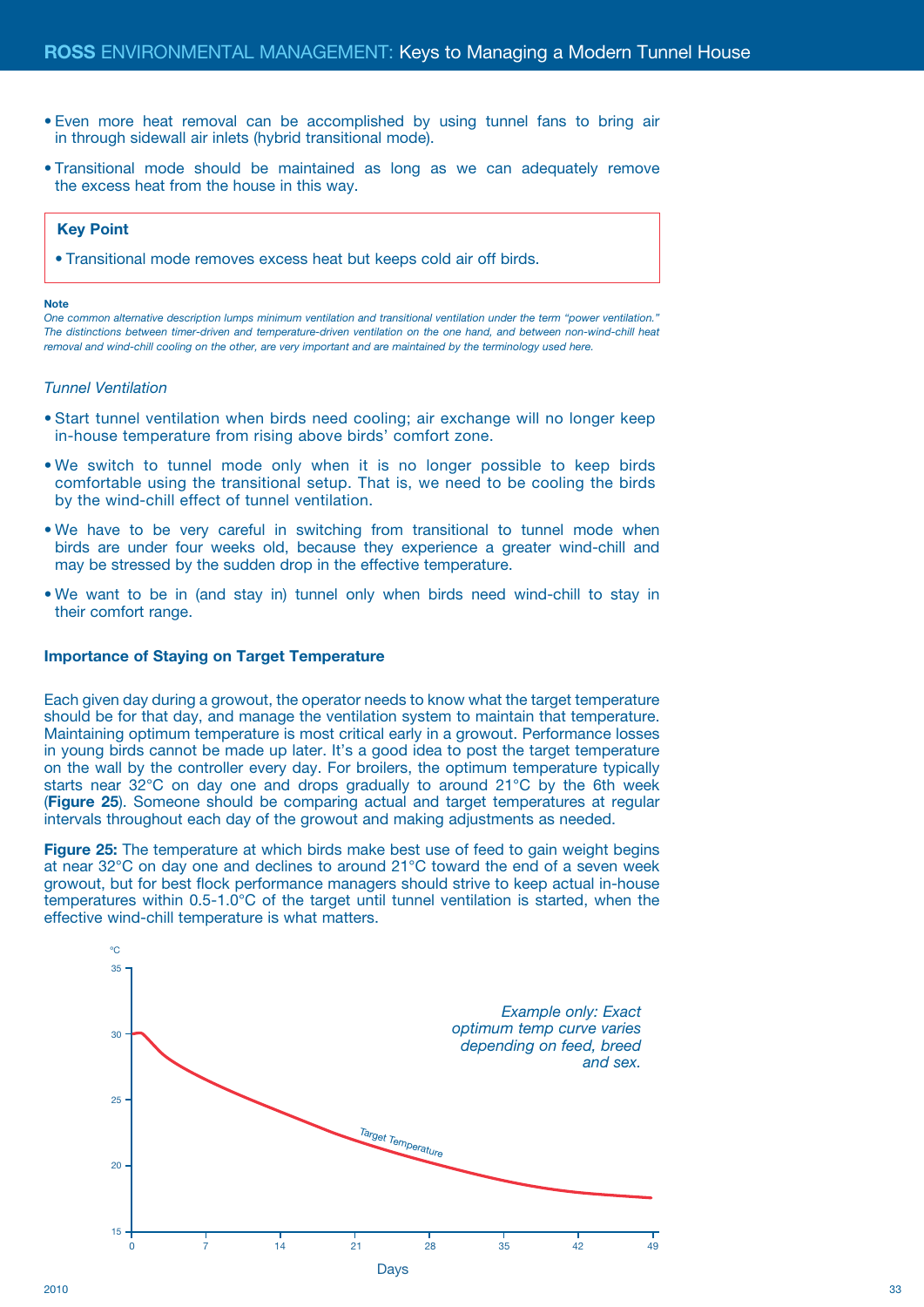What matters is what is being experienced by the birds, not by the manager or even by a thermometer, especially one mounted one metre above bird level. All thermometers, thermal sensors or thermostats need to track temperature at bird level. Further, when a house is switched into the tunnel ventilation mode, the temperature the birds will experience is NOT the same as the thermometer reading. In the tunnel mode, the management goal is to keep the equivalent temperature on target. We do not need to and do not want to lower the thermometer temperature to target if the birds are experiencing wind-chill. This is especially important to remember early in a growout. It can be disastrous to wind-chill stress young birds that need to feel higher temperatures than fully-feathered birds.

#### **Key Points**

- During tunnel ventilation the goal is to keep the effective temperature on target – what the birds feel, not what the thermometer says.
- We do not want to lower the thermometer temperature to target if the birds are experiencing wind-chill.

### **Keys to Managing Minimum Ventilation**

The goal of minimum ventilation is to maintain air quality during any time when it is not necessary to exhaust heat from the house. This means bringing in just enough fresh air to provide adequate oxygen and to prevent moisture build-up and ammonia problems.

#### **1 - It is imperative as long as birds are present to ventilate at least some minimum amount of time, no matter what the outside weather is, and even when there is no need to remove heat from the house.**

The amount of house heat lost during proper minimum ventilation is insignificant compared with the benefits gained in bird performance. Even when ammonia is not an issue (as with new litter), failure to provide adequate fresh air and to break up in-house air stratification can be very costly in terms of bird health and performance. One research study in the U.S., for example, found that just twelve hours of mild to moderate oxygen deficiency on day one caused a significant increase in ascites ("water bellies") and reduced weight gain at the end of the growout.

It's also important to realise there is no need to worry about moisture coming into the house during minimum ventilation. Cold air can't hold that much moisture to start with and as it is warmed by mixing with house air its relative humidity drops drastically. This enables the ventilation airflow through the house to absorb and exhaust excess moisture. We can and must operate minimum ventilation even when an all-day cold rain is falling outside.

#### **Key Points**

- Even when heat removal is not needed, ventilation is essential to maintain air quality.
- House heat lost during minimum ventilation is insignificant compared to the benefits gained.

#### **2 - While air quality must not be sacrificed to save heating fuel, it is extremely important to keep young birds from being chilled.**

Even mild chilling during brooding results in decreased weights and increased feed conversion, vaccine reactions and mortalities. Monitoring thermometers and thermostats must be set at bird level and outside cold air must not be allowed to flow directly onto birds.

#### **Key Point**

• Young birds especially must be kept warm; pre-heat house and litter before chick placement and monitor temperature at bird level.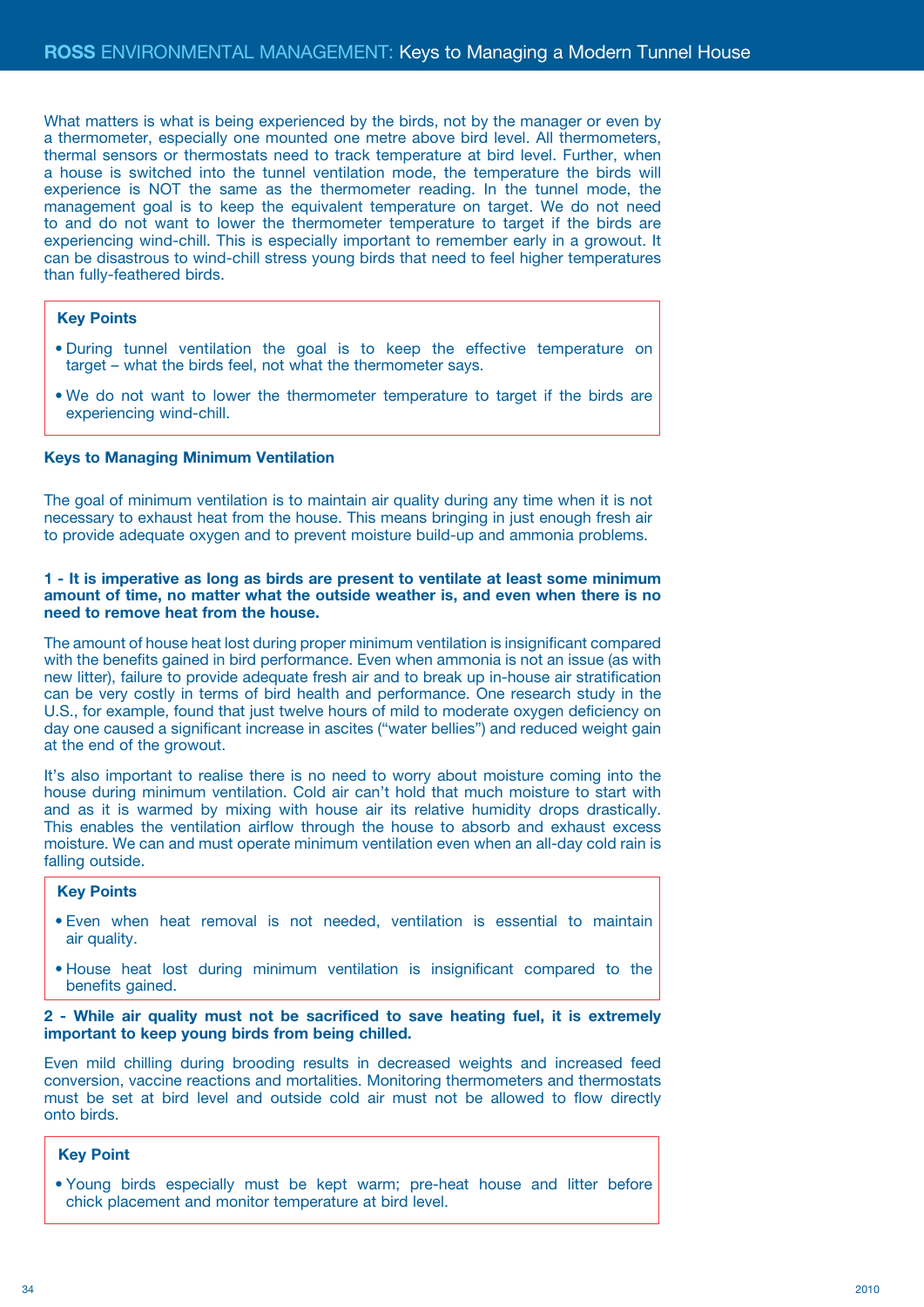#### **3 - It is critical to pre-heat the house and litter before chick placement.**

Placing chicks on cold litter will hurt performance. A good rule of thumb is that litter should ideally be at least 30°C at the time of placement. This can only be achieved if brooders are lit 24 hours ahead of placement. If convective heaters are the sole source of brooding heat, they should be turned on 48 hours before placement. The costs of not pre-heating are illustrated by one poultry company study which found that the best ten flocks for lowest early (seven day) mortality, at 0.7%, placed chicks on litter at recommended temperatures. The worst ten, which placed chicks on litter averaging 22.5°C, experienced 4.0% seven day mortalities.

#### **4 - Minimum ventilation should be operated on a five-minute timer. As birds grow larger and put out more moisture and heat, system on-time and/or number of fans on needs to be increased.**

Using a five-minute timer provides short (frequent) on-off cycles, which result in much better uniformity and consistency of house conditions. Using a 10 minute or longer timing cycle allows house temperature and air quality conditions to swing widely between extremes. Although average conditions may be the same as for the five-minute cycle, the birds will not be experiencing consistently optimum conditions. A rule of thumb for determining timer settings is that the minimum ventilation rate needed for starting chicks is about 0.047-0.094 m<sup>3</sup>/s per 1,000 chicks, depending on outside air temperature. In-house relative humidity and litter moisture, along with bird behaviour, serve as guides in setting the minimum ventilation rate.

#### **Key Point**

• Operating minimum ventilation on a five-minute timer minimises temperature and RH extremes and provides a better rearing environment.

### **5 - A critical factor for successful minimum ventilation is making sure that incoming cold air mixes uniformly with, and is warmed by, in-house air before coming in contact with the birds.**

Adjustable perimeter air inlets operated by static pressure-sensing controllers are by far the best way to accomplish this on a consistent and continuing basis. If the inlet area is not adjusted properly according to the fan  $m^3/hr$  being used, either the ventilation rate will be choked down below what is needed, or incoming cool air is likely to fall directly to and chill-stress the birds (**Figure 26**).

## **6 - The switch to transitional ventilation mode comes when birds are producing too much heat for the minimum ventilation fans to cope with.**

The cooler the outside air and the younger the birds, the longer it takes to get to the point where ventilation must be switched from minimum to transitional mode. The warmer the outside air and the larger the birds, the sooner we will need to switch.

#### **Key Point**

• Switch to transitional mode only when heat removal is needed and minimum ventilation cannot keep birds comfortable.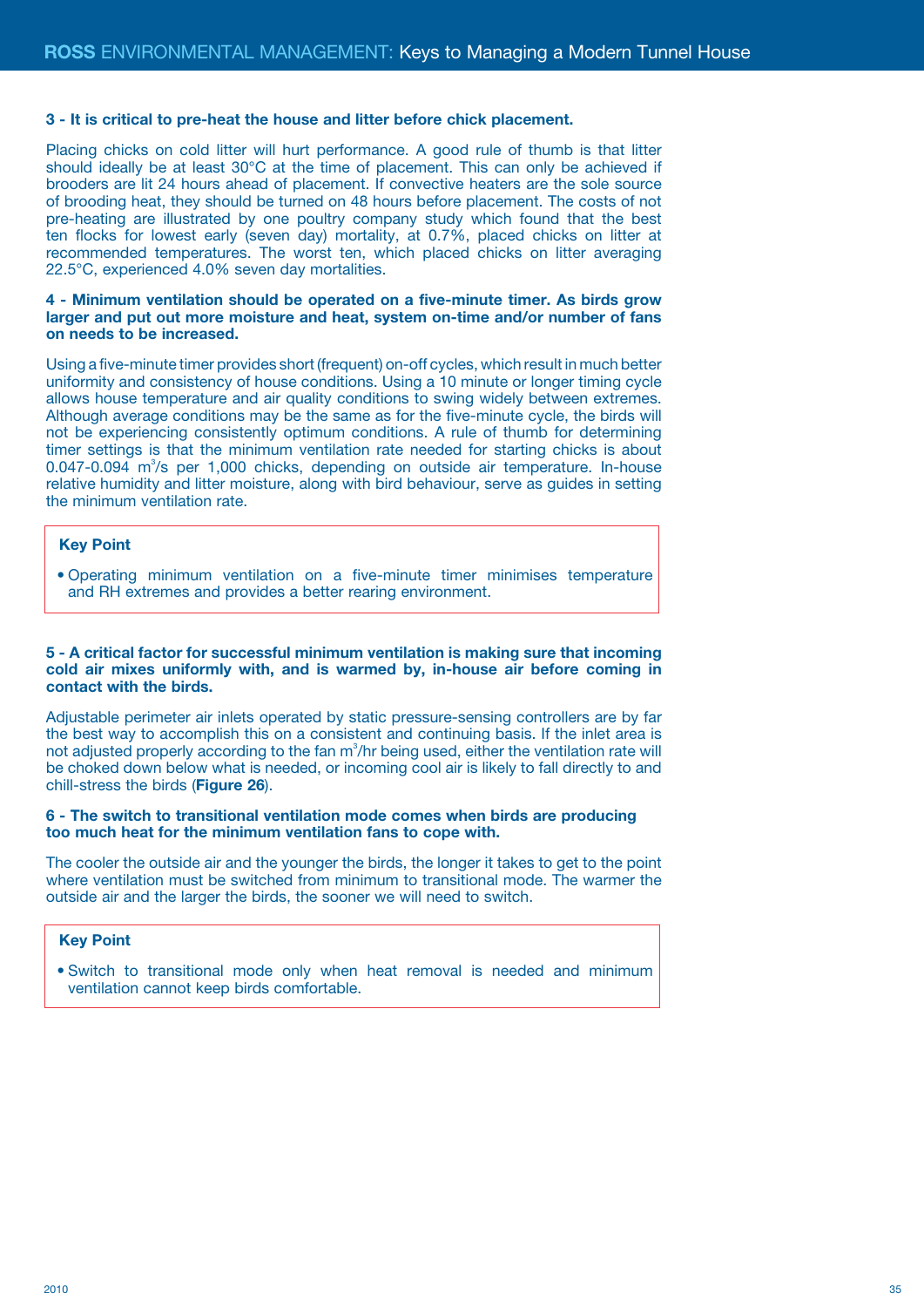#### **Keys to Managing Transitional Ventilation**

The goal of transitional ventilation is to exhaust enough heat to keep the house temperature within the birds' comfort range, while at the same time not allowing outside air to flow directly onto the birds.

#### **1 - To be successful with transitional ventilation, it is essential to have the sidewall inlets on a static pressure controller.**

It is very difficult or impossible to manually adjust the size of the inlet openings to keep the proper static pressure as the number of fans running changes.

#### **2 - We never want to switch to tunnel ventilation while it is still possible to maintain bird comfort in transitional ventilation mode.**

As birds get older and give off more heat per kilogramme of body weight, or as outside weather gets hotter, we must get rid of more and more heat from the house. For large birds in a well-designed house, if the outside temperature is more than 5.5°C cooler than the inside target, then we should be able to maintain target temperature with transitional ventilation. We should not be using tunnel ventilation. If birds are smaller, we should be able to maintain target temperature with transitional when there is even less than 5.5°C spread between inside and outside temperature. Switching into tunnel mode too soon is also likely to produce a large temperature difference from one end of the house to the other, which will hurt flock performance.

#### **Key Point**

• Switching from transitional to tunnel ventilation too soon can hurt bird performance severely.

#### **3 - There is no problem with switching from one ventilation mode to another, minimum, transitional or tunnel, as conditions change.**

A flock may need transitional ventilation during the night and in the early morning, but some form of tunnel during the heat of the day. The question is, what will keep the birds performing best?

#### **4 - In judging the time and need to switch to tunnel, we must keep the wind-chill effect in mind.**

If we are using maximum transitional ventilation capacity – running, say, four tunnel fans and switch into tunnel mode, the birds will experience a drop in the "equivalent" or "effective" temperature, which may be quite a bit lower than the thermometer reading. When birds are younger and more sensitive to wind-chill, the effective temperature drop may be difficult for them to cope with.

#### **Keys to Perimeter Inlet Management**

In both minimum and transitional ventilation, achieving proper airflow through the perimeter air inlets is essential. Inlets control direction of air movement and affect the velocity of air entering the house, and thus air mixing. In cold weather, inlets are the tool to help blend cold outside air with warm inside air to save fuel and maintain precise temperatures. Good inlet management prevents all the hot air from being in the top of the house. In houses with poor inlet management, as much as 8-11°C difference in floor and ceiling temperature are observed. Good inlet management can keep this temperature difference to 3°C.

#### **Key Point**

 • In cold weather, perimeter air inlets are the tool to help blend cold outside air with warm inside air.

Good inlet management also saves fuel costs. Houses with poor air mixing will use 20-25% more fuel. In addition, the combination of temperature and air quality from day one is probably the most significant factor in broiler flock performance. Extreme temperatures can be devastating during the brooding period especially. Too cold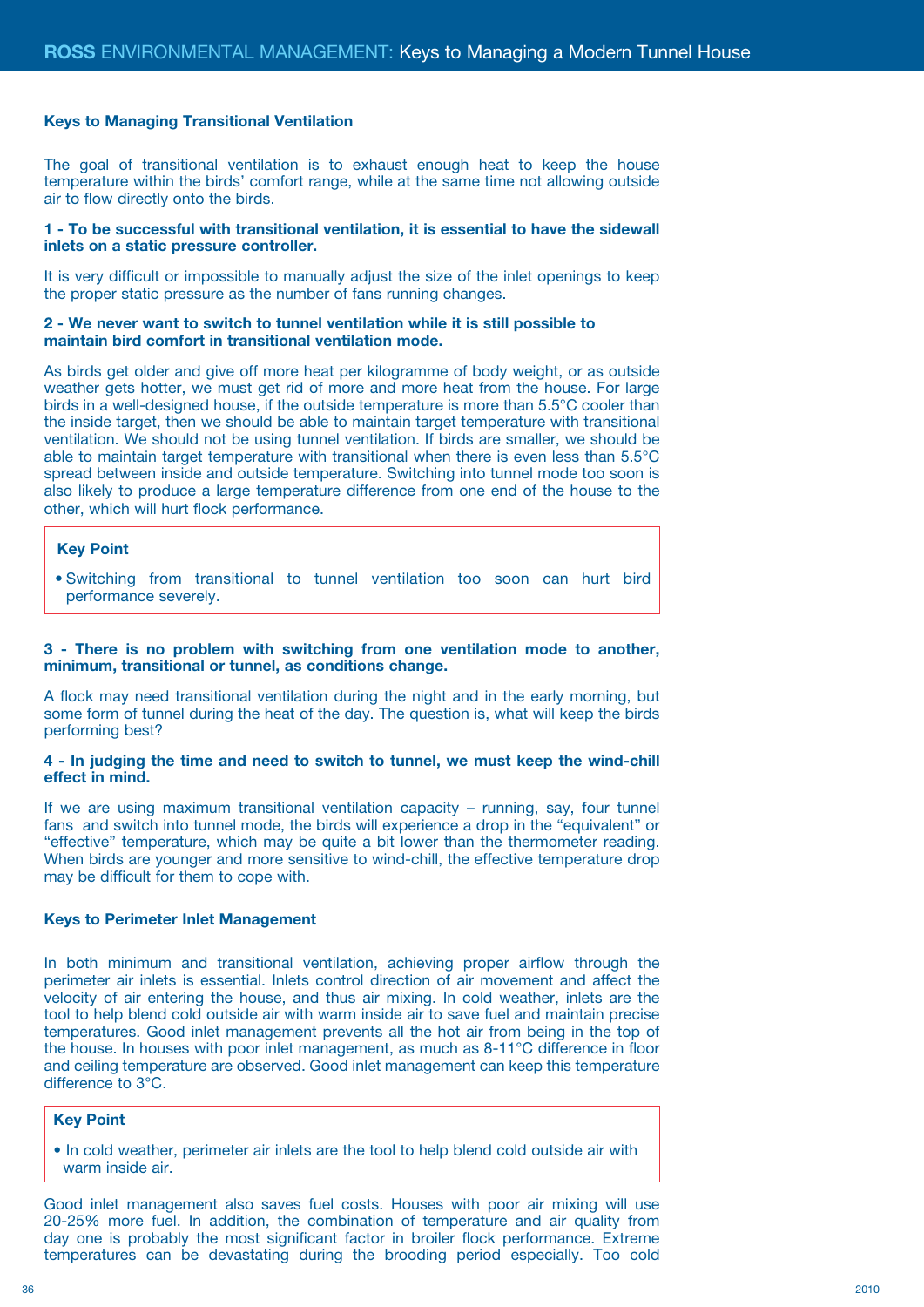conditions dramatically impact the ability of young birds to get adequate feed and water, and if early growth is slowed the performance losses cannot be made up during the life of the flock. Proper management of air inlets to provide birds the temperature and air quality they need is absolutely essential.

## **Key Point**

• Proper perimeter inlet management can cut heating fuel bills by as much as 20%.

**1 - Inlet management starts with making sure the house is tight, with no air leaks around doors, curtains, torn insulation, etc. to rob from the inlet air stream.** 

**2 - The next step is to make sure inlets are opening properly. The size of the inlet openings must be set so as to achieve both the static pressure desired and the airflow "throw" needed (Figure 26).**

For perimeter inlets to flow air properly they must open a minimum of 5-7.5 cm for a sidewall inlet or 2.5-4 cm for a ceiling inlet. Inlets opened beyond the "fully open" position (opening at tip of board equal to inlet throat opening) don't increase airflow. Too wide board openings tend to direct air downward towards the birds. The right airflow happens only with the right amount of inlet opening.

#### **Key Point**

 • Sidewall air inlets should open at least 5-7.5 cm and ceiling inlets 2.5-4 cm to provide good airflow.

#### **3 - Use a static pressure-operated controller to operate air inlets.**

Managing inlets manually is a well-nigh impossible job. Each time a fan came on and went off an inlet opening adjustment would need to be made. The static pressure control senses the static pressure in the house and then opens or closes the inlets to achieve the proper opening that will produce the static pressure desired - and thus produce the airflow pattern desired. These machines work very well and have greatly benefited our industry.

#### **4 - The number of air inlets allowed to operate must be matched to the total fan capacity being used.**

Deciding how many of the installed inlets will actually be used is one aspect of inlet management that does need to be taken care of manually. A typical broiler house will have enough inlets installed to handle half the total installed fan capacity, but when only one or two fans are being used, as in brooding, we also need to cut back on the number of inlets that will open. The reason for this is that if too many inlets are operating for the number of fans running, the static pressure machine will have to choke the inlet openings down too far in order to maintain static pressure and the airflow "throw" needed will not be achieved.

With all inlets in use, running only one 122 cm fan results in the static pressure machine opening the inlets only about 0.5-1.5 cm, and the air barely leaks into the house at the inlets and then falls to the floor. In this situation, proper air mixing cannot happen because there is no real air stream with any air velocity. This leads to wet litter, high humidity, ammonia, high fuel usage and poor air quality. The key is to match the number of inlets in use to the fan capacity that will be used during a given day or period of the growout.

To get good airflow during the early days of a growout when using only one 122 cm fan (or two 91 cm fans) in half-house brooding, we usually need to latch closed every other inlet in the brood chambers (and all the inlets in the growout end). This allows 15 evenly distributed inlets in the brood chamber to respond to the inlet machine. We would unlatch more inlets in the brood chamber only if there was need to run additional fans. After turnout, more inlets in the growout end are unlatched as more fans are used.

A good rule of thumb in a tunnel house is to have about 15 operating inlets for each 122 cm fan that will be brought on during that phase of the growout or that prevailing weather.

- The number of air inlets allowed to operate must match the total fan capacity being used.
- A rule of thumb is to have about 15 operating perimeter air inlets for each 122 cm fan being used.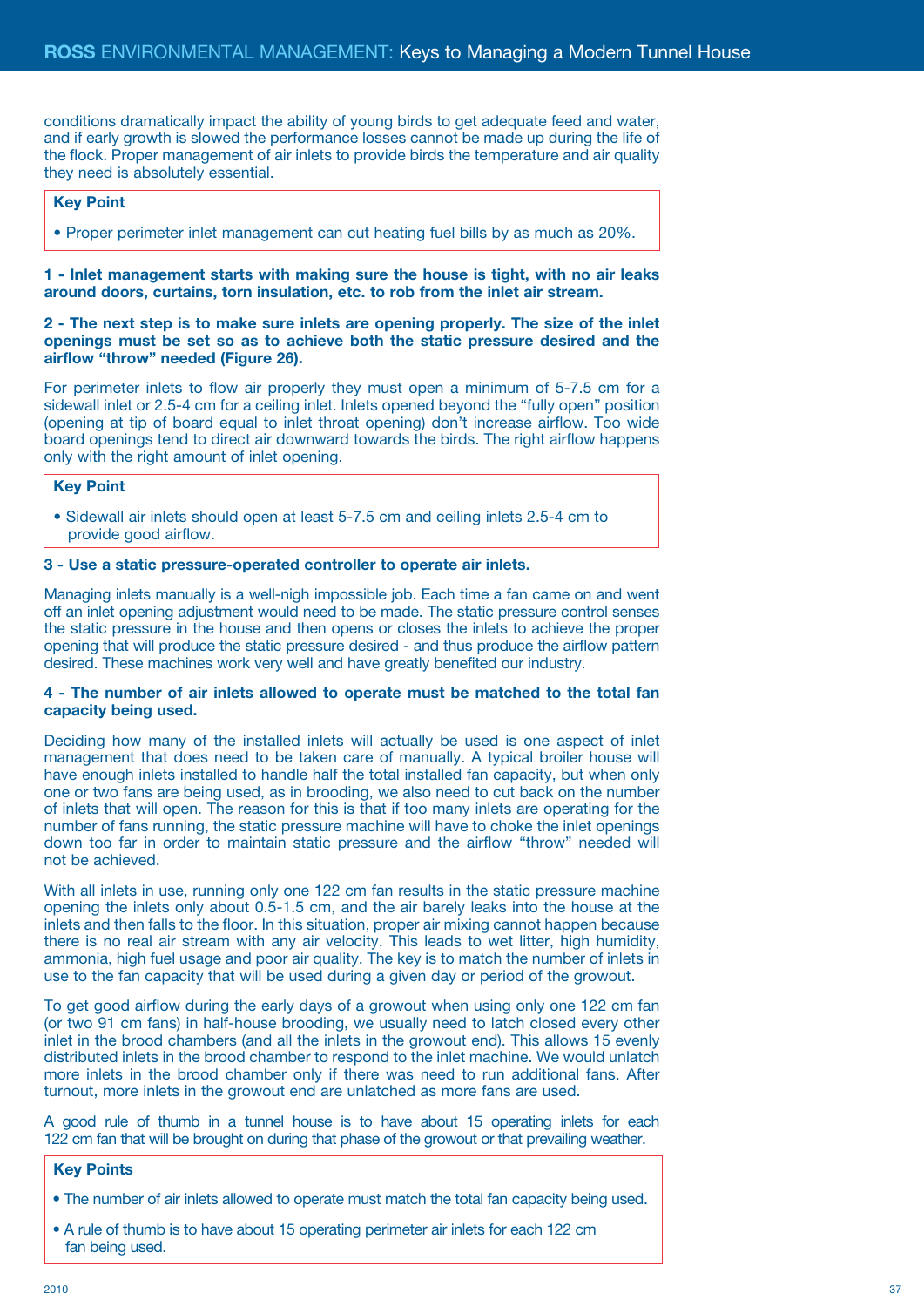#### **5 - Avoid having any obstructions to airflow being placed directly in the air stream from the inlet.**

Water lines and electrical conduit are often strapped to the ceiling right in the path of airflow from the inlets. When the airflow stream hits such an obstruction it breaks up and drifts downward. This defeats the goal of having a high-velocity air stream flowing smoothly along the ceiling to the centre of the house.

#### **Figure 26:** Correct and incorrect air inlet openings



## **Keys to Managing Tunnel Ventilation**

The goal of tunnel ventilation is cooling. We are in the tunnel mode only when it is no longer possible to keep birds comfortable by removing heat from the house. They need the wind-chill effect; and in hotter weather, the real temperature reduction of evaporative cooling.

#### **1 - Success in managing tunnel ventilation depends on understanding effective or equivalent temperature produced by the wind-chill effect.**

To determine effective bird temperature, you must take the in-house thermometer reading and subtract the number of degrees of wind-chill cooling you estimate the birds are experiencing. Determining equivalent temperature is not an exact science. The felt temperature is very much affected by bird age (that is, feathering and body size) and the speed of the air. Other things being equal, the effective temperature drop will be:

• Greater for younger birds, less for older birds.

• Greater for lower temperatures, less for higher temperatures.

The wind-chill effect decreases as we approach 35°C and completely goes away as we approach 38°C.

## **Key Point**

• Wind-chill effect depends most of all on bird age and air velocity.

#### **2 - Extreme caution should be exercised when tunnel ventilating young birds.**

The effect of wind-chill on four week birds may be double that for seven week birds. Growers often get into trouble when trying to tunnel ventilate young birds when the weather is too cold. But under extremely hot conditions it may be necessary to ventilate day old birds using two or three tunnel fans.

#### **3 - To determine the wind-chill effect in a given situation, you must observe the birds' behaviour to pick up any signs of their being too warm or too cool.**

There is no way to predict or calculate exactly what the wind-chill effect will be. The key signs of bird discomfort to look for are: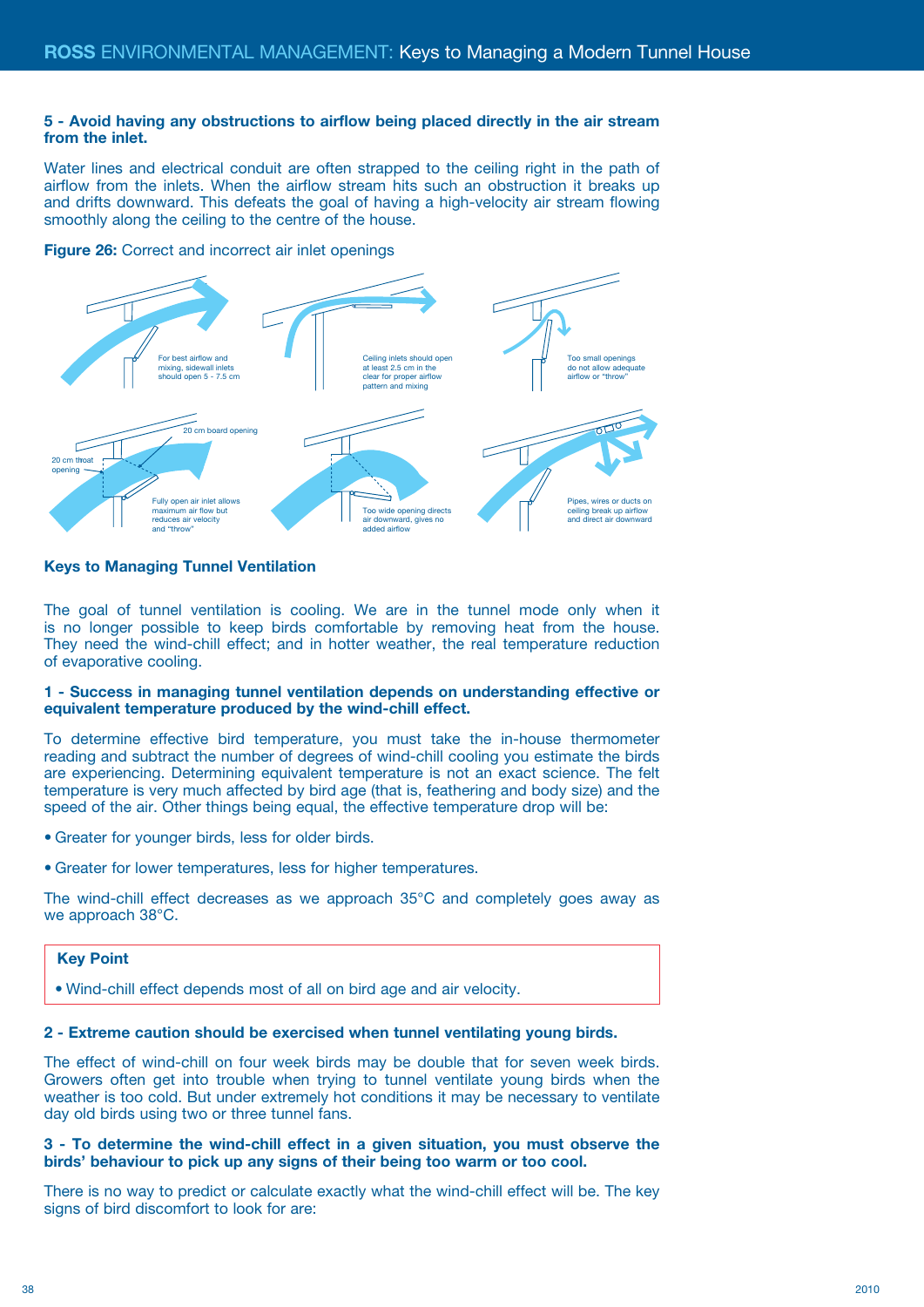- When birds are too warm they migrate to cooler or higher airflow areas, hold feathers closer to the body, droop or lift their wings to get more air cooling, drink more and eat less. If they stop eating and begin panting, and especially if normally pink skin areas turn dark red, they are definitely getting over-heated.
- When birds are too cold, they tend to go to the floor to try to avoid the cool air stream, move away from the direction of air movement and huddle together, and "fluff" feathers to increase their insulating value.

#### **4 - It can be very helpful to develop guidelines for using tunnel ventilation based on your situation and experience.**

The following are some example guidelines for judging whether you should be in tunnel or transitional mode. These are general guidelines only, and must be checked against bird behaviour.

- If the outside temperature is less than 21°C and birds are four weeks old, stay in transitional mode.
- If the outside temperature is 18°C and the birds are between five and eight weeks old, stay in transitional mode.
- If the outside temperature is 15.5°C or lower and the birds are eight weeks old, stay in transitional mode ventilation. The fact is, if it's too cold outside, tunnel ventilation hurts rather than helps.
- Under normal conditions with fully-feathered birds, don't consider running in tunnel mode with fewer than half of your tunnel fans. This has more drawbacks than benefits, especially regarding temperature uniformity. If you can do the job with fewer than half of the fans, stay in transitional ventilation mode.

#### **Key Point**

• If it is cool outside, tunnel can hurt more than it helps; bird age is the critical factor.

#### **5 - Monitor the temperature difference in the house from inlet end to fan end. This can indicate two different things, depending on the situation:**

- During tunnel in hot weather, a temperature difference much greater than 3°C (normal) can indicate insufficient airflow or air leaks letting hot air into the house. In this situation, check air velocity and look for dirty fans, shutters and/or pads, and for open doors or other leaks.
- In cooler weather with smaller birds, a more than 3°C rise in temperature from one end of the house to the other during tunnel ventilation may indicate you should be in transitional ventilation, not tunnel. Under these conditions, the temperature rise from one end of the house to the other may be telling you that the incoming air is too cold and as it passes through the house is picking up more heat than is desirable. You don't experience this with transitional ventilation because the air is coming in uniformly through the perimeter vents all around the house.

#### **Key Point**

• End to end temperature difference can indicate poor airflow, or the need to be in transitional, not tunnel ventilation.

## **6 - Migration fences should be installed as soon as we move from the brooding phase to full house ventilation.**

When using tunnel ventilation for cooling, birds will tend to move toward and crowd into the cooler, inlet end of the house. Migration fences will keep them spread out. Keeping birds uniformly spread out ensures conditions for growth are the same throughout the house. Properly installed fences are vital for the proper operation of tunnel houses. Fences must be constructed 45-60 cm high and allow air to pass through the fence to allow good air circulation around birds.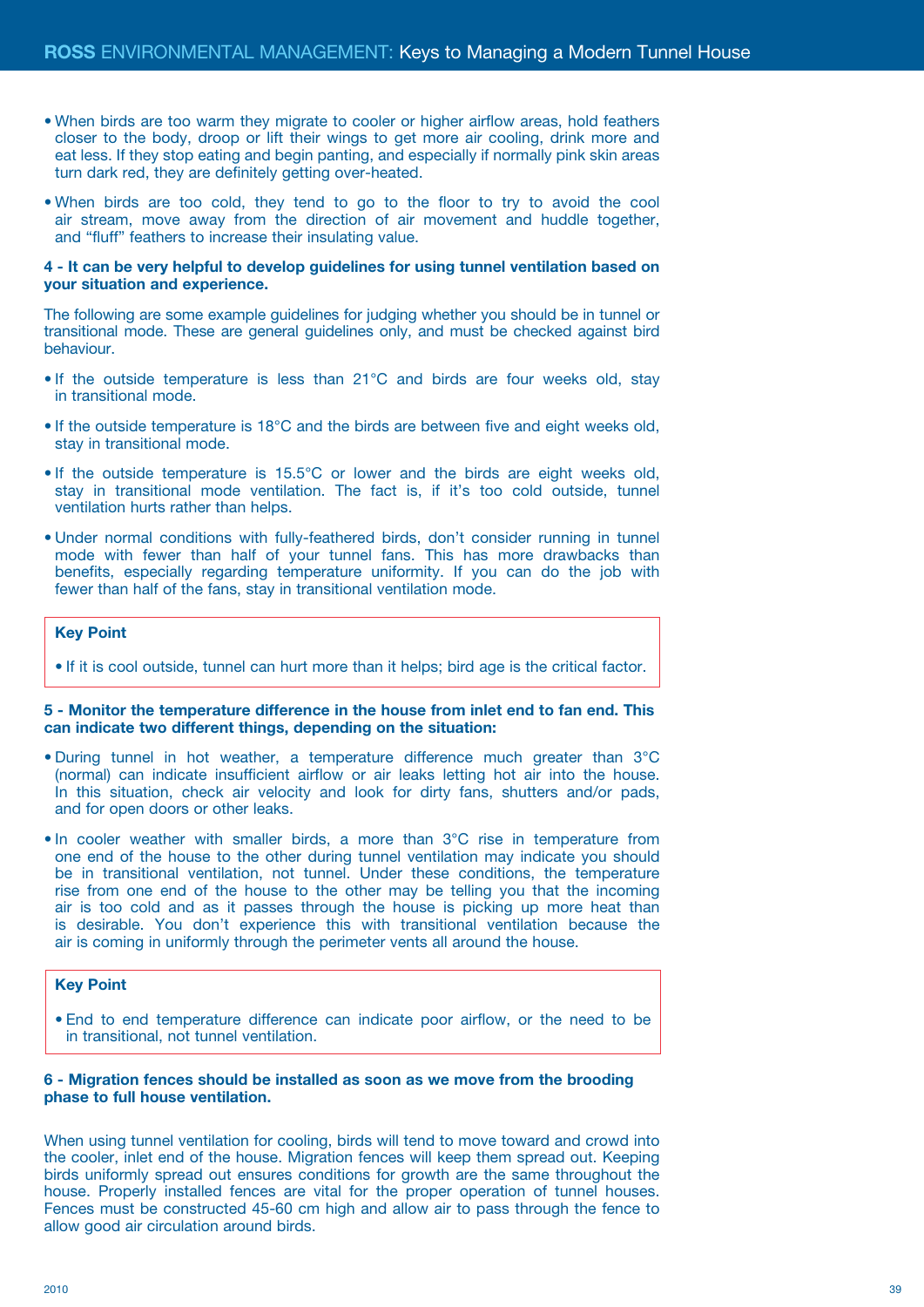#### **Key Point**

• Using migration fences keeps birds spread out and ensures conditions for growth are uniform throughout the house.

**7 - If you see any sign of birds being too warm during full tunnel ventilation (and the system is operating properly), it's time to turn on evaporative cooling. However, on any day when the temperature is expected to go at least into the 32°C range, it may be best to turn on evaporative cooling before getting to the point where all tunnel fans are running.**

See more explanation of this issue in the next section.

## **Key Point**

• Turn on evaporative cooling before birds begin to feel heat stress, and before reaching full tunnel (all fans).

#### **Keys to Managing Tunnel and Evaporative Cooling**

The goal of evaporative cooling in a modern tunnel broiler house is to work in combination with wind-chill cooling to keep birds in or near their comfort temperature zone. Evaporative cooling extends the range of conditions under which we can get top performance from birds. An evaporative cooling system does not have to lower the air temperature to the actual target thermometer reading – it only has to get it into the range where the added effective temperature drop produced by the tunnel airflow will do the job.

For example, if it is 35°C outside and we can get 7°C of evaporative cooling from our system, the real air temperature coming into the house is 28°C. If the wind-chill effect from the 2.54 m/s air velocity is another 6°C, the effective temperature felt by the birds will be 22°C – very close to optimum for fully-feathered birds.

#### **Key Point**

• Evaporative cooling only needs to lower thermometer reading to range where wind-chill can keep birds comfortable.

#### **1 - Evaporative cooling should be turned on or programmed to come on before birds begin to feel heat discomfort.**

For fully-feathered birds, this may be in the 27-29°C air temperature range. It is easier and better to keep heat build-up from happening in a house than it is to reduce the heat load after it has progressed too far.

### **2 - Evaporative cooling does not have to be delayed until we are in full tunnel and running all fans.**

Running, say six of eight fans with evaporative cooling on can be especially beneficial to younger birds, which are more sensitive to wind-chill. Using fewer fans reduces the wind speed, and evaporative cooling is more efficient when run with slower air speed, so that you can get the same effective cooling at lower cost.

#### **Key Point**

• Turning on evaporative cooling with less than all fans running is economical and can help younger birds.

**3 - A good rule of thumb is that evaporative cooling systems should not be used when the relative humidity is above 80%, which in many locations includes after dark or before 9 a.m.**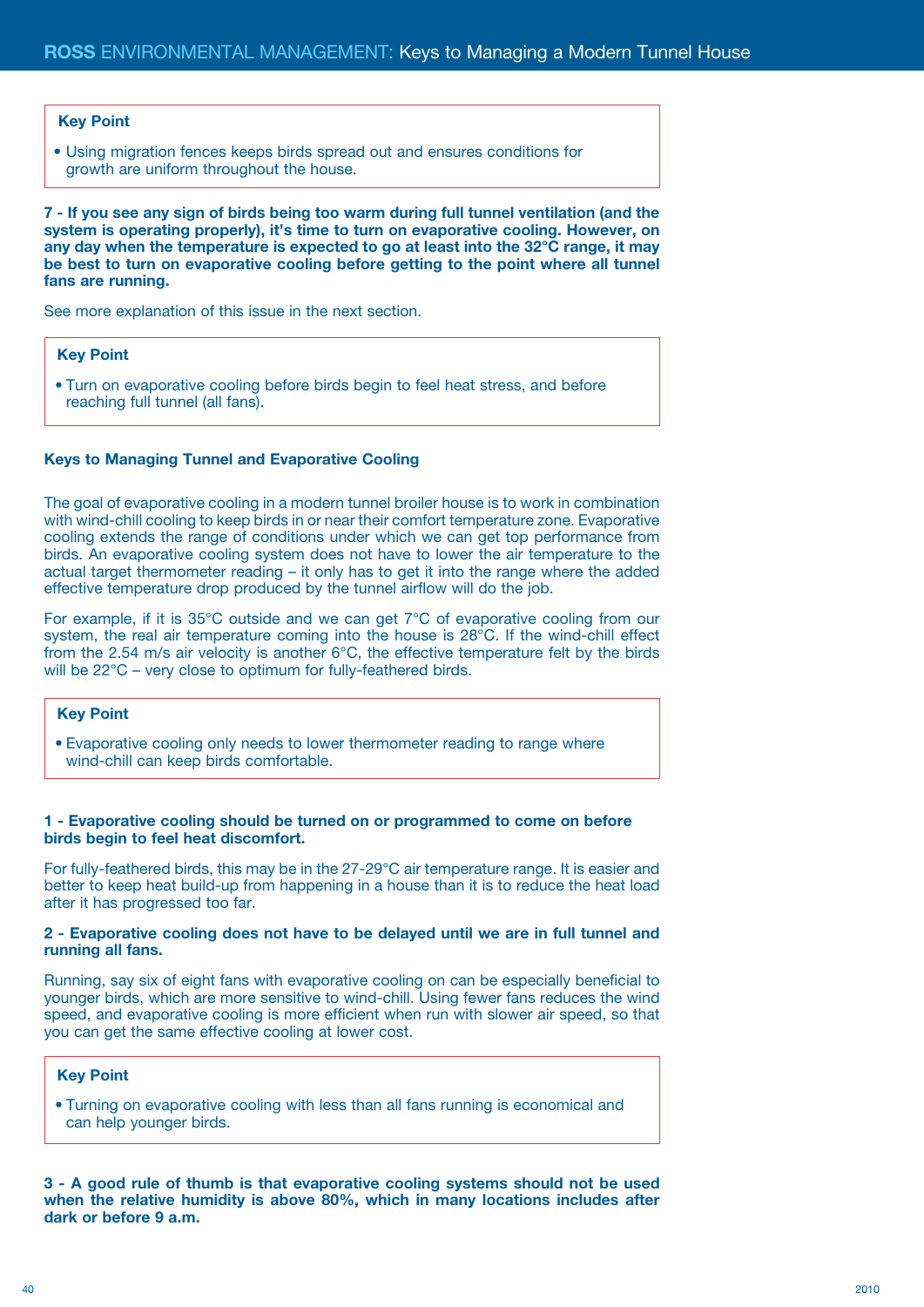Night time temperatures usually drop significantly, and in many areas humidity during night time hours may be so high in summer that almost no cooling will be experienced. On the other hand, there is rarely high enough relative humidity during a hot summer day in most regions to necessitate turning off properly staged foggers or pads. Evaporative cooling does little good if the relative humidity is much over 80%. However, as a warm day progresses and air temperatures increase, the cooling we can get from evaporative cooling also increases.

#### **Key Point**

• Rule of thumb: Do not run evaporative cooling after dark or before 9 a.m.

**4 - Pad cooling systems work well only when all incoming air goes through a completely wetted (and clean) pad – which means it is especially important to properly maintain and monitor the system and the house. No doors can be open or any air leaks permitted. Side curtains must fit tight against the house. Water pumping rates must be right and pads must not be allowed to clog. Reducing the number of on-off cycles helps, as does allowing pads to dry out completely during the night, turning the water off but keeping fans on.**

## **Key Point**

• Good maintenance is especially important for successful evaporative cooling.

#### **Management Includes Monitoring**

Probably the hardest part of doing ventilation right is that you can't usually see air movement. Bird behaviour is the first and most important item to monitor. If birds are eating and drinking normally and distributed evenly through the house, they're okay. If they aren't, you have a problem to investigate. It's also important to keep watch on other key indicators. Monitoring temperature, air movement, relative humidity and static pressure can show you expensive problems you weren't aware of and help you head off problems before they occur. Here are some ways to keep watch:

#### **Key Point**

• Monitoring job 1: watch bird behaviour.

#### *Temperature*

- The large dial thermometers seen in most houses are convenient but inaccurate. High/low recording mercury thermometers are more accurate and allow you to see and keep a log of temperature ups and downs. Recording ("data logging") thermometers and humidistats print out a record of temperature or humidity swings in the house, which can be extremely valuable.
- Mount thermometers high and low in the house to see how much air/temperature stratification you have. The critical reading is the temperature where the birds are. You need at least three thermometers at bird level: at the front, at the middle and at the rear of the house.
- Handheld digital thermometer/humidistat combinations are not too expensive, are fast reacting and can be used to calibrate mercuries.
- An infrared thermometer shows you the temperature of any surface you point it at, not the air temperature. These are more expensive but can show up expensive problems you might otherwise miss, such as ceiling insulation breaks, cold floors, overheating motors or circuit breakers, etc.

- Temperature is extremely important: invest in good thermometers and put them in the right places.
- An infrared thermometer helps spot a number of different kinds of problems.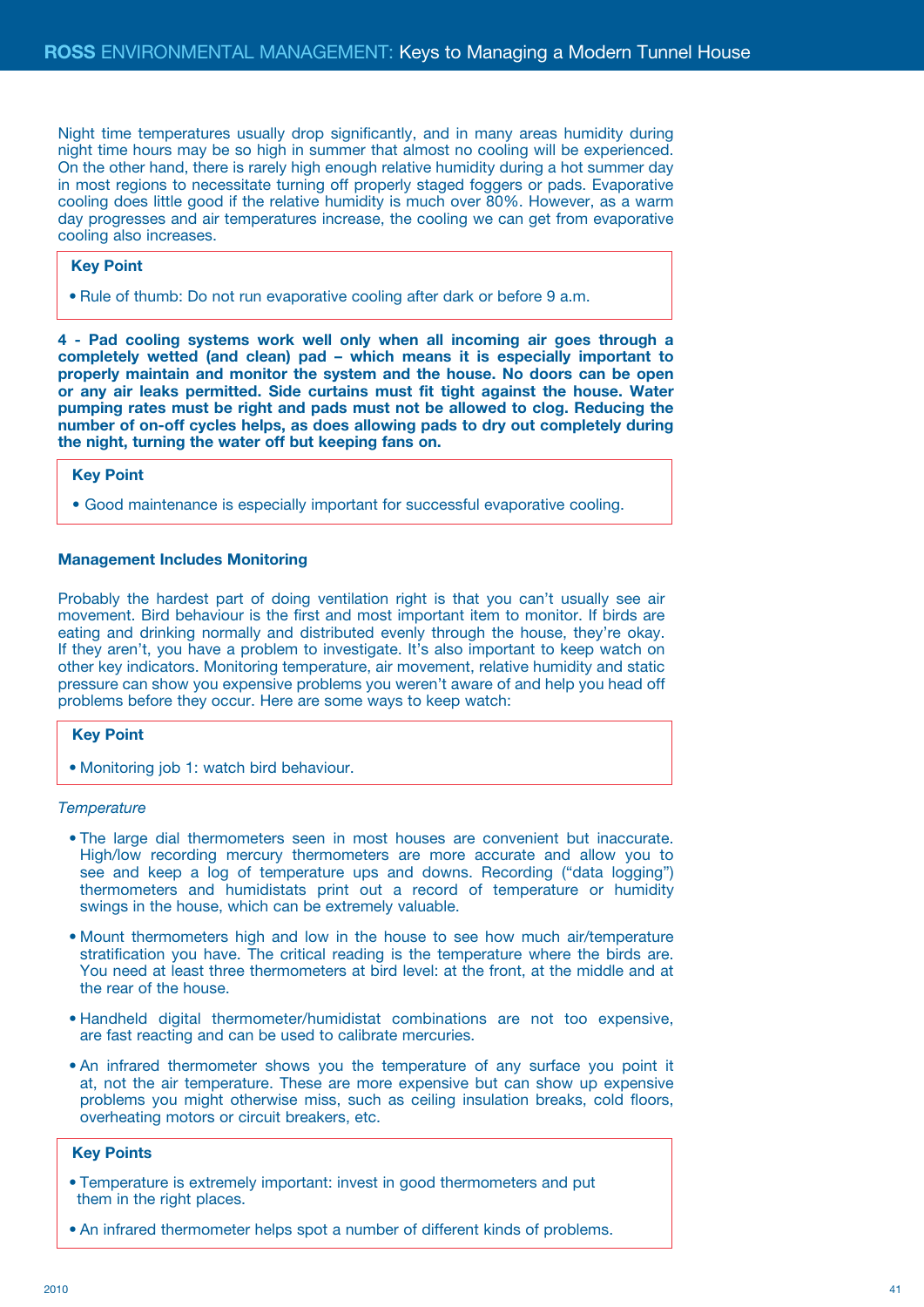#### *Air Movement*

- Simple to use, accurate and affordable airspeed meters are now available. These electronic gadgets are not too expensive and are accurate enough to be useful. A handheld model that includes a thermometer is especially useful and convenient for surveying house conditions.
- Strategically placed lengths of light ribbon, like surveyor's flags, are useful airflow indicators. Generally you want them along the ceiling and at bird level. A fluttering streamer does not tell you that air movement at that place is perfectly ok, just that there is some air moving. A streamer hanging still when it should be fluttering definitely signals a problem.

#### **Key Point**

• Airspeed meters and streamers take a lot of the guess-work out of ventilation management.

#### *Relative Humidity*

• Monitoring relative humidity also requires some instrumentation. There is no way you can "feel" relative humidity differences that can spell loss of bird performance if they continue. To easily check relative humidity trends up or down, use an inexpensive digital relative humidity meter (humidistat), accurate to about +/-5%. A high-accuracy digital costs more but is accurate to about +/-2%. Again, you want to know what's going on at bird level, so get down with the birds to make your checks.

#### *Static Pressure*

• Monitoring static pressure over time and in given conditions is especially useful to spot problems such as air leaks, shutters not opening fully, declining fan performance etc. Easy to use and inexpensive hand-held or wall-mounted manometers are available. Magnehelic type meters are slightly more expensive but also more accurate.

- A static pressure meter helps spot air leaks, shutter problems, poor fan performance and more.
- Get expert help wherever you can. Company service personnel, consultants, and university specialists (where available) will have, or have access to, good monitoring equipment. They can give advice, help you check your house periodically and show you how to do it all yourself.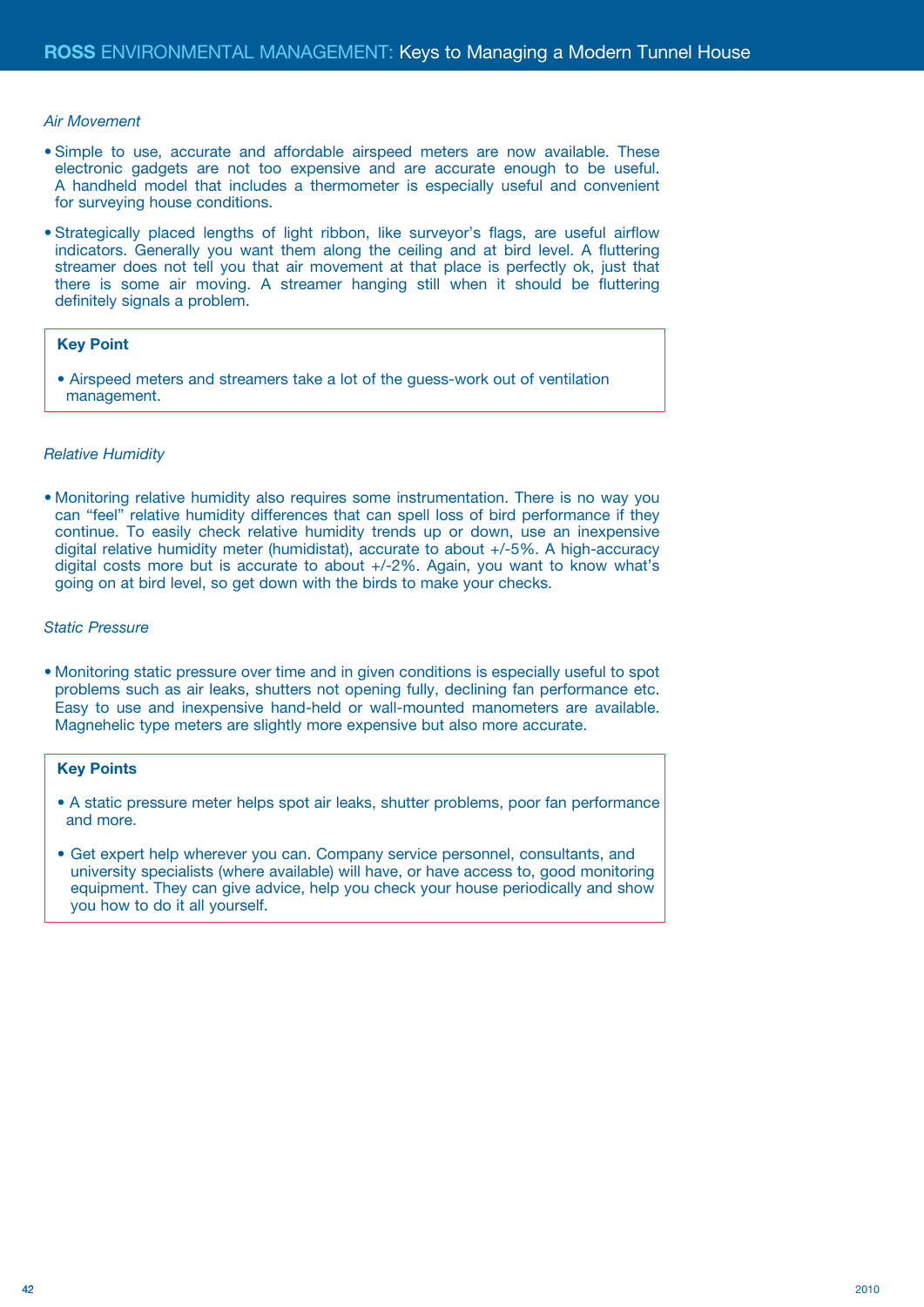## **Helpful Conversion Factors**

Following are approximate Imperial (English) to metric and metric to Imperial (English) conversion factors for measurements and units commonly encountered in discussions of commercial poultry house environmental management.

| <b>Air Velocity</b>    | In feet per minute $\div$ 197 = metres per second<br>In metres per second $x$ 197 = feet per minute                                                          |
|------------------------|--------------------------------------------------------------------------------------------------------------------------------------------------------------|
| Area                   | In square feet $\div$ 10.76 = square metres<br>In square metres $x 10.76$ = square feet                                                                      |
| <b>Airflow</b>         | In cubic feet per minute $\div$ 2119 = cubic metres per second<br>In cubic metres per second $x 2119$ = cubic feet per minute                                |
| <b>Static Pressure</b> | In inches of water $x 249$ = Pascals<br>In Pascals $\div$ 249 = inches of water                                                                              |
| Volume                 | In gallons $x 3.785 =$ litres<br>In litres $\div$ 3.785 = gallons                                                                                            |
| <b>Heat</b>            | In BTU's $x 1.055 =$ kilojoules<br>In kilojoules $\div$ 1.055 = BTU's                                                                                        |
| <b>Heat Loss</b>       | In BTU's per hour per pound $x$ 2.323 = kilojoules per<br>hour per kilogramme<br>In kilojoules per hour per kilogramme ÷ 2.323 = BTU's per<br>hour per pound |
| Length                 | In inches $x 2.54 =$ centimetres<br>In centimetres $\div$ 2.54 = inches<br>In feet $x 0.305$ = metres<br>In metres $\div$ 0.305 = feet                       |
| Weight                 | In pounds $\div$ 2.2 = kilogrammes<br>In kilogrammes $x 2.2 =$ pounds                                                                                        |
| <b>Light Intensity</b> | In $lux \div 0.093 = foot-candles$                                                                                                                           |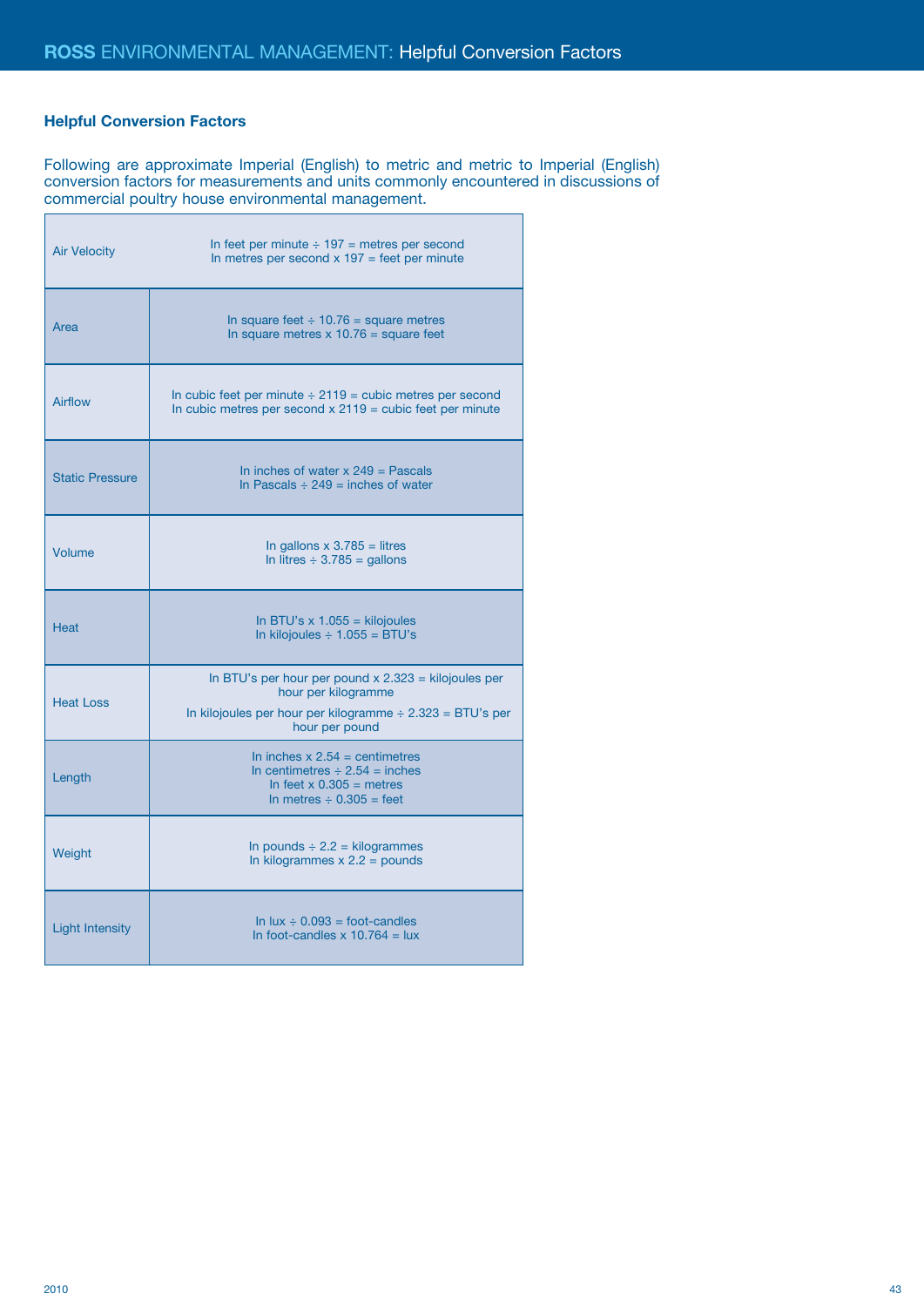## **Measurement Units Conversion Table**

| Fahrenheit to Celsius (°F - 32) ÷ 1.8 |             |  | Celsius         |
|---------------------------------------|-------------|--|-----------------|
| °F                                    | $^{\circ}C$ |  | $\rm ^{\circ}C$ |
| 105                                   | 40.56       |  | 40              |
| 100                                   | 37.78       |  | 35              |
| 95                                    | 35.00       |  | 30              |
| 90                                    | 32.22       |  | 25              |
| 85                                    | 29.44       |  | 20              |
| 80                                    | 26.67       |  | 15              |
| 75                                    | 23.89       |  | 10              |
| 70                                    | 21.11       |  | 5               |
| 65                                    | 18.33       |  | 0               |
| 60                                    | 15.56       |  | $-5$            |
| 55                                    | 12.78       |  | $-10$           |
| 50                                    | 10.00       |  |                 |
| 45                                    | 7.22        |  |                 |
| 40                                    | 4.44        |  |                 |
| 35                                    | 1.67        |  |                 |
| 30                                    | 1.12        |  |                 |
| 25                                    | 3.90        |  |                 |
| 20                                    | 6.68        |  |                 |

| Celsius to Fahrenheit 1.8°C + 32 |     |  |
|----------------------------------|-----|--|
| $^{\circ}C$                      | °F  |  |
| 40                               | 104 |  |
| 35                               | 95  |  |
| 30                               | 86  |  |
| 25                               | 77  |  |
| 20                               | 68  |  |
| 15                               | 59  |  |
| 10                               | 50  |  |
| 5                                | 41  |  |
| $\overline{0}$                   | 32  |  |
| $-5$                             | 23  |  |
| $-10$                            | 14  |  |

#### **NOTE**

*In converting temperature differences or intervals, the +/-32° constant is not used. For example, a 15°F interval equals an 8.3°C interval: 15 (F) ÷ 1.8 = 8.333 (C)*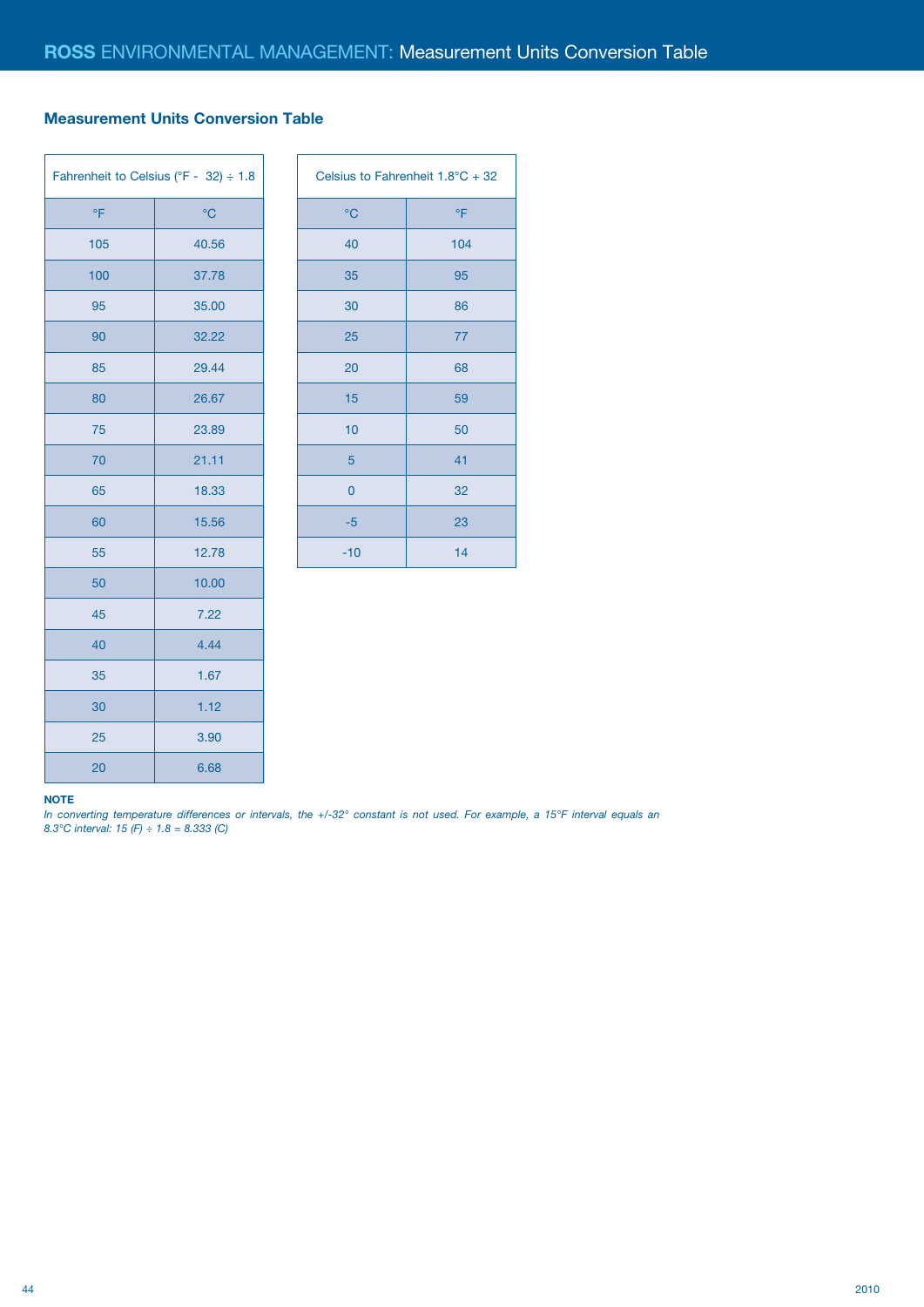## **Notes**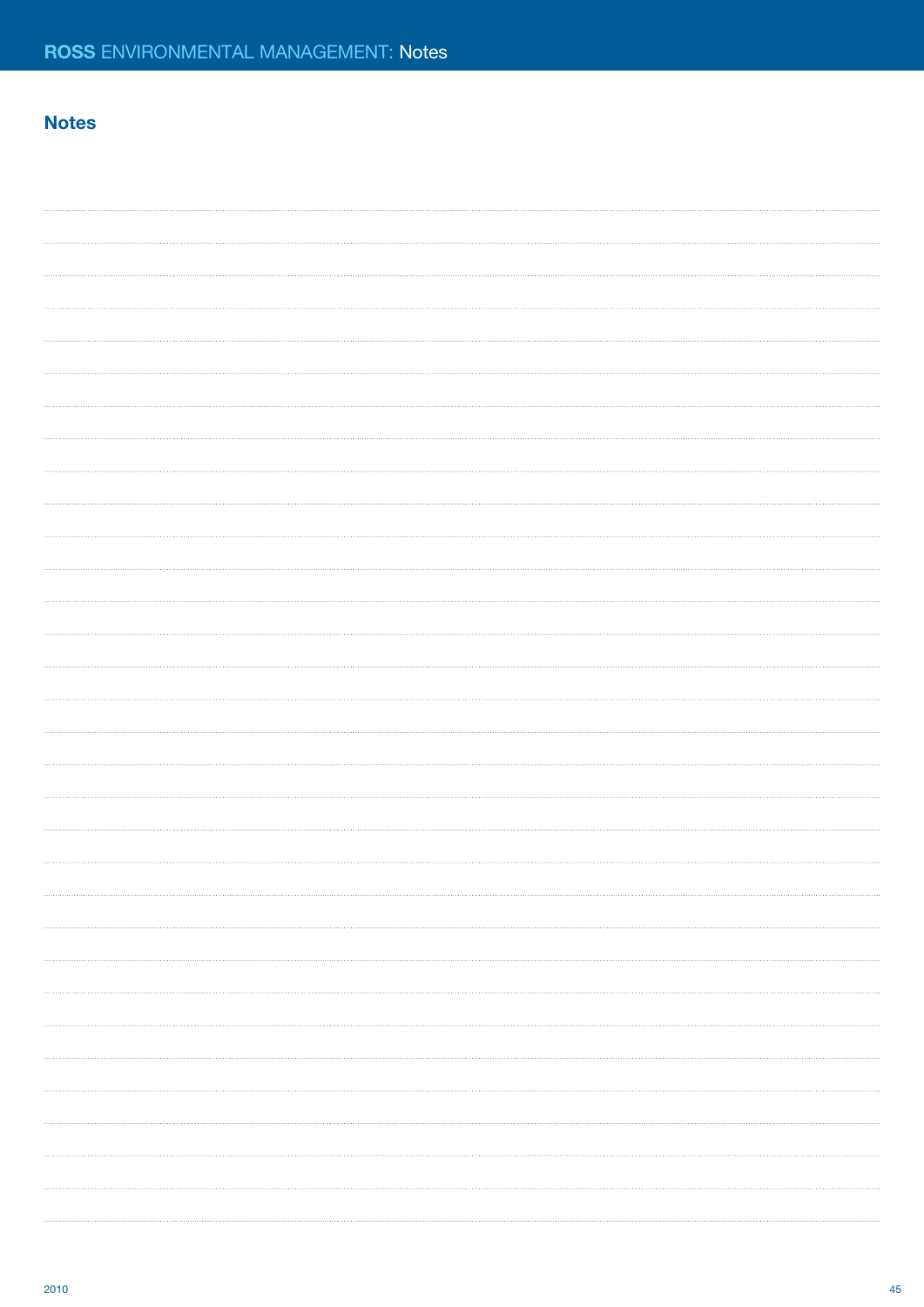## **Notes**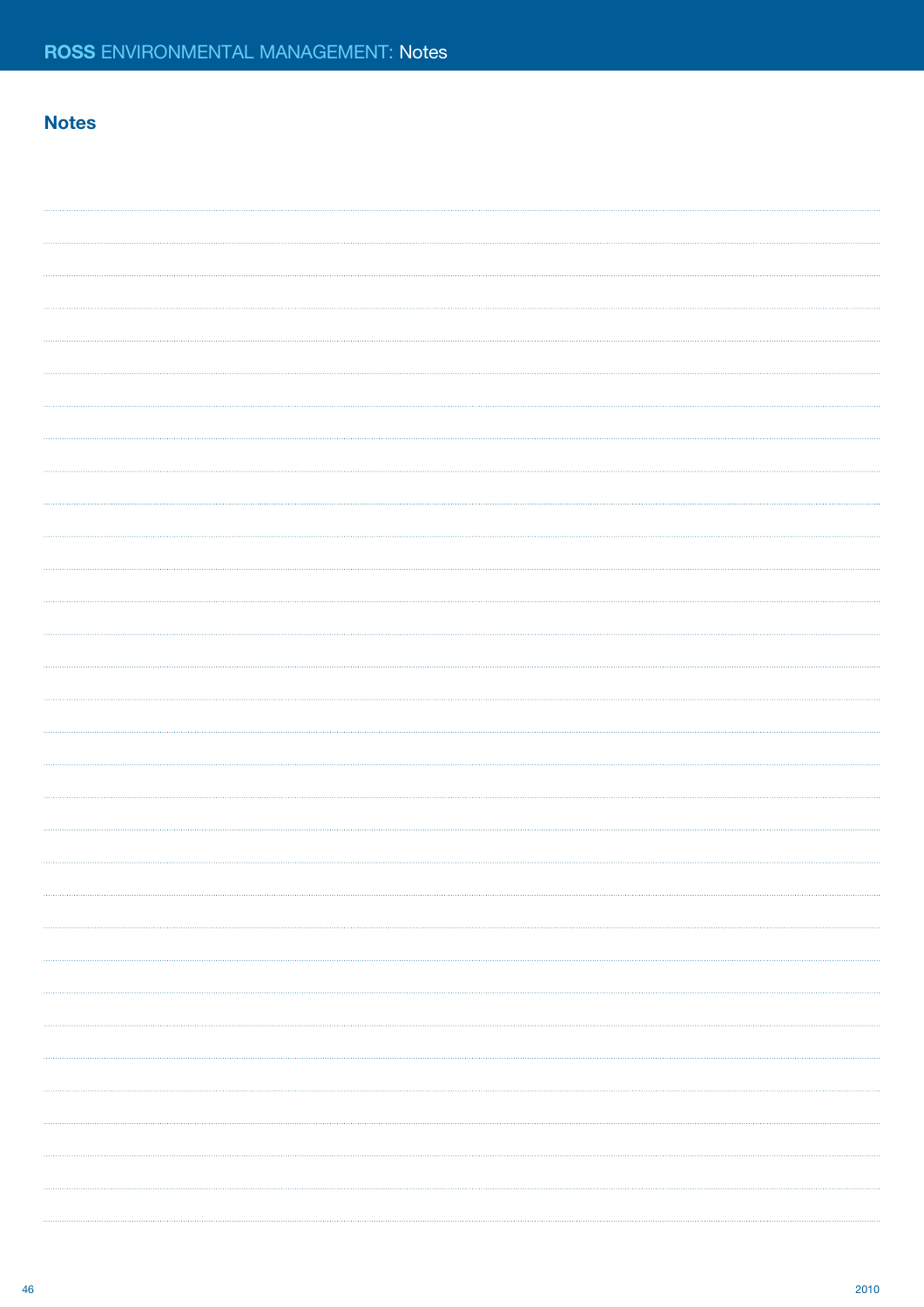## **Notes**